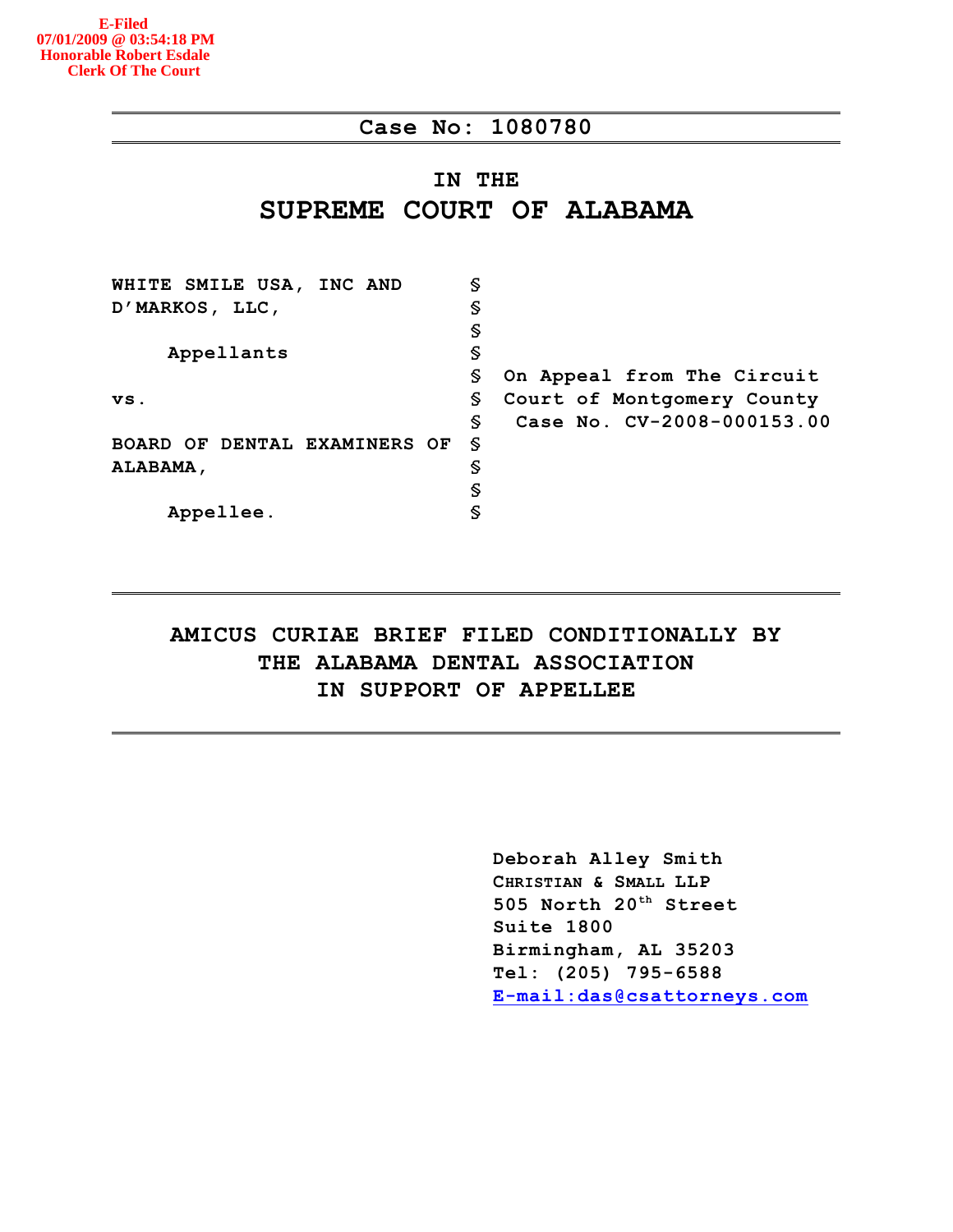# **TABLE OF CONTENTS \_\_\_\_\_\_\_\_\_\_\_\_\_\_\_\_\_\_**

| TABLE OF AUTHORITIES. ii                                                                                                                                                                                                                                                                                                                                                                                                              |               |
|---------------------------------------------------------------------------------------------------------------------------------------------------------------------------------------------------------------------------------------------------------------------------------------------------------------------------------------------------------------------------------------------------------------------------------------|---------------|
| STATEMENT OF THE ISSUE. 2                                                                                                                                                                                                                                                                                                                                                                                                             |               |
| STATEMENT OF INTEREST                                                                                                                                                                                                                                                                                                                                                                                                                 | $\mathcal{S}$ |
| STATEMENT OF THE FACTS. 4                                                                                                                                                                                                                                                                                                                                                                                                             |               |
| The White Smite Product, Process and Training. 5                                                                                                                                                                                                                                                                                                                                                                                      |               |
| The Expert Testimony. 16                                                                                                                                                                                                                                                                                                                                                                                                              |               |
| White Smile's Experience With Other State Dental<br>. 27<br>Boards.                                                                                                                                                                                                                                                                                                                                                                   |               |
| SUMMARY OF THE ARGUMENT30                                                                                                                                                                                                                                                                                                                                                                                                             |               |
| . 32<br>ARGUMENT.                                                                                                                                                                                                                                                                                                                                                                                                                     |               |
| The trial court did not err in determining that<br>I.<br>Appellants' teeth whitening procedure,<br>administered to members of the public in a<br>beauty salon by persons with no formal dental<br>training, falls within the practice of<br>dentistry as set forth in the Alabama Dental<br>Practice Act, Ala. Code 1975, § 34-9-6, and is<br>subject to the regulatory supervision of the<br>Board of Dental Examiners of Alabama 32 |               |
| CONCLUSION. .                                                                                                                                                                                                                                                                                                                                                                                                                         | 45            |
| .46<br>CERTIFICATE OF SERVICE.                                                                                                                                                                                                                                                                                                                                                                                                        |               |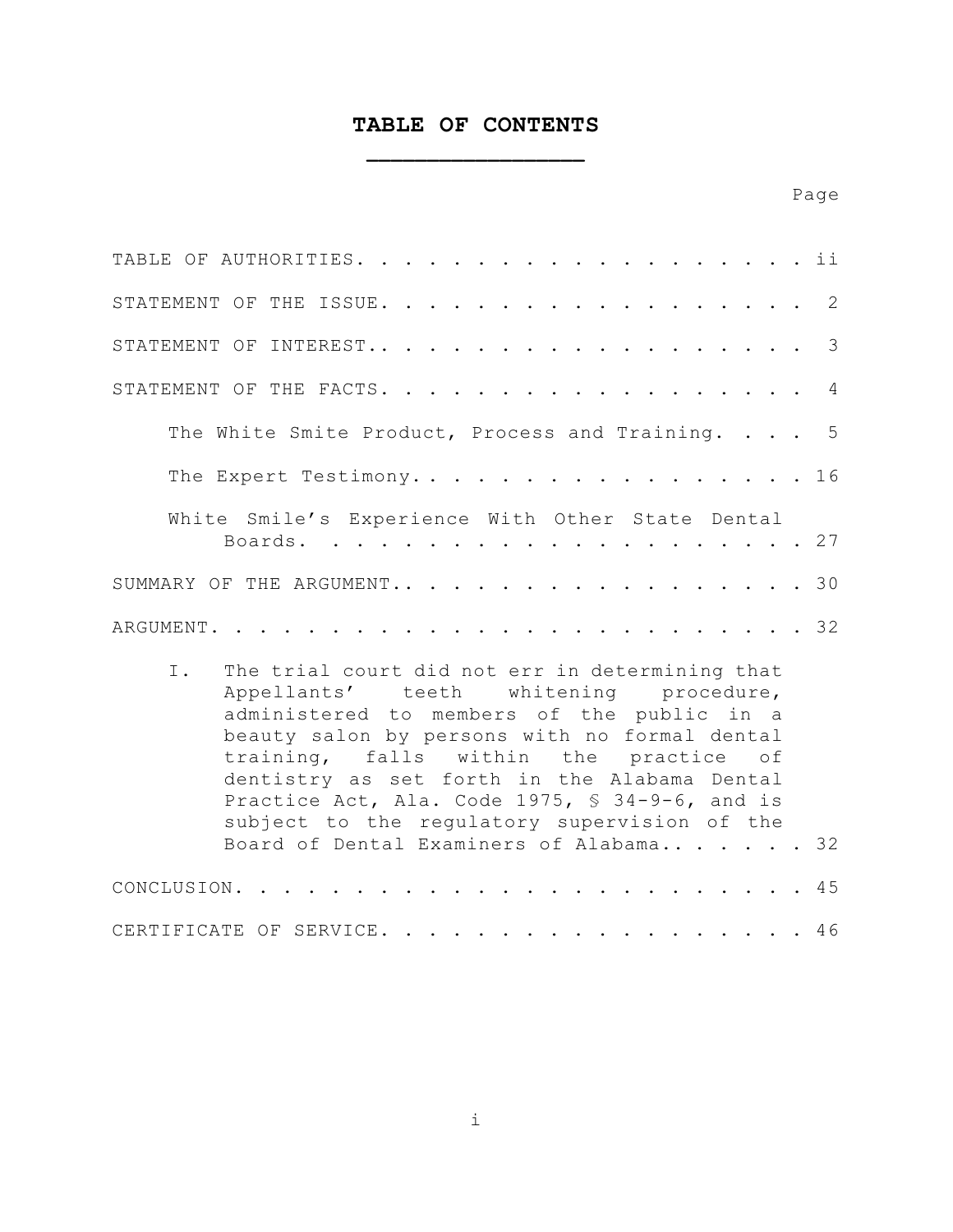# **TABLE OF AUTHORITIES \_\_\_\_\_\_\_\_\_\_\_\_\_\_\_\_\_\_\_**

### **Cases:**

| Ex Parte State Health Planning and Development Agency, |                                 |  |  |  |  |  |  |  |  |  |  |
|--------------------------------------------------------|---------------------------------|--|--|--|--|--|--|--|--|--|--|
|                                                        | 855 So. 2d 1098 (Ala. 2002). 35 |  |  |  |  |  |  |  |  |  |  |
| Sherrer v. Embry,                                      | 963 So. 2d 79 (Ala. 2007). 43   |  |  |  |  |  |  |  |  |  |  |
| State v. Lupo,                                         | 984 So. 2d 395 (Ala. 2007) 36   |  |  |  |  |  |  |  |  |  |  |

### **Statutes and other authorities:**

| Ala. Admin. Code § 270-x-2-.15 10, 37                                                                                                                       |
|-------------------------------------------------------------------------------------------------------------------------------------------------------------|
| Ala. Code 1975, § 34-9-2. 34                                                                                                                                |
| Ala. Code 1975, § 34-9-3. 32                                                                                                                                |
| Ala. Code 1975, § 34-9-6. 30, 31, 33-35, 38, 43, 44                                                                                                         |
| Alabama Dental Practice Act,<br>Ala Code 1975, § 34-9-1, et. seq 32                                                                                         |
| Centers for Disease Control and Prevention,<br>Recommended Infection Control Practices for Dentistry,<br>http://www.cdc.gov/oralhealth/InfectionControl/qui |
| delines/index.htm. 10                                                                                                                                       |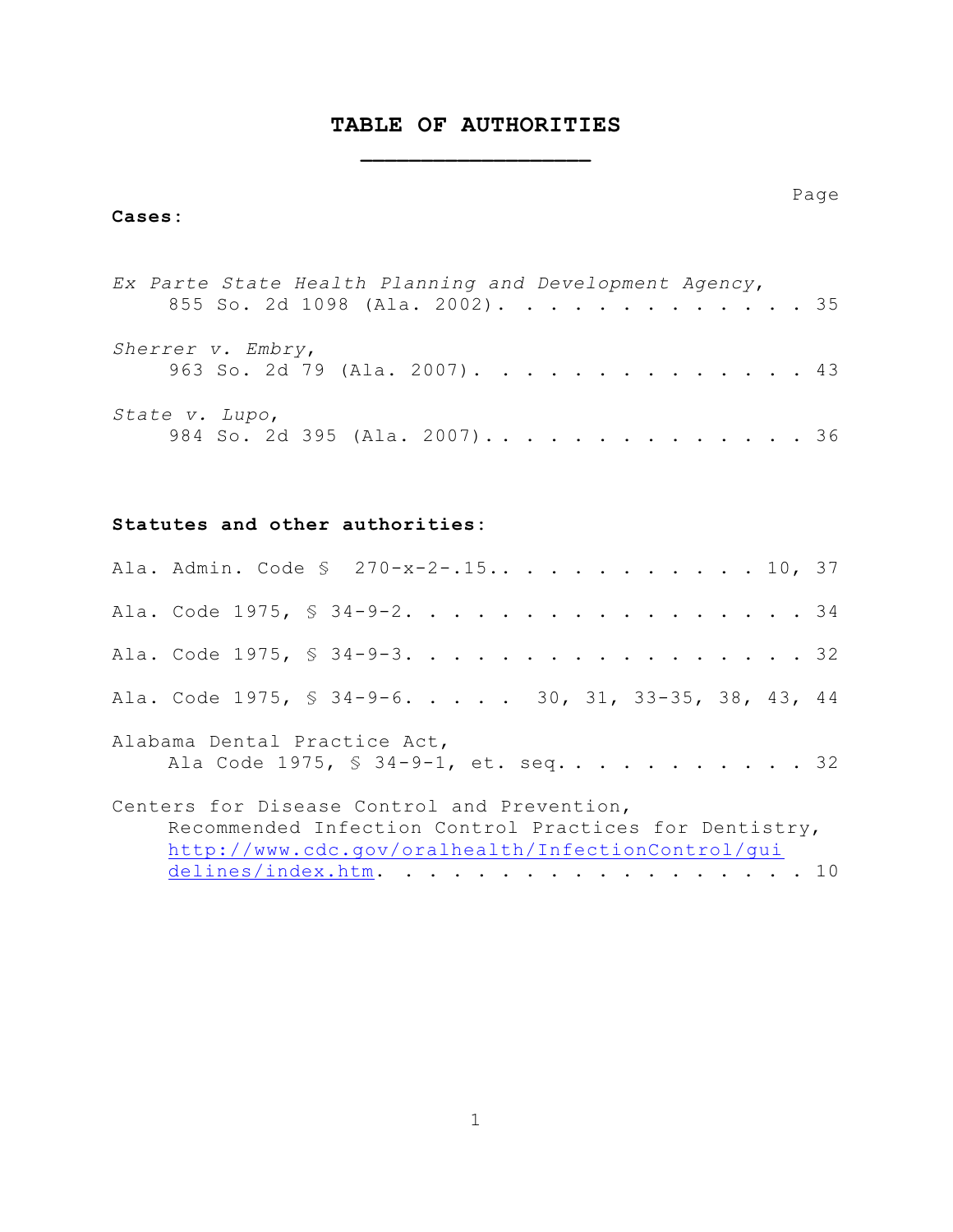# **STATEMENT OF THE ISSUE ADDRESSED BY AMICUS CURIAE**

**\_\_\_\_\_\_\_\_\_\_\_\_\_\_\_\_\_\_\_\_\_\_\_**

Whether the trial court erred in determining that Appellants' teeth whitening procedure, administered to members of the public in a beauty salon by persons with no formal dental training, falls within the practice of dentistry as set forth in the Alabama Dental Practice Act, Ala. Code 1975, § 34-9-6, and is subject to the regulatory supervision of the Board of Dental Examiners of Alabama.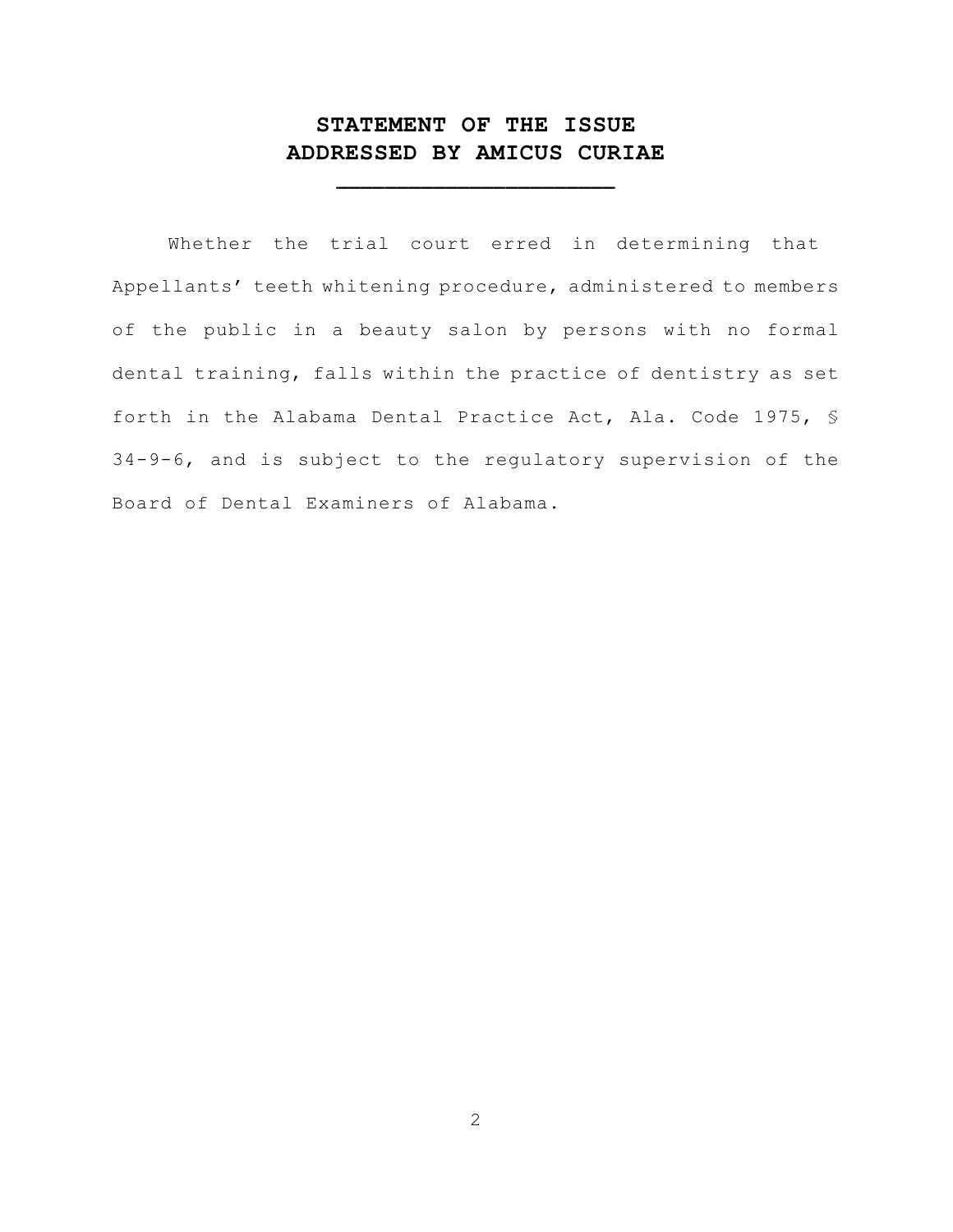## **STATEMENT OF INTEREST \_\_\_\_\_\_\_\_\_\_\_\_\_\_\_\_\_\_\_\_\_\_\_**

The Alabama Dental Association is a membership organization of Alabama dentists and is part of a tripartite system with the American Dental Association and nine component district dental societies. The Alabama Dental Association represents over 1,800 Alabama dentists in their efforts to provide quality dental care to the citizens of Alabama.

This case is of significant interest to the Alabama Dental Association and its members, but the Association and its undersigned counsel have no direct pecuniary interest in the case. The Board of Dental Examiners of Alabama has consented to the filing of this brief in support of its position. The Association appreciates the opportunity to submit the following for the Court's consideration.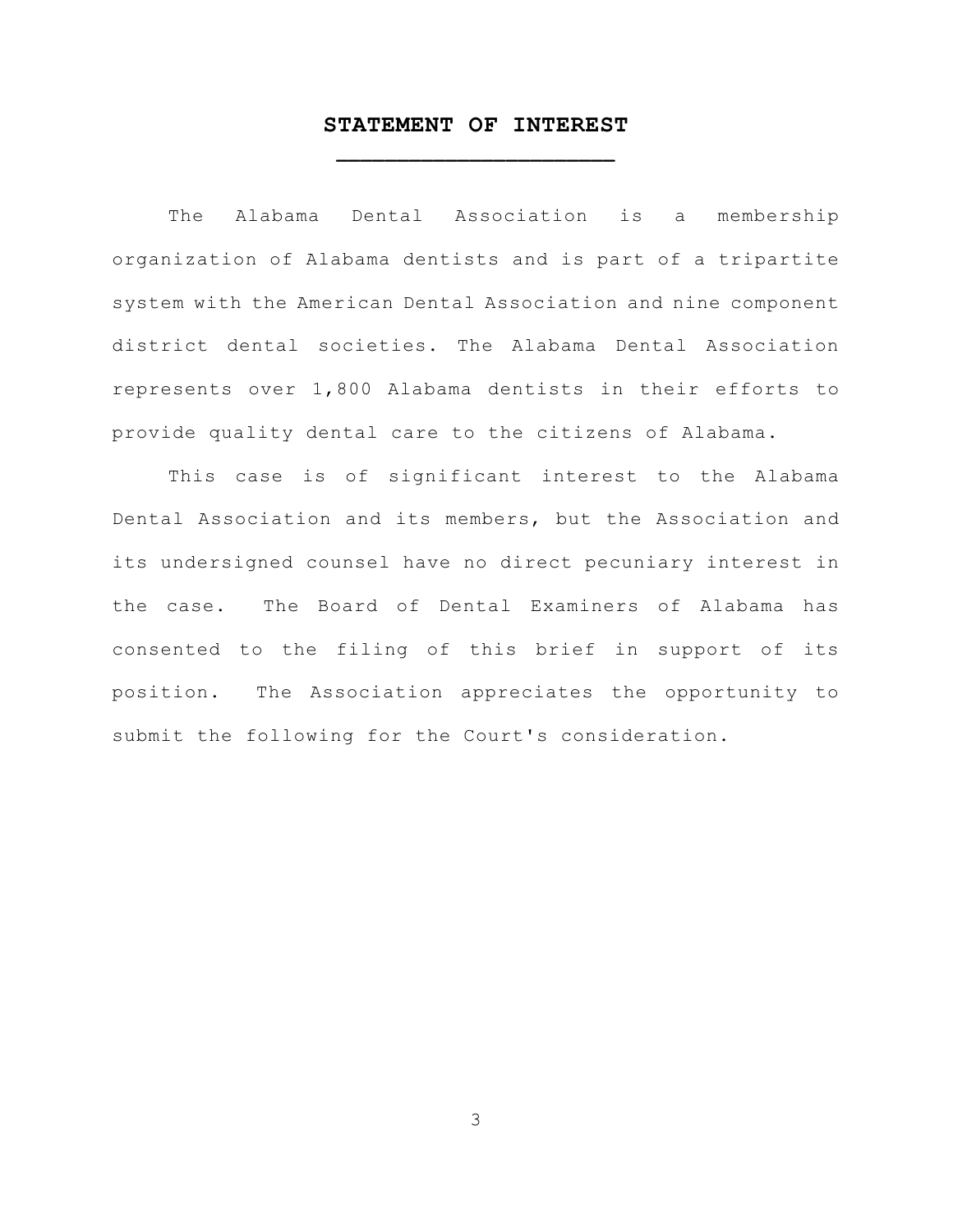## **STATEMENT OF THE FACTS \_\_\_\_\_\_\_\_\_\_\_\_\_\_\_\_\_\_\_\_\_\_\_\_\_\_**

Appellant White Smile, Inc. ("White Smile") is a Georgia Limited Liability Company owned by non-dentist entrepreneurs who have no experience or knowledge in any aspect of dentistry. (Supp.C.880,895-899). The White Smile teeth whitening process includes a teeth whitening gel, a bite registration apparatus into which the teeth whitening gel is placed, and a light which activates the gel and speeds up the whitening process. White Smile sells through company-owned retail locations and distributes to individuals or entities for resale to retail locations. Through a license agreement, White Smile sells license rights to be an authorized distributor or licensee of White Smile. (Supp.C.899-903). Many of White Smile's locations are within Sam's Club facilities. (Supp.C. 907, 915). Jim Valentine is one of three shareholders of White Smile, is on its board, and is its Vice President of Sales. (Supp.C. 50,1154). White Smile began operations in 2007 and is doing business in twenty-four states. (Supp.C.881, 900).

D'Markos LLC d/b/a Randall's ("Randall's) is a beauty salon located in Montgomery, Alabama owned by Kelly Markos and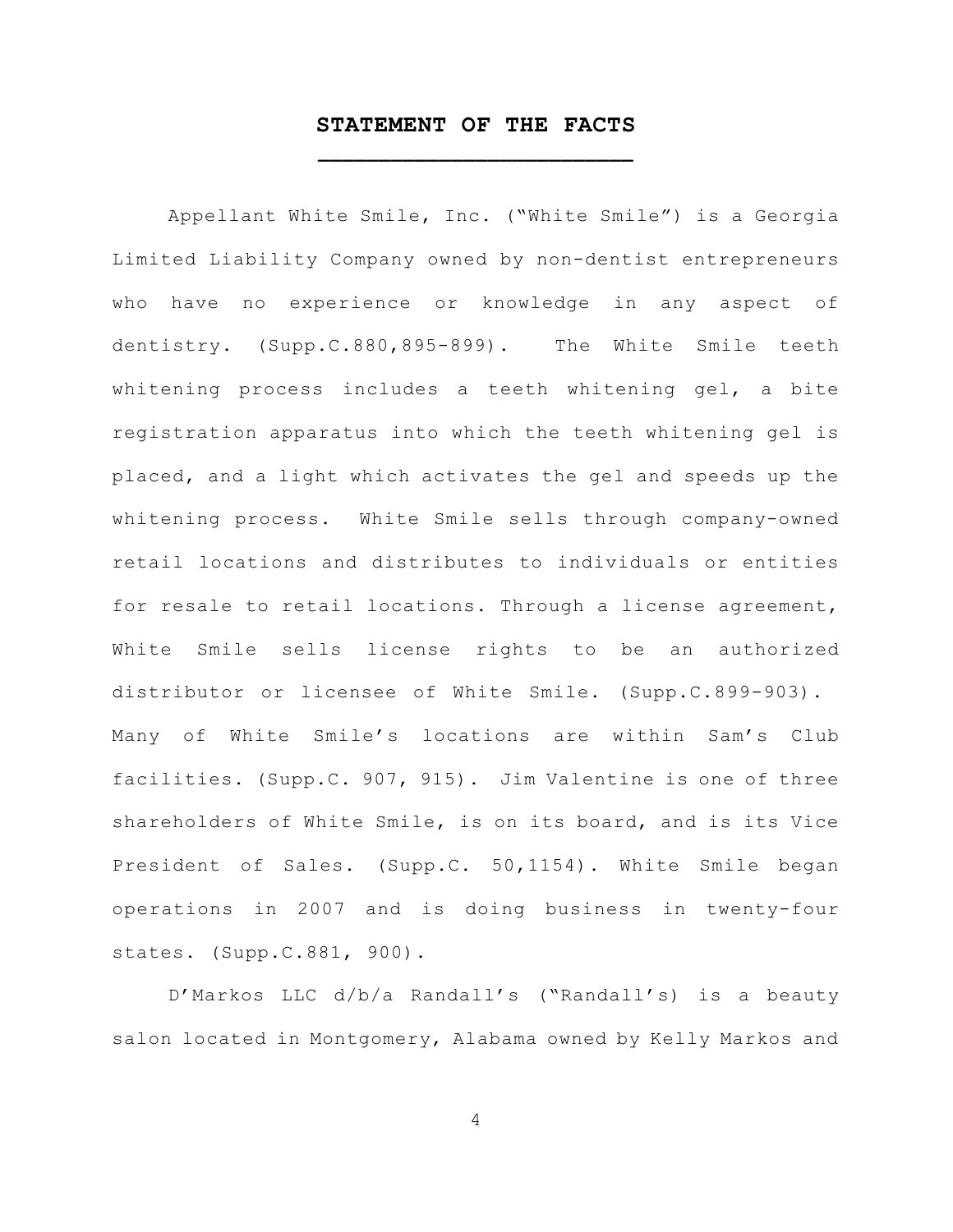her husband. Ms. Markos is licensed by the State of Alabama as a cosmetologist. Randall's offers hair cuts and hair styling and must be licensed or the individuals working there must be licensed by the applicable board. (Supp.C.694-697; 701-704).

Ms. Markos is not involved with the teeth whitening process because she was not trained or certified. (Supp.C. 727). Two ladies who work at Randall's salon were trained and certified; Ruthie Thomas, a licensed cosmetologist, and Aly Russell, a licensed nail technician. Ms. Russell must be licensed because she uses chemicals in connection with the application of nail polish. (Supp.C.729-731).

The Board of Dental Examiners of Alabama (the "Board") is a legislatively created entity and its duties and responsibilities are set forth in the Alabama Dental Practice Act ("ADPA" or the "Act"), Ala. Code 1975, § 34–9-1, et seq.

#### The White Smite Product, Process and Training

White Smile's process is referred to in its Training Manual as "dental power bleaching." (Supp.C. 1113). The teeth whitening gel used in the process is manufactured by a California company, Da Vinci, and contains 12% hydrogen peroxide. This concentration of hydrogen peroxide was arrived at by informal testing on the owners, their family and friends with the idea of maximizing the results yet minimizing the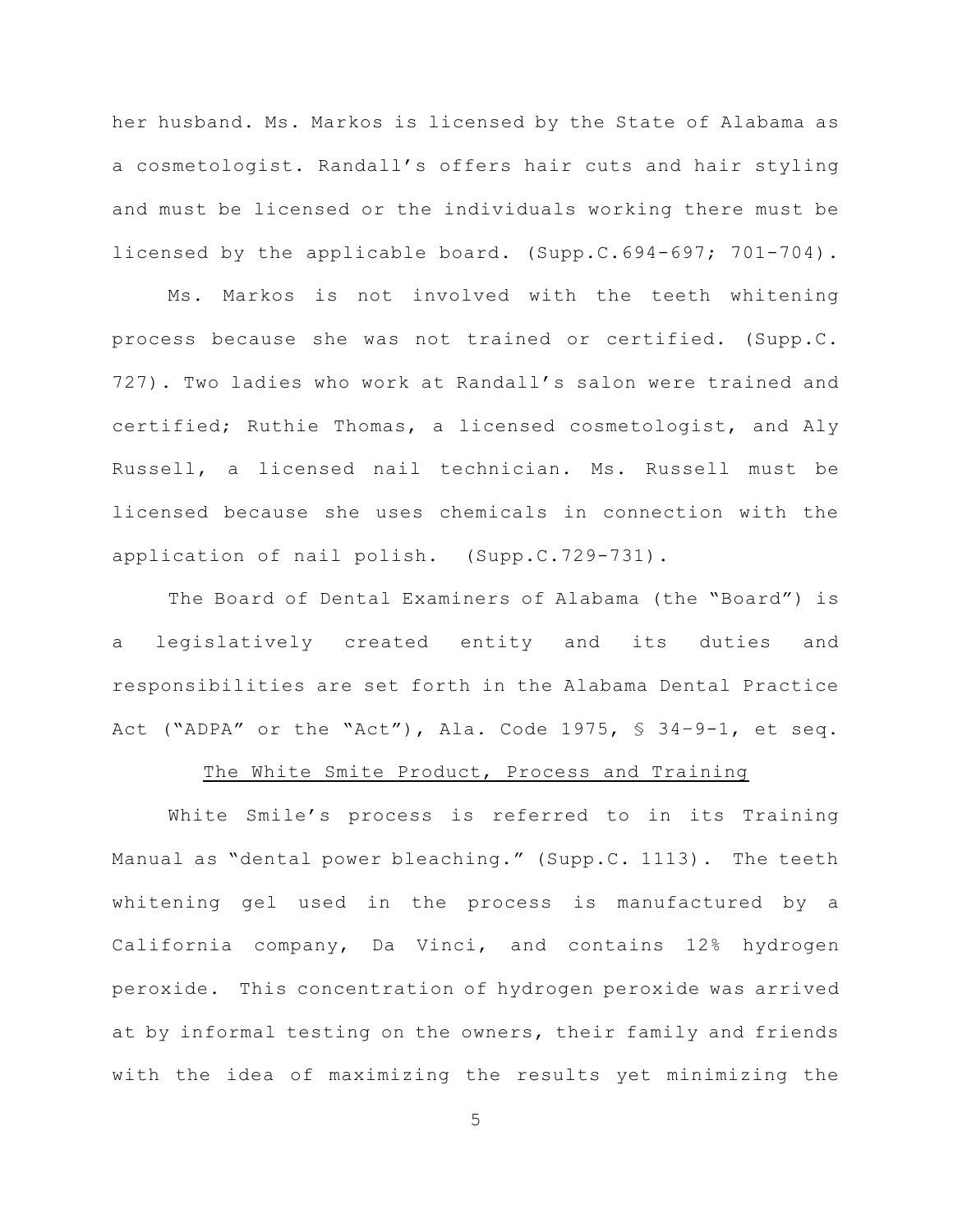side effects, which Mr. Valentine claims are only teeth sensitivity and qum irritation. (Supp.C. 947-950).

White Smile made much in the trial court, and argues here, that the Food and Drug Administration does not consider the hydrogen peroxide as contained in teeth whitening products to be a drug.<sup>1</sup> However, Exhibit 17 to Mr. Valentine's deposition reveals that the FDA's position relative to teeth whitening products is not so clear. Exhibit 17 is an email from Robert Eschelman at the FDA to Mr. Valentine dated July

26, 2007 which states:

Per our discussion, the following information gives some background on the status of teeth bleaching agents.

Various tooth whitening preparations were introduced into the market without the approval or sanction of the Food and Drug Administration. In late 1991 the Food and Drug Administration sent letters to various manufacturers and/or distributors of tooth whitening preparations advising them that we considered the products drugs, and "new drugs" as defined in the Federal Food, Drug and Cosmetic Act (Act). Under the provisions of the Act, a "new drug" may not be legally marketed in this country unless it is the subject of a New Drug Application (NDA). The NDA must contain adequate scientific data, including clinical trials, which establish that a product is safe and effective for its intended use.

<sup>&</sup>lt;sup>1</sup> White Smile states in its brief that the FDA "considers the White Smile product a cosmetic. In other words, the FDA does not regulate this product or consider it a drug." Appellant's brief at p. 6-7.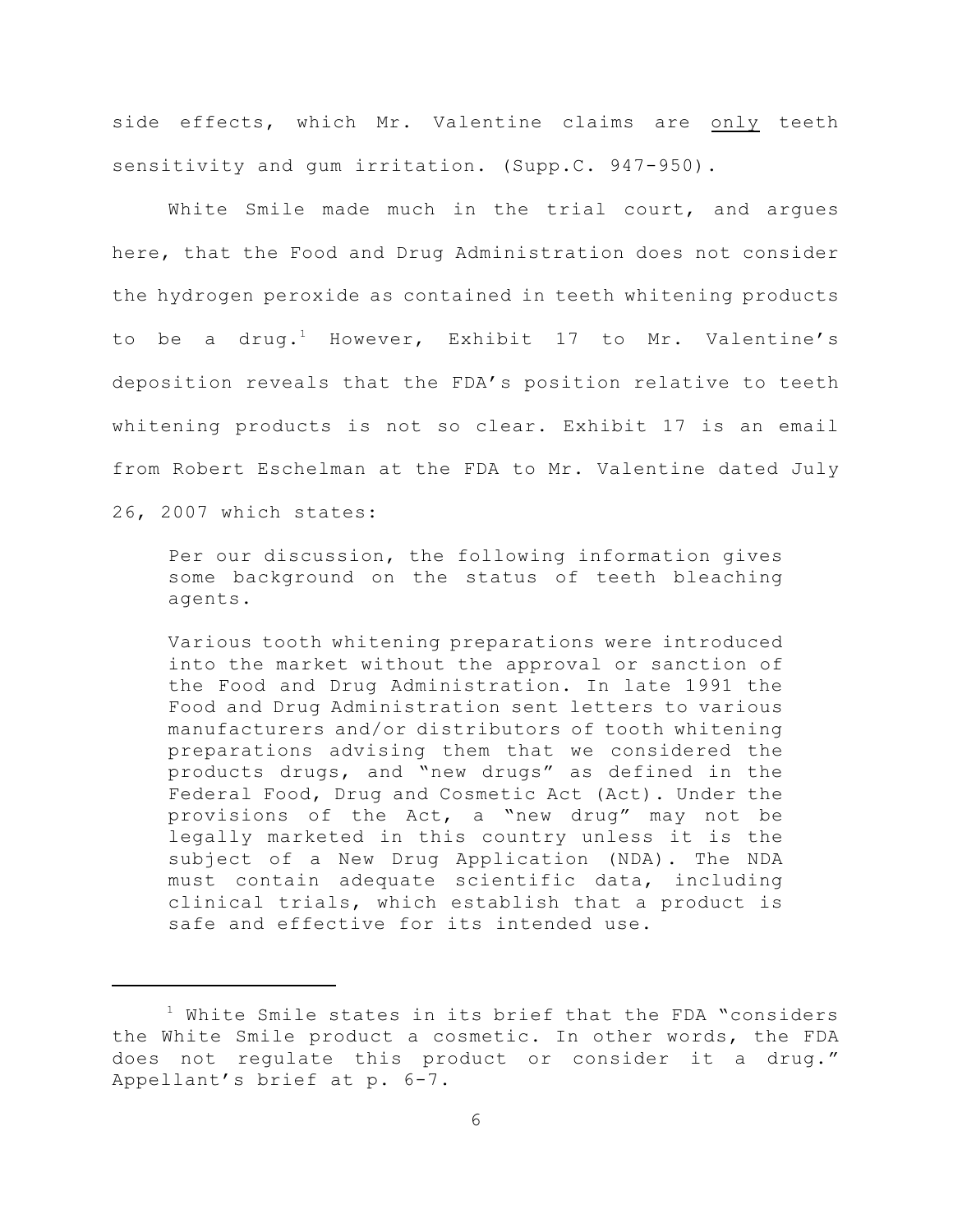As a result of a court case brought by one of the manufacturers, the agency agreed to further evaluate the status of tooth whitening preparations to determine if they should be regulated as "new drugs" or as cosmetics. The agency has not yet completed that further evaluation. Marketing of a tooth whitening preparation containing carbamide peroxide or hydrogen peroxide as the bleaching ingredient is on the manufacturer's own responsibility at this time.

(Supp.C.1148).

White Smile's teeth whitening process also includes a mouth piece, which is described as a "bite registration tray." The whitening gel is inserted in the bite registration tray after the patient bites into the apparatus to make an impression of his teeth in the tray. (Supp.C. 945).

The last main component involved in the process is a teeth bleaching light. (Supp.C. 1085). The purpose of the light is to accelerate the whitening process. The whitening gel that is placed in the bite registration tray is formulated with hydrogen peroxide and a photo accelerator, with the light acting to accelerate the ingredients in the gel.<sup>2</sup> (Supp.C. 1086-1092, 1096-1097, 1098-1099). The light is touted by the

 $2$  The White Smile Training Manual states, "-LightWhite®'s peroxide gel is enhanced with silver-ionic photo initiators. When exposed to the Blue LED Whitening Light, it causes millions of "mini-explosions" on the teeth, oxidizing the discoloration away. (Supp.C. 1112).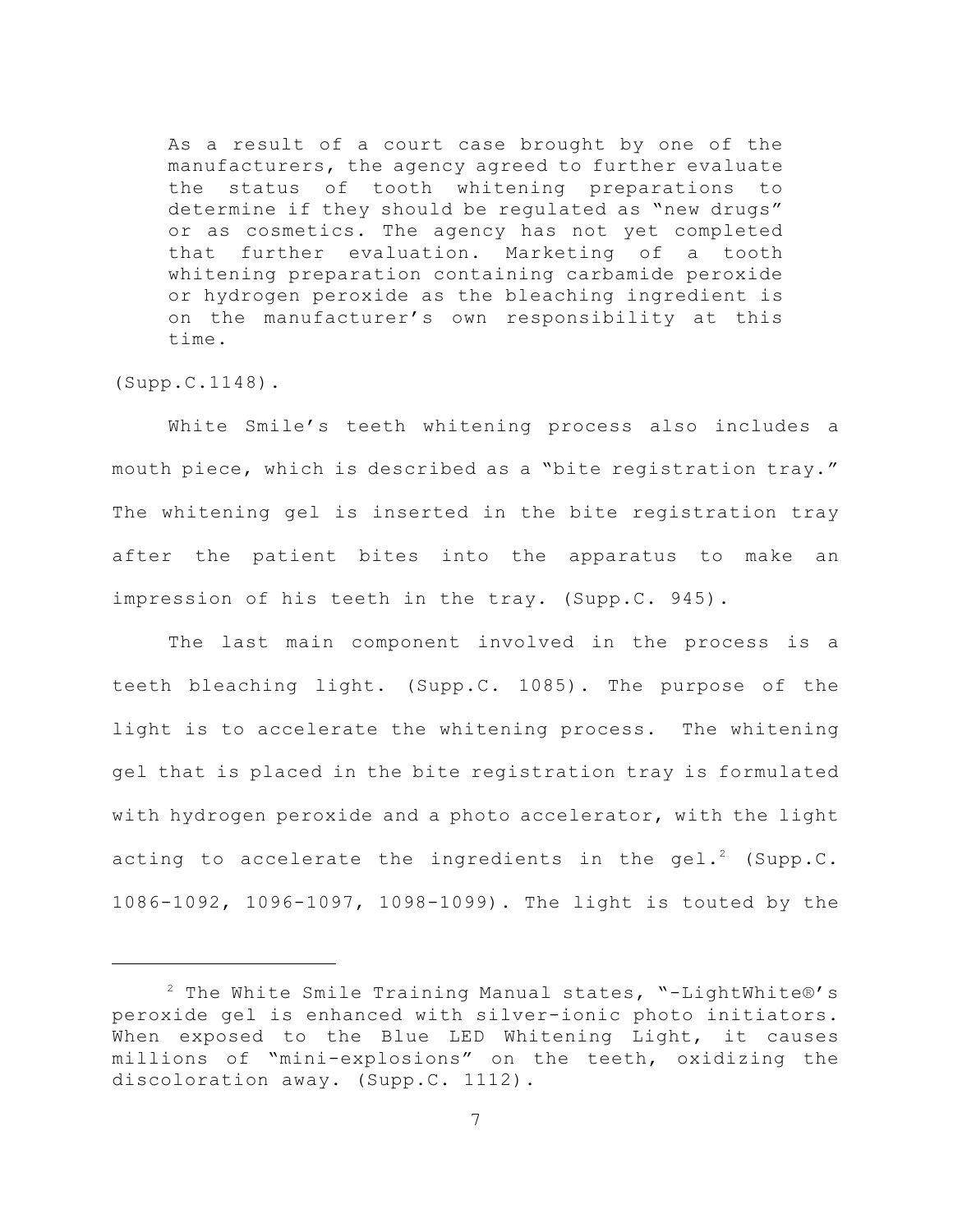manufacturer as having a control panel, the "intuitive interface" of which is sure to help the "dental clinicians" concentrate on their patients. (Supp.C. 1085). The light manufacturer states that the light should only be used by trained personnel but Mr. Valentine says that the use of the light requires no training. (Supp.C. 945). The light has not been approved by the FDA; the FDA has been provided only with pre-market notification. (Supp.C. 951-952).

White Smile produces marketing materials in which it describes White Smile as a "Salon & Spa Business Opportunity." (Supp.C. 1086). In discussing the "Cosmetic Teeth Whitening-Industry at a Glance" it states that "Dentists offices provide in-office or "chairside" whitening as well as custom take home trays while "OTC [over-the counter] products consist primarily of strips and trays, but many variants of these exist in may forms." (Supp.C. 1087). The marketing materials used to sell the public on White Smile's procedure touts it repeatedly as "Fast, Effective, Safe, Affordable." (Supp.C. 1091, 1094, 1095, 1098). One such brochure states, "**SAFE** . . . Our cosmetic teeth whitening specialists are trained to consult with you on an individual basis to identify any potential issues you may have." (Emphasis original) (Supp.C. 1095).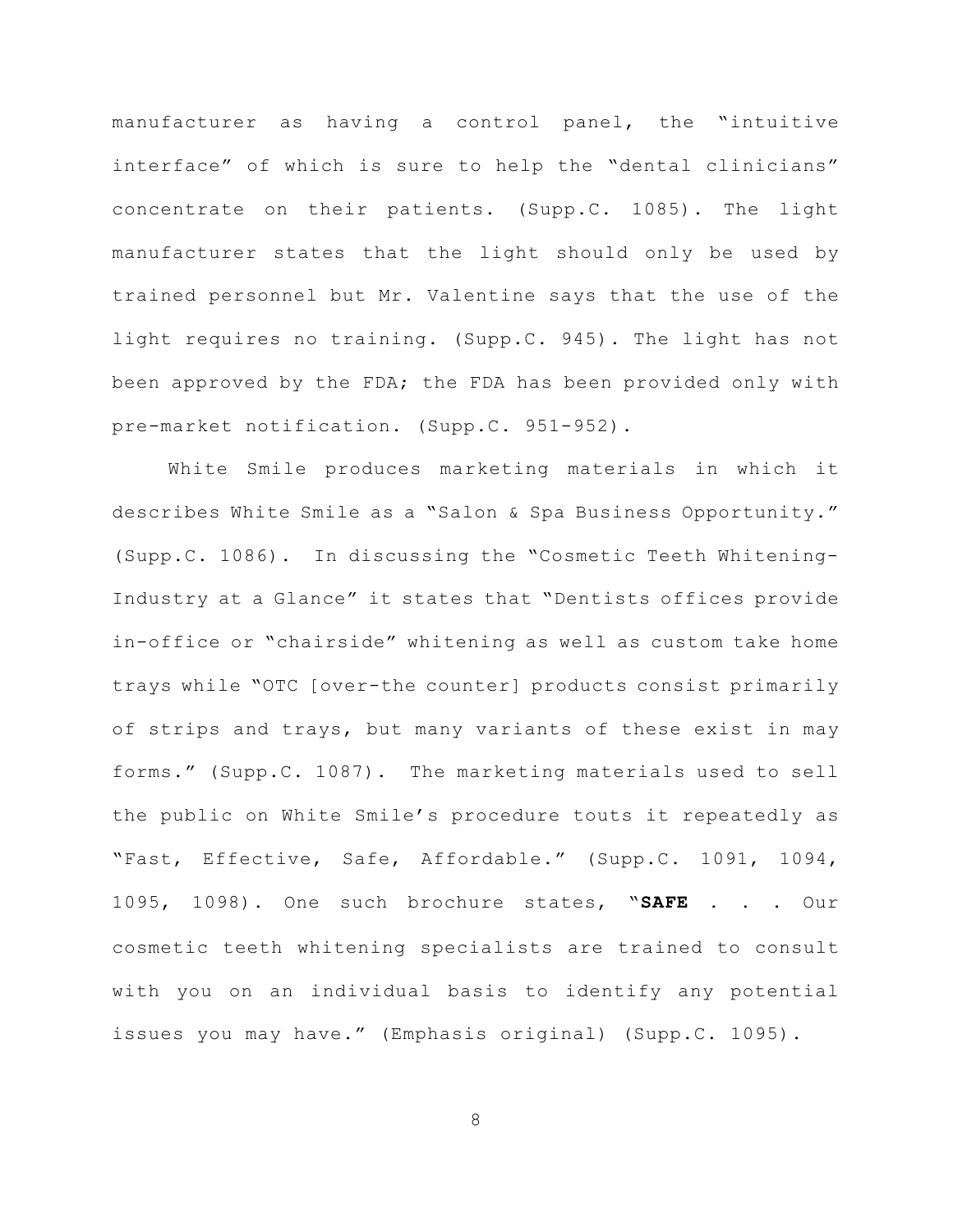One of the marketing brochures entitled "The Teeth-Whitening Industry- an explosive opportunity" states in part:

While teeth whitening has been a popular cosmetic procedure for almost two decades, systems that offer professional results have proven to be cost prohibitive for the average consumer. . . WhiteSmile USA offers salon and spa owners a proven system to operate responsibly and generate healthy profits.. . .How do you decide which is the best system for you? Is it safe? Is it legal? . . WhiteSmileUSA Authorized Retailers benefit from our revolutionary product line, national brand awareness, comprehensive training program, regulatory experience and protection, and our customer care infrastructure. There is much more to teeth whitening than blue LED lights, peroxide, and white chairs.

(Supp.C. 1096).

White Smile produces a Training Manual which states,

beginning on page 1:

Cleanliness/Sanitation Procedures

1) Gloves - It is imperative that we use the gloves in such a way as to never cross contaminate. The way to accomplish this is to never touch the equipment or cabinets wearing gloves. The application instructions in the WhiteSmile USA Training Manual are designed with avoidance of cross contamination in mind. . . .

2) Overall sanitation of the booth or kiosk (The Cleaning Show) ...

h) Trash cans need to be emptied regularly so we do not run the risk of overflow and thus cross contamination. Gloves should be worn when emptying trash to avoid any contamination risks.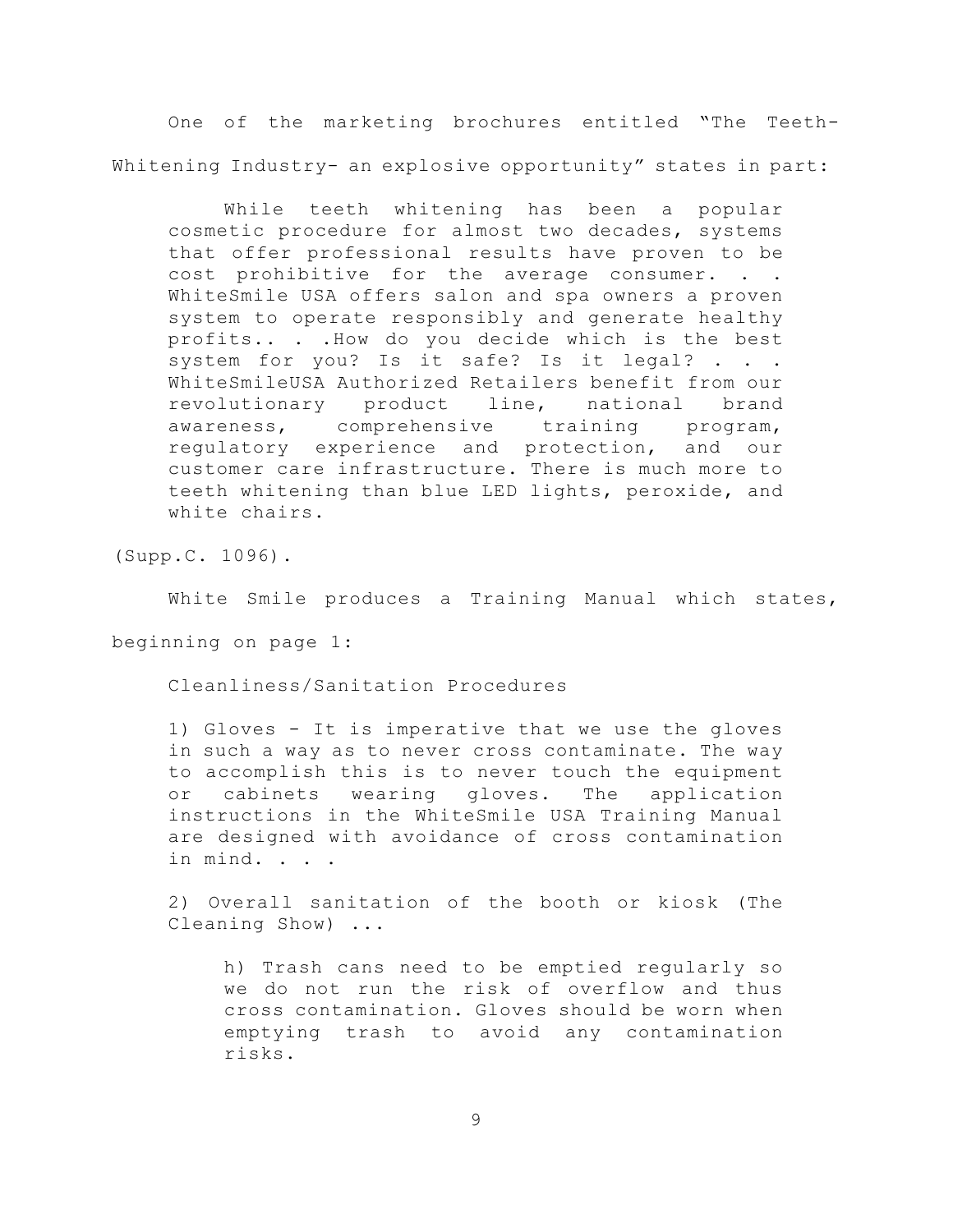(Supp.C. 1110-1111). The "sanitation procedures" also include wiping down the chairs with a clorox wipe after each customer, removing the cone on the light and sanitizing it with Lysol following each customer, spraying the amber eye glasses with Lysol and drying with a paper towel, cleaning the mirrors, including the handles, as well as the teeth shader, with Lysol. Cabinets must be wiped down from top to bottom several times per day "to minimize the effects of any inadvertent cross contamination." (Supp.C. 1111). 3

The Training Manual then discusses the consent form which the customer is asked to sign. The Training Manual states:

When a customer sits down in the chair, the following questions need to be asked before having them sign the consent form. . . .

2) If it is a woman, we need to ask if they are pregnant or lactating. We cannot sell the product to them if that is the case. . .

In accordance with applicable regulations, dentists 3 and dental offices must conform to the current recommendations and guidelines of the Centers for Disease Control and Prevention relating to infection control practices for dentistry, which are much more stringent than the sanitation procedures set forth in the While Smile Training Manual. Ala. Admin. Code § 270-x-2-.15.

*See also* Centers for Disease Control and Prevention, Recommended Infection Control Practices for Dentistry, [http://www.cdc.gov/oralhealth/InfectionControl/guidelines/in](http://www.cdc.gov/oralhealth/InfectionControl/) [dex.htm](http://www.cdc.gov/oralhealth/InfectionControl/).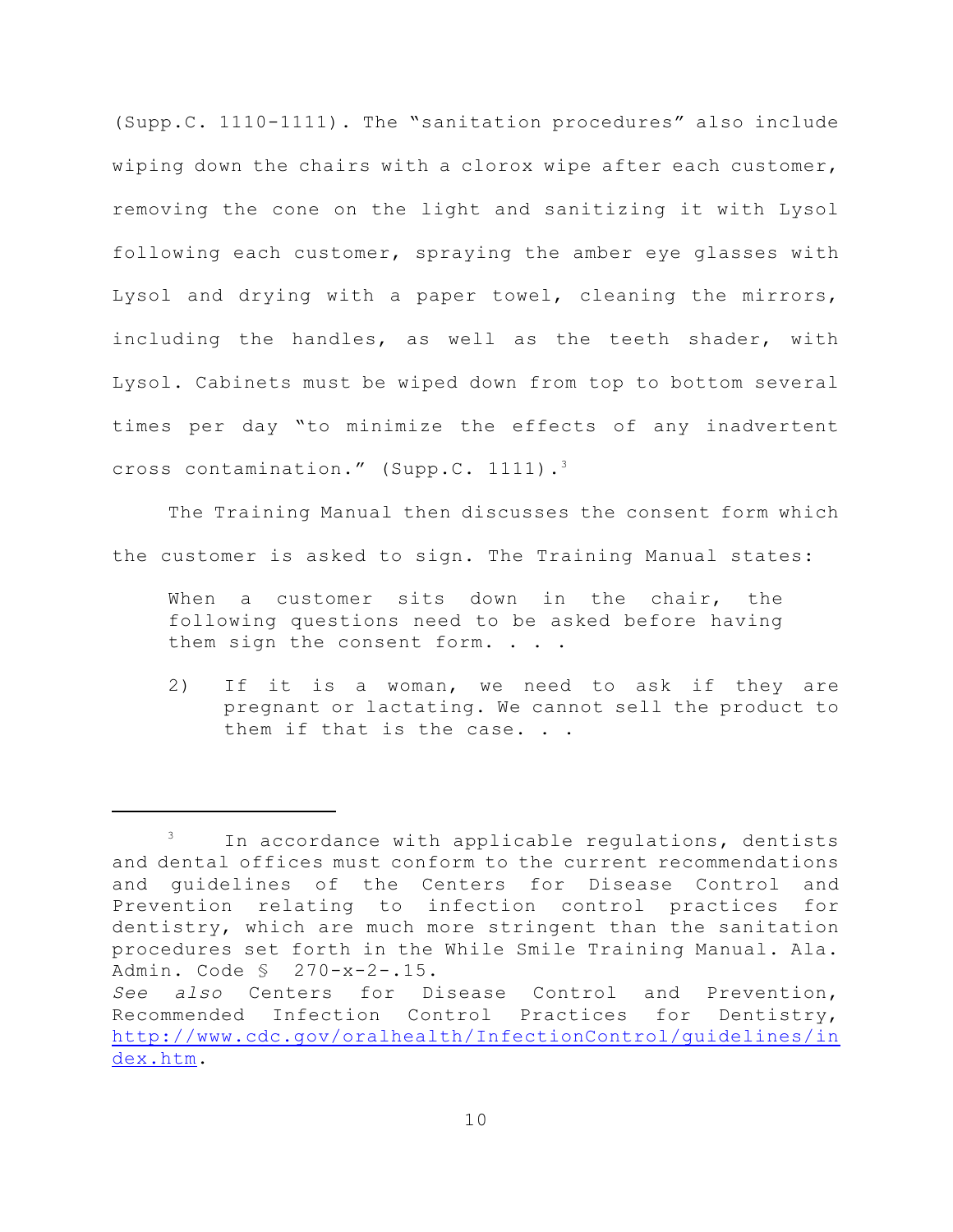- 4) Ask the customer when was the last time they had their teeth cleaned. (We don't recommend the product until 7 days after cleaning.)
- 5) Explain that there is a chance of uncomfortable side effects and that the poorer their dental health, the greater the risk for side effects. If they have any questions about their dental health, have them consult a dentist.

(Supp.C. 1111-1112).

The "Lightwhite™ Informed Consent for Cosmetic Teeth Whitening Application" states in part that the "shade of your teeth will be assessed and recorded." The consent form also explains that "all forms of cosmetic treatments, including teeth whitening, have some risks and limitations" and proceeds to discuss tooth sensitivity, gum and soft tissue irritation, and advice to refrain from using the "aftercare product" within 24 hours of the in-store application. (Supp.C. 1125).

The Training Manual further provides:

### **Teeth Sensitivity - A Major Issue to Point Out to Your Clients:** (emphasis original)

Teeth sensitivity is a major issue with the current whitening products on the market. In-office processes such as BriteSmile and Zoom use a high percentage of peroxide (up to 35%), which can cause severe teeth sensitivity (zingers). Take home products such as the trays and Crest Whitestrips use a lower peroxide level, but require continued longterm exposure to the peroxide. This can cause severe sensitivity as well. Many people polled on this issue complained of teeth sensitivity so severe, they had discontinue [sic] using any whitening products. **For some, the pain was so sever after**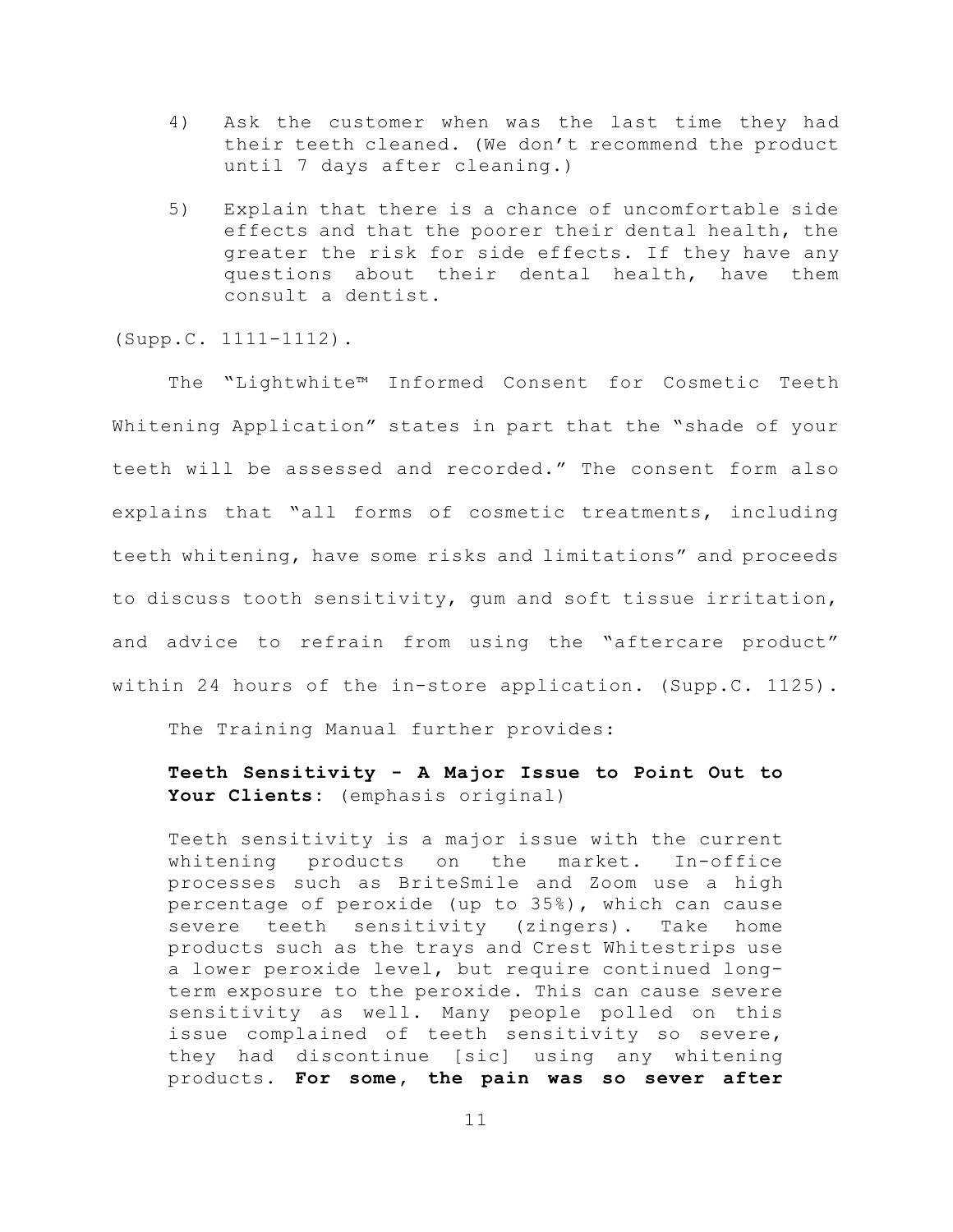**dental power bleaching, they [sic] to go to the emergency room to get prescription pain medication after using WhiteSmileUSA.**(emphasis added).

The Training Manual also discusses the "competitive advantages" of the Lightwhite® System and states that "[o]ur proprietary formula maximizes results while minimizing teeth sensitivity and soft tissue blanching." (Supp.C. 1113).

The Training Manual contains a section on "Setting Expectations" which states in part that:

Results will vary from person to person because people have genetically different teeth. . . .

Some people will have great results, some will have good results, some will have mediocre results, and some will have poor results. This is true with every teeth whitening product on the market. We have heard from customers who have visited their dentist and been advised that Zoom and Britesmile would probably not produce good results because of their type of teeth.

(Supp.C.1114).

The Training Manual then details White Smile's 27 step procedure that the "certified cosmetic teeth whitening specialist" is to go through when performing the service of whitening teeth. These steps include:

2. Ask the customer if they are taking any medication that reacts adversely with sunlight. If they answer yes, then instruct them [to] seek their doctor's advice before going through with the teeth whitening application.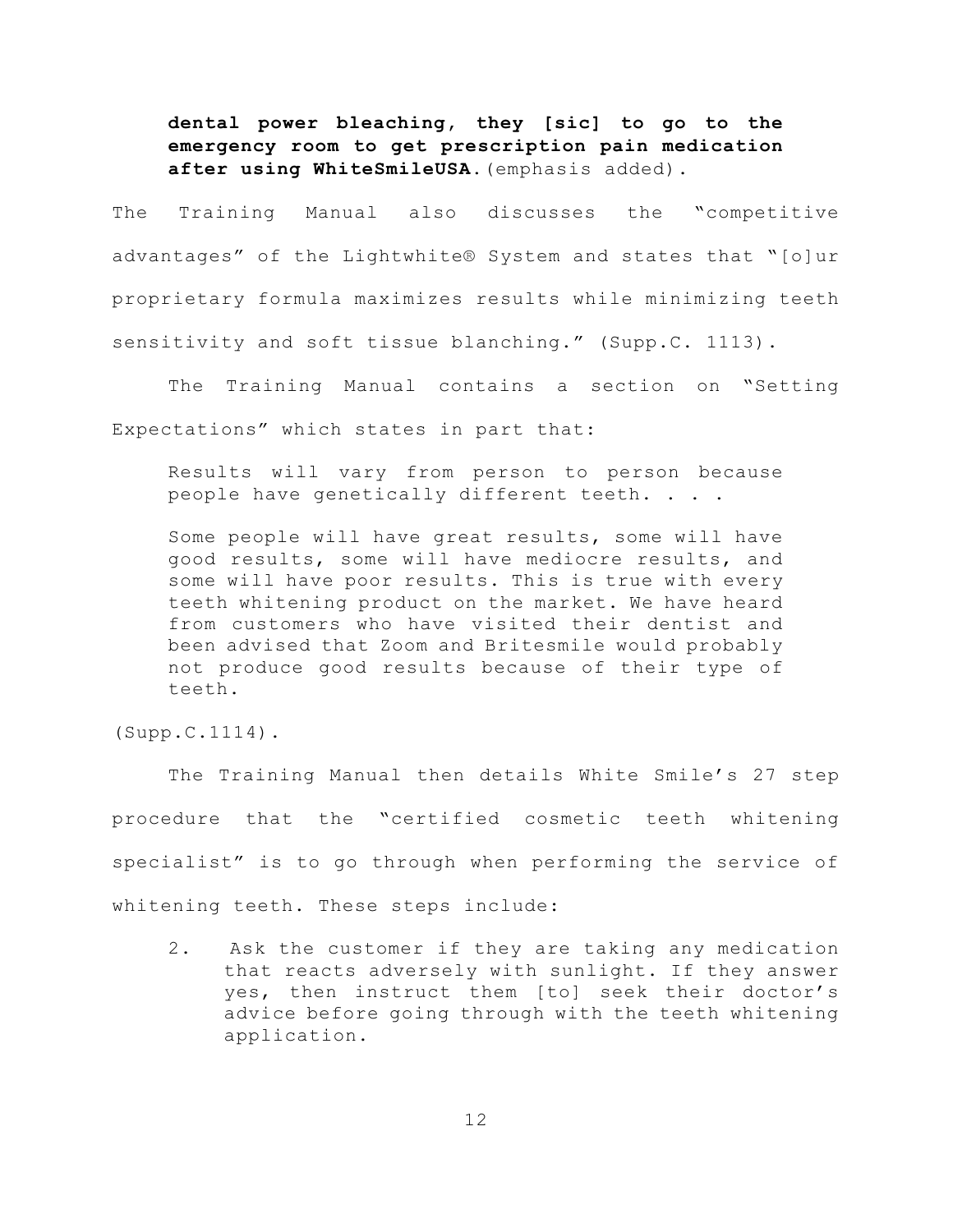- 3. Ask the customer when they had their teeth cleaned by a dentist. If they have been cleaned within 7 days, reschedule whitening process for a later date.
- 4. Explain to customer the possible side effects from this process and make sure the customer understands the customer should seek advice from their dentists before the whitening, especially if they don't get regular checkups from the dentist. The most common side effects are:

1. Blanching of gums and gum irritation - in rare cases some will experience blanching of the gums. This is a temporary side effect that will normally subside in 10-15 minutes. In extremely rare cases, the customers can be hypersensitive to peroxide and can experience swelling and blistering of the soft tissues. This can take days to subside. If you have a customer who experiences these side effects, have them call the Customer Care Line and consult a dentist.

2. Teeth sensitivity - The most common side effect of all whitening products. This will normally subside after 24-48 hours.

\* \* \*

6. Have customer use provided Vita Pan Tooth Scale to determine customer's pre-use teeth shade. Have customer look in mirror for agreement of current teeth shade. Once the shade is decided, raise-up the appropriate teeth color on shade guide and place next to customer's chair for comparison after whitening process is complete.

#### 7. Prepare for whitening . . .

- a. Lay our new paper towel on cabinet
- b. Absorbent bib
- c. Mouthpiece & syringe
- d. Brush-ups (2)
- e. Beverage napkin
- f. Absorbent lip protector(2) . . .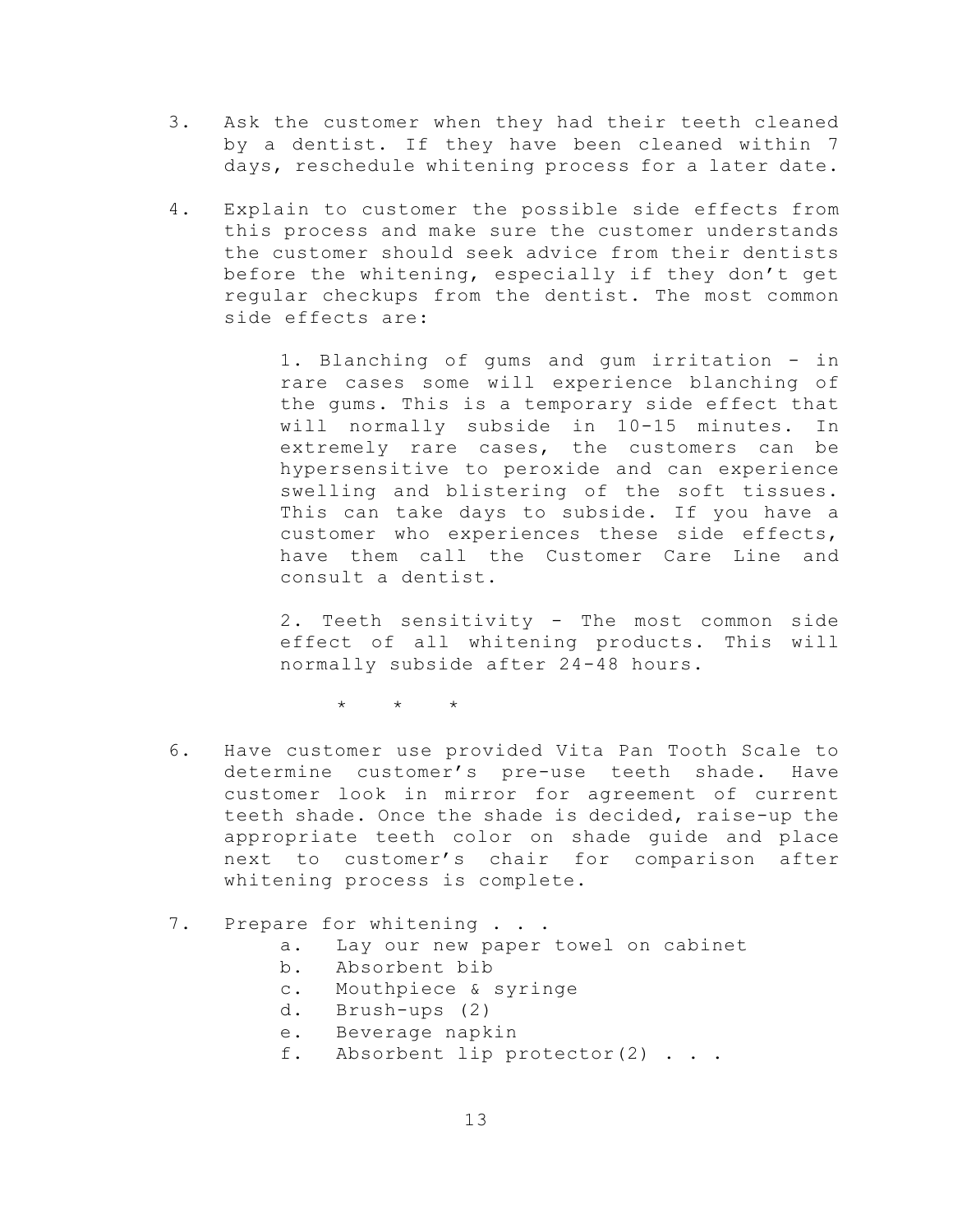- 8. PUT ON 1<sup>ST</sup> SET OF LATEX OR NITRILE GLOVES
- 9. Place absorbent bib around customer's neck and attach with provided bib chain clip.

\* \* \*

- 11. Remove Bite Registration Tray [BRT] from packaging. Use your finger to manipulate the silicon so that it slopes toward the upper front edge of the BRT on both top and bottom.
- 12. Hand BRT to customer to self administer, ensuring the mouthpiece is inserted correctly before customer bites down into the soft silicone. The customer's teeth should come close to the front edge of the mouthpiece before they bite down.
- 13. Have customer gently rock jaw from front to back.
- 14. Fill BRT with whitening gel. Ensure that each teeth cavity is no more than  $\frac{1}{2}$  full with gel. Start filling from the front teeth to the back using less gel per cavity as you move towards the back teeth. Repeat process for the top and bottom teeth registrations. Once gel is applied, spray one (1) squirt of provided Photo Initiator to the top and bottom tray. IMPORTANT: Do not over fill the tray. The biggest cause of gum and soft tissue irritation is due to excess gel in the tray.

 $\star$   $\star$   $\star$ 

- 16. Hand customer foam lip/gum protectors and instruct them to place one under top lip and one under bottom lip.
- 17. Hand BRT with gel to customer to self-administer, ensuring that mouthpiece is inserted correctly (make sure the mouthpiece is lined up properly with existing registration) before customer bites down into tray with gel.
- 18. REMOVE GLOVES DISCARD IN TRASH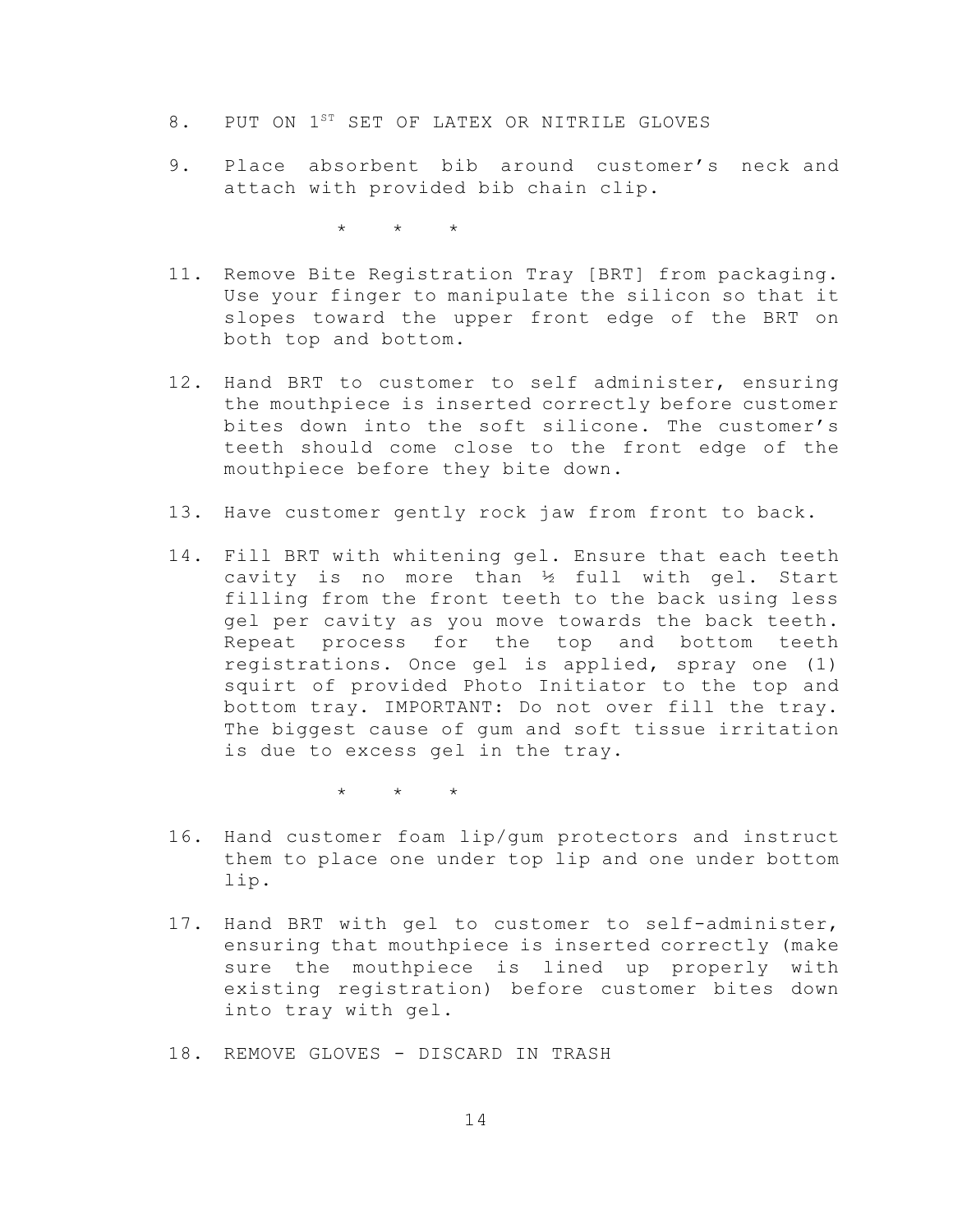$\star$   $\qquad$   $\star$   $\qquad$   $\star$ 

- 20. Have customer get comfortable in chair and provide them with the eye glasses supplied to wear during whitening process.
- 21. Adjust LED light into proper position (approximately 1-2 inches away from customer's mouth).
- 22. Check timer on whitening light to ensure that it is set correctly on 12 minutes . . .
- 23. Check with customer periodically for signs of discomfort. If issue arises, have customer discontinue use of the product.  $4$
- $\star$   $\star$   $\star$
- 25. . . .Quickly remove the light apparatus, then put on  $2^{nd}$  Set of New Gloves.
- 26. Have customer sit up and instruct them to remove BRT from mouth into provided bib. Provide customer with a Kleenex to wipe their mouth. Immediately place BRT in bag from which it was removed. This applies whether it is a single or double application. The BRT should never touch the counter. It will either be in your gloved hand, in the customer's mouth, or in the bag.
- 27. Provide customer with (1) empty 3 oz. cup to expel any excess saliva before rinsing. Provide customer with 1 ounce water cup to wash out mouth. Have customer rinse and spit contents of mouth back into provided 3-ounce cup. Repeat this step with  $2^{\text{nd}}$  1

<sup>&</sup>lt;sup>4</sup> An earlier version of the training manual discussed in Ms. Markos' deposition describes this step as, "Check with client periodically for signs of discomfort. If issue arises, discontinue process and determine reason for discomfort. Very few clients ever have discomfort, but it will happen from time to time. Mostly due to an exposed root (cavity) that client is unaware of." (Supp.C. 829).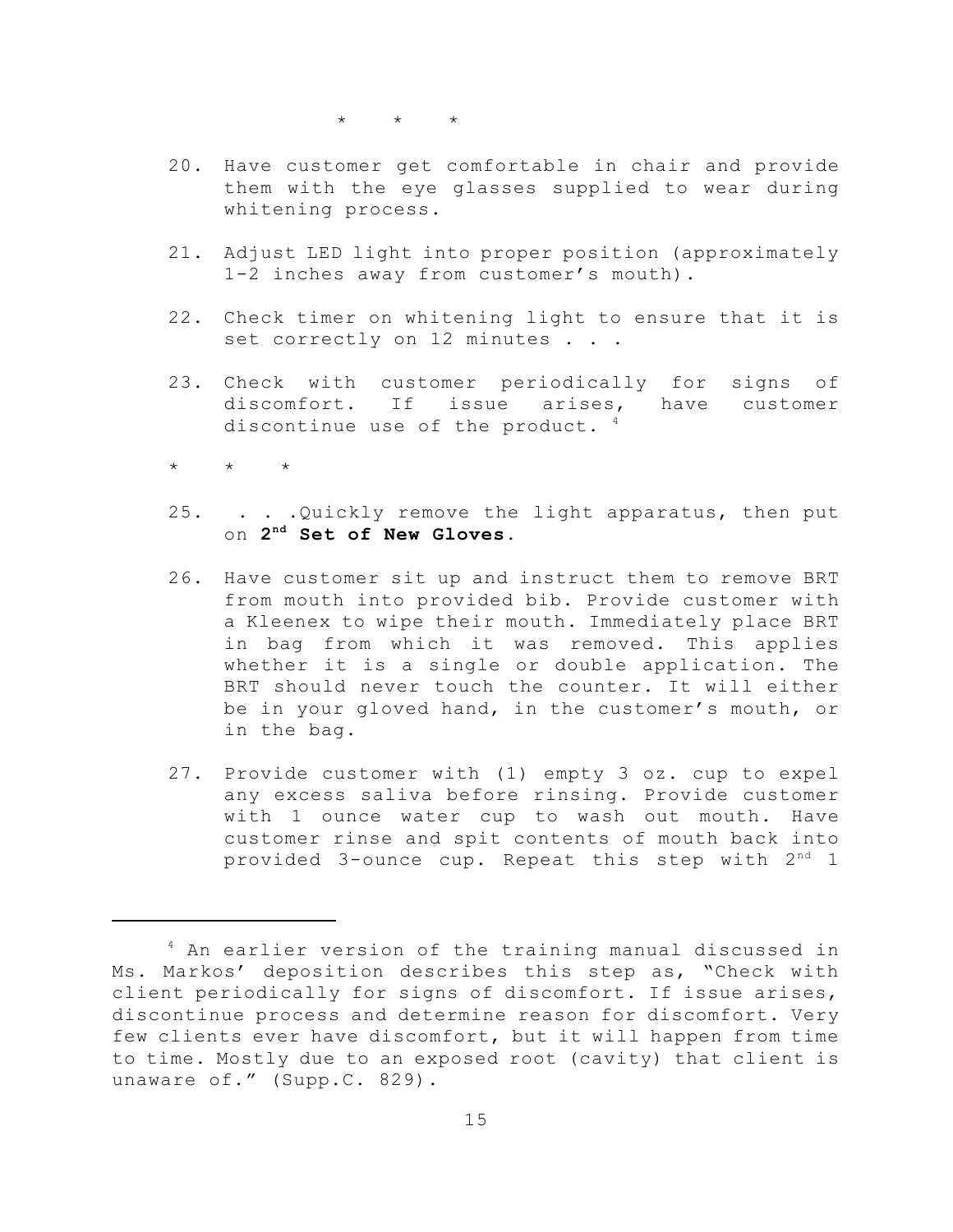ounce cup of water. Carefully place the cups in the trash.

(Supp.C. 1114-1116).

After the whitening is complete, the "whitening specialist" is to review the result with the customer using the raised teeth on the Vita Teeth Shade. This process determines the number of shades the customer's teeth moved during the initial application which should be at least 2 - 5 shades with the initial application. Then it is determined if a second application is "necessary." The trainee is instructed as follows: "IMPORTANT: If the customer experienced ANY side effects during the  $1^{st}$  application, have them discontinue the  $2^{nd}$  application until side effects fully subside. (Supp.C. 1116).

White Smile requires that its authorized distributors participate in its corporate training program. (Supp.C. 1001).

#### **The Expert Testimony**

The Board's expert, Dr. Donald Busby, has been a practicing dentist for twenty six years in Lafayette, Alabama. Dr. Busby has twice served as the President of the Board of Dental Examiners and was serving in that capacity at the time of his deposition. (Supp.C.13 - 150).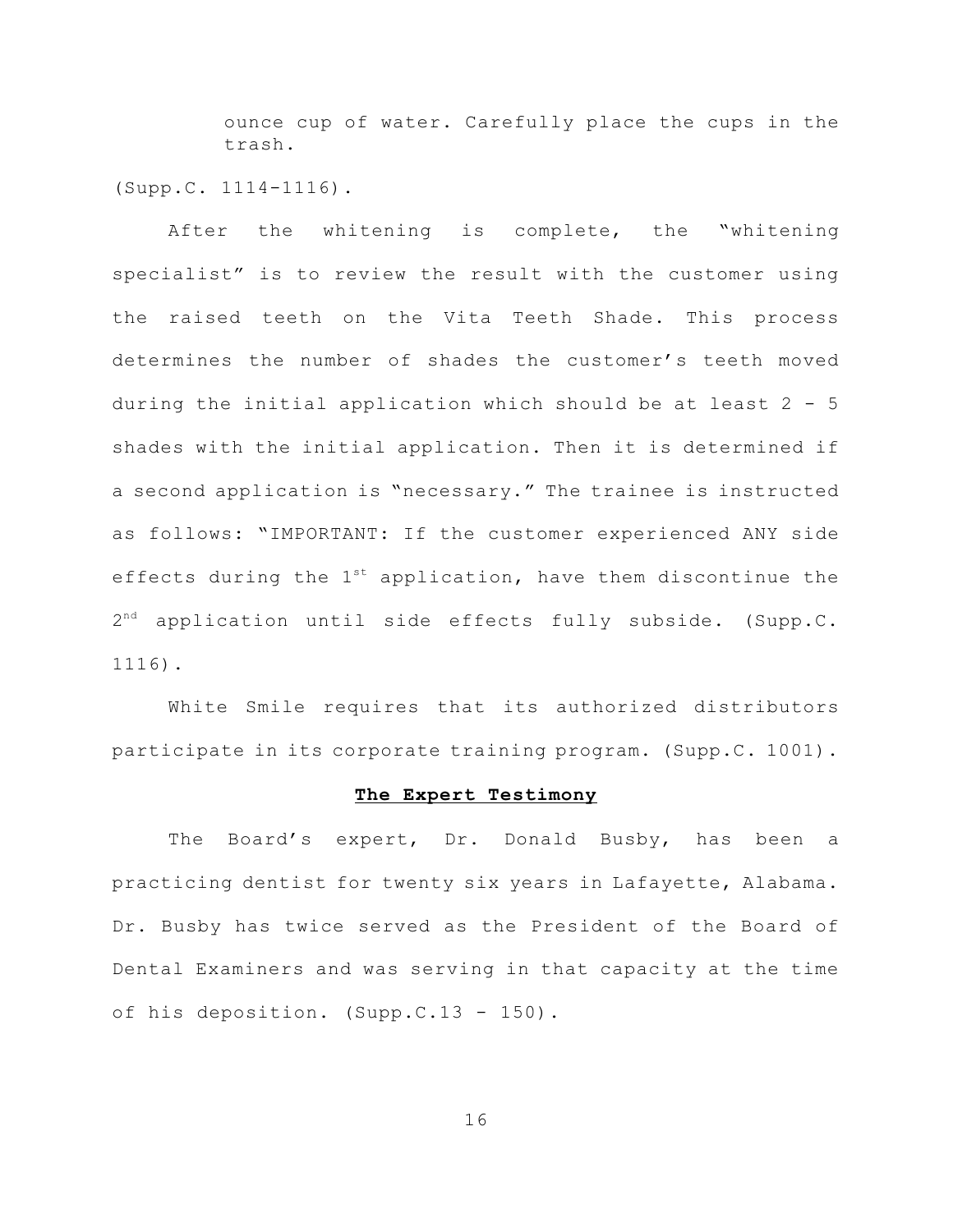Dr. Busby testified that the risks to the public by unregulated teeth whitening services include:

(a) People with undiagnosed decay or rampant decay in their mouths who are exposed to hydrogen peroxide, wherein during the oxidation process of the hydrogen peroxide breaks down into carbon dioxide and urea and oxygen, that all can enter the pulp of the tooth. If that occurs, there is a high probability that the pulp tissue will necrose and die which could result in an abscessed tooth and/or loss of tooth. (Supp.C. 40-41).

(b) Barrier techniques, i.e. guarding the gums. If barrier techniques utilized are not complete, are not watched and addressed, there can be damage to the gums. (Supp.C. 41-42).

(c) The situations where there is resulting sensitivity or post procedure complications. As explained by Dr. Busby: "If it's an unregulated procedure and there is no dental practitioner that's available at the kiosk or the salon or whatever it may be offered, who's going to take care of that patient? What if they don't have a regular practitioner? Who are they supposed to call? That's a concern from a regulatory standpoint, and from a public protection standpoint, and being a member of the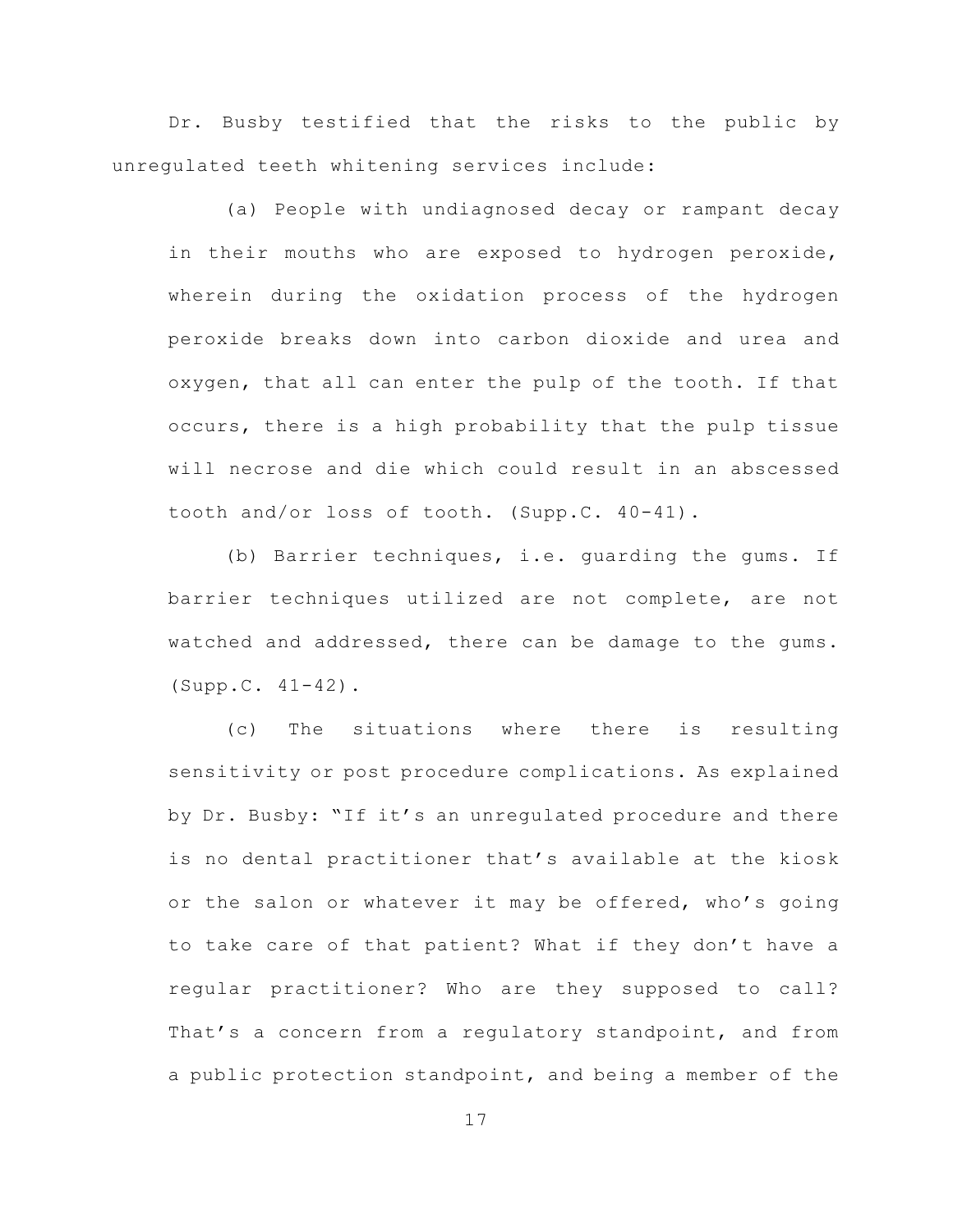Board; that's my main concern is that's who's going to take care of the public if something goes wrong?" (Supp.C. 42). Further, "if you have somebody who, is in my opinion, performing a dental service and being remunerated for it, is offering a diagnosis or prognosis, and then can't perform the follow-up care, or give somebody information on how to get follow-up care, that could presume a danger to the public." (Supp.C. 42-43).

Dr. Busby testified that in his opinion, the procedure performed by White Smile constitutes the practice of dentistry because it is a dental operation or dental service within the language of § 34-9-6 because it includes a diagnosis or the professing of a diagnosis of a deficiency or physical condition of the human teeth or jaws. (Supp.C. 27-28). In his opinion, when a person goes into a kiosk where teeth bleaching is being advertized and the person asks "Can I have my teeth whitened?" and whoever is there says, "yes, you can", that is professing a diagnosis that the person is physically able to undergo the procedure. (Supp.C. 28-29).

Dr. Busby was not persuaded that there is no difference between the products available at retail stores and the whitening service provided by White Smile. Dr. Busby testified: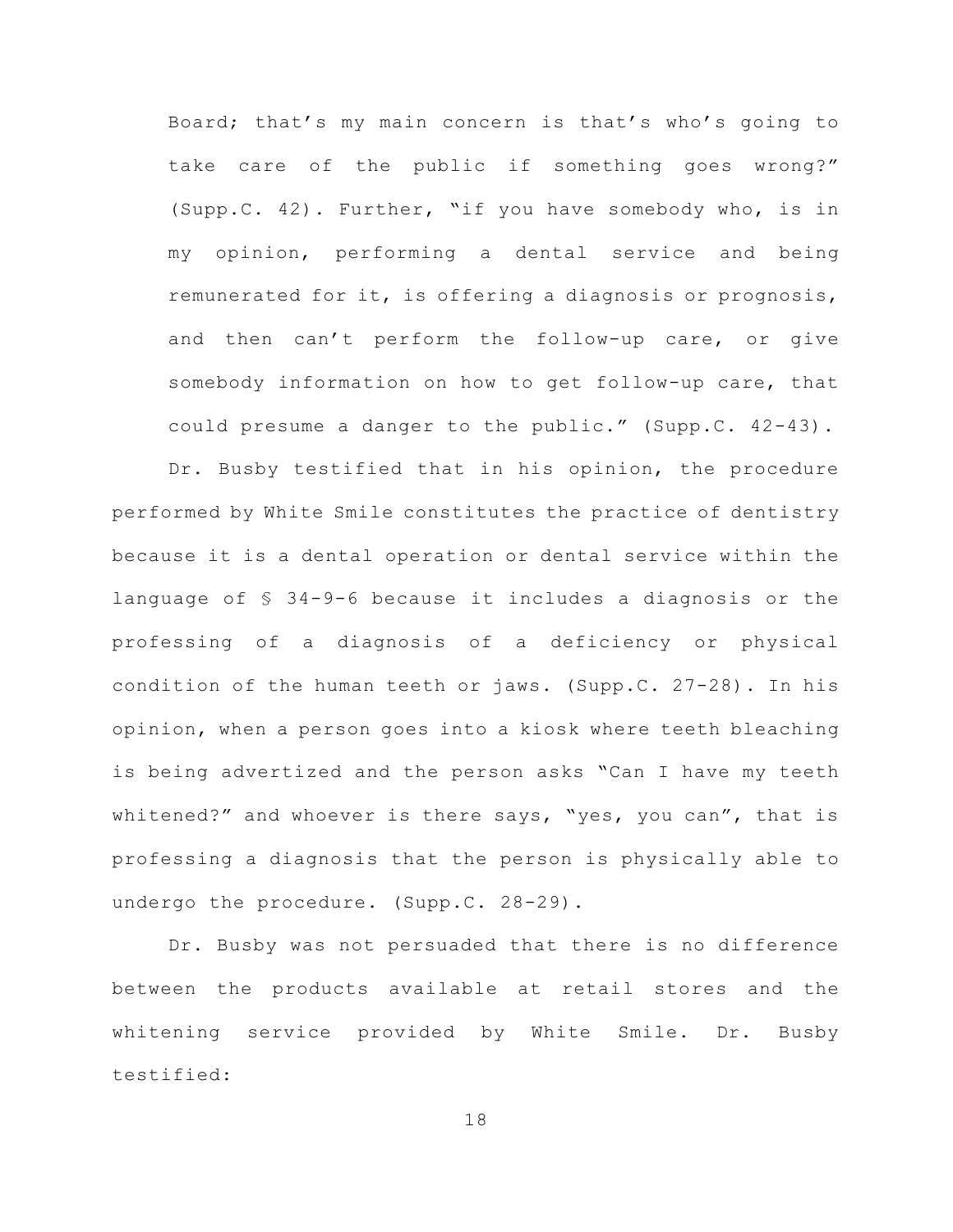So that to me is the difference. One is a product that's being bought by a consumer to be used at his or her discretion. And the public then they have to depend on the FDA or other entities to make sure that those products have a semblance of safety and efficacy, otherwise they would not be able to be purchased by the over the counter.

The other situation is: You have an entity of whatever the product is. And it really doesn't matter to me what the product is that is being used at these kiosks. When you're purporting that I'm going to bleach your teeth' and you're going to sit here we're going to do it; it is going to be this long; and we're going to give you this many shades of difference; and I'm providing this service for you and you're going to give me a remuneration. Based on the statute in my opinion that renders that as being the practice of dentistry. <sup>5</sup>

(Supp.C.33-34).

Dr. Kenneth Tilashalski is the current Director of Academic Affairs and Associate Professor in the Department of Diagnostic Services at the University of Alabama School of Dentistry. He is also an adjunct professor and scientist at the UAB School of Medicine, Department of Pathology and the UAB School of Medicine. Dr. Tilashalski is also Board Certified in Endodontics and in Oral Pathology. He has

<sup>&</sup>lt;sup>5</sup> Dr. Busby analogized to hair coloring. He testified, "You can buy all kinds of hair coloring products at supermarkets, or wherever. And you can do it, but if you profess that you're going to color someone's hair, and you do so in whatever setting, and you charge a fee for it, based on Alabama statute and law you're a cosmetologist and have to be licensed to perform those services." (Supp.C. 33).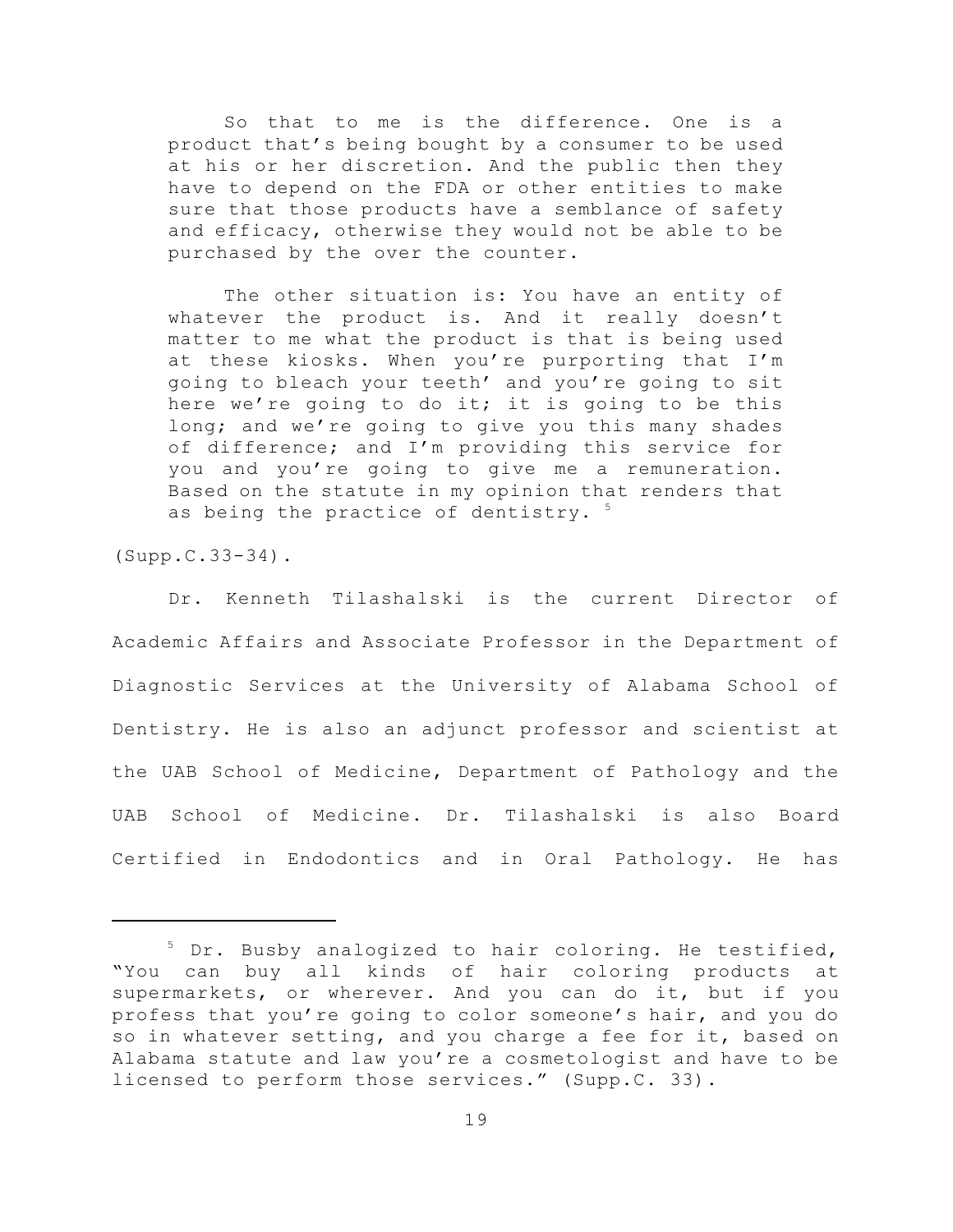published over twenty full length manuscripts that have been peer reviewed. Dr. Tilashalski also practices privately at the Dental School one day a week in the area of Endodontics. (Supp.C. 81-86).

Dr. Tilashalski reviewed the White Smile website, did an extensive literature search, and spoke to several dentists who perform teeth whitening procedures. Dr. Tilashalski emphasized that there are various conditions in which teeth bleaching is contraindicated. These include:

- 1. Inflamed teeth with inflamed pulpal status or necrotic pulp;
- 2. Teeth with restorations, especially leaky restorations;
- 3. Teeth with hypo calcifications;
- 4. Teeth with calculus or plaque;
- 5. Teeth with exposed dentin;
- 6. Teeth with active decay;
- 7. The presence of periodontal disease, gingivitis or any soft tissue inflammatory conditions. (Supp.C. 91).

Dr. Tilashalski observed that the "informed consent" document which customers of White Smile are asked to sign before receiving their treatment did not mention any of these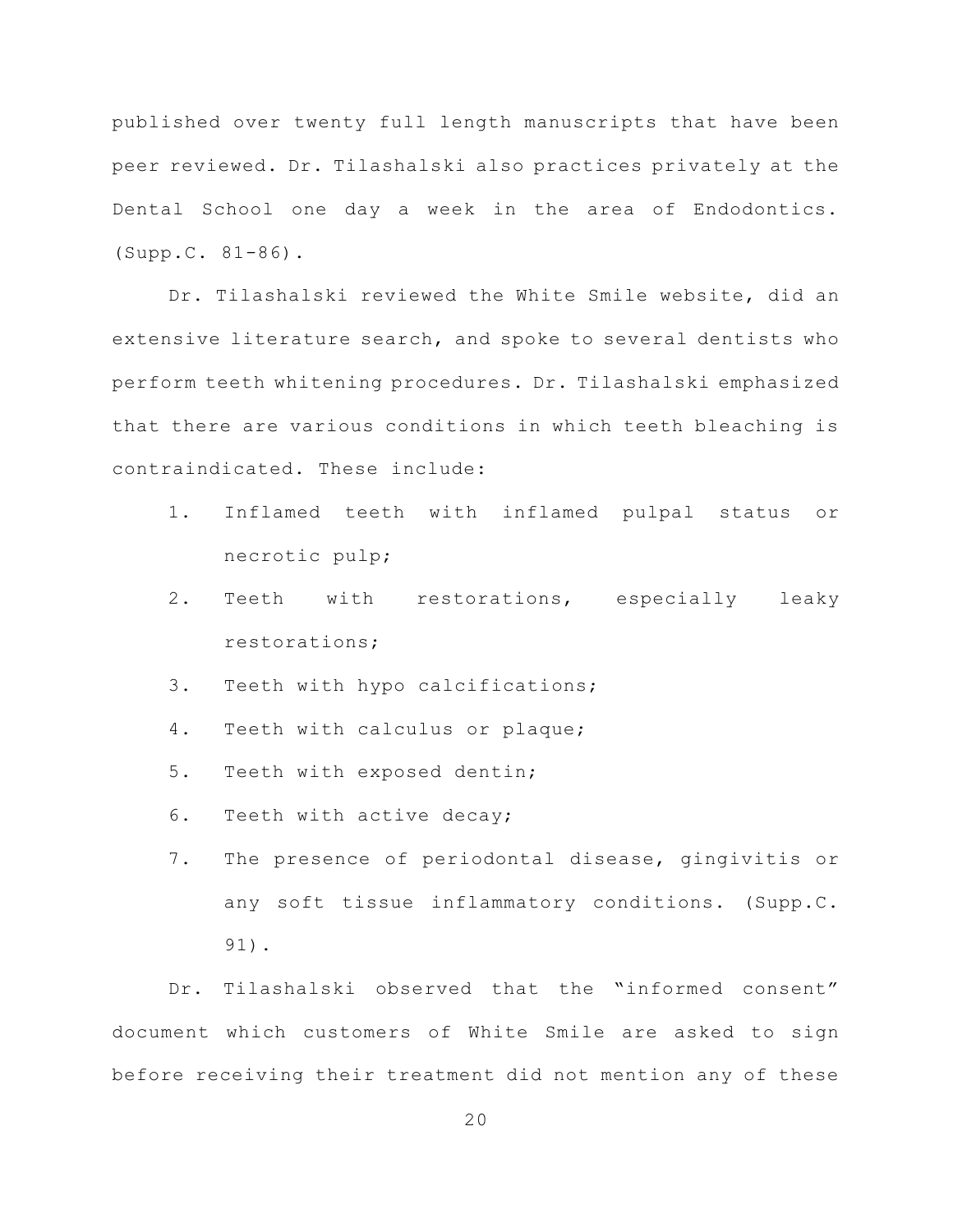conditions in which whitening is contraindicated and did not include a general admonition that a person should first have a dental examination to make sure that teeth whitening was appropriate for them. Dr. Tilashalski concluded that the consent form did not constitute an "informed" consent because it did not completely inform a person of all the risks inherent with teeth bleaching. (Supp.C.158-160).

Dr. Tilashalski testified that according to the Centers for Disease Control, the amount of untreated decay in the United States is high.<sup>6</sup> Certain categories of the population, such as smokers, have an even higher rate of untreated decay. Twenty one percent of adults age 20 to 64 have recession greater than 2 millimeters with exposed dentin and nine percent are affected by periodontal disease. (Supp.C. 92).

Dr. Tilashalski testified that the direct application of whitening material to any degree of decay is contraindicated. (Supp.C. 95).

Dr. Tilashalski was asked whether or not there is a "diagnosis" if a person goes to Randall's salon and asks if

 $6$  One CDC study of over 28,000 participants found that untreated tooth decay was present in over 27% of 20-34 year olds; in 25% of 35-49 year olds; and 22% of 50 to 64 year olds. (Supp.C. 92, 252-354).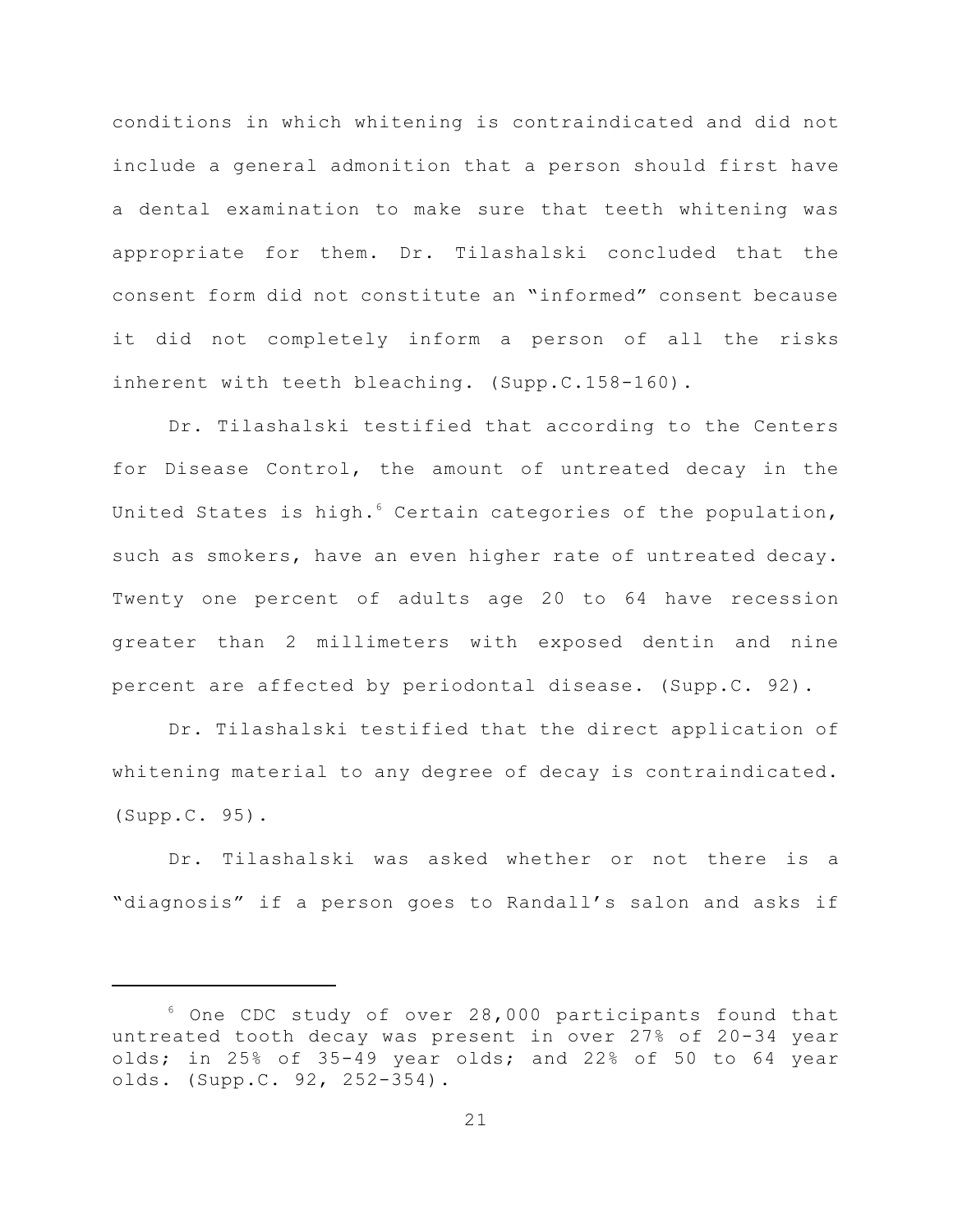their teeth can be whitened and is told by the teeth whitening specialist that they can be. He explained that it is professing to be able to perform a service but that there is also a problem with a lack of diagnosis. He testified that

You have to be able to look at the teeth. Not all teeth can be whitened. Not all teeth are suitable for whitening. To be able to say, I can whiten that tooth on someone that asks the question without doing an exam and a proper diagnosis is really a disservice to the patient.

(Supp.C. 100).

Dr. Tilashalski testified that the teeth whitening process utilized by White Smile constitutes the practice of dentistry because it is providing a dental service. He stated that:

Tooth - teeth whitening is - - should be part of a comprehensive dental plan, which should include other options than cosmetic bleaching, veneers, crowns. There is certainly many conditions that preclude the whitening of teeth and to provide that service for remuneration is the practice of dentistry.

(Supp.C. 105).

[C]osmetic bleaching is an irreversible dental procedure done to the dental tissues that carries risks and requires a dental examination prior to its use.

(Supp.C. 115).

The American Dental Association approves teeth whitening products for at home use which contain no more that 10%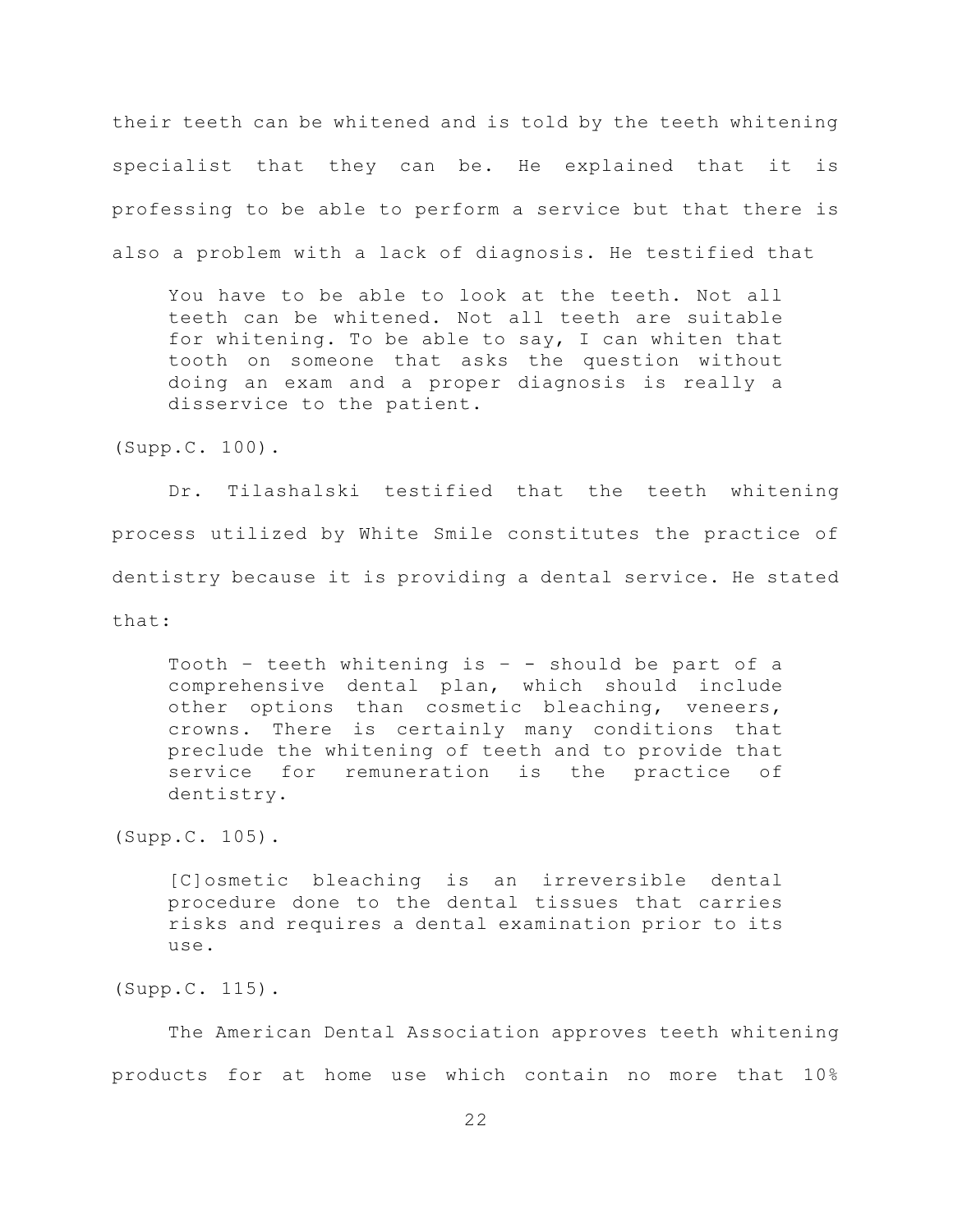carbamide peroxide which equates to about 3.5% hydrogen peroxide. The hydrogen peroxide content of the product used by White Smile and Randall's salon is 12% hydrogen peroxide, which equates to a carbamide peroxide level is 42%, and is much greater than what is approved by the American Dental Association. (Supp.C. 160-168). Dr. Tilashalski testified that the concentration of the hydrogen peroxide is important because, according to two peer reviewed journal articles, the type of light being used by White Smile and Randall's Salon, with a much lower concentration of hydrogen peroxide, can increase the temperature of the pulp which can result in tooth necrosis - the death of the tooth – which would require extraction or a root canal. (Supp.C. 172-173).

Dr. Tilashalski was shown at his deposition a tray used by White Smile and Randall's Salon. He testified that it was not an effective barrier to protect the tissues or tooth structure from the risk of irritation. He testified that if a whitening procedure is done at a dental office, a rubber dam or a painted on protective material would be used to isolate the soft tissues so the whitening gel would be placed only on intact, non-restored, non-decayed, non-hypo-calcified, healthy tooth structure on teeth with healthy pulps only. Also, at a dental office, there would be a diagnosis that teeth whitening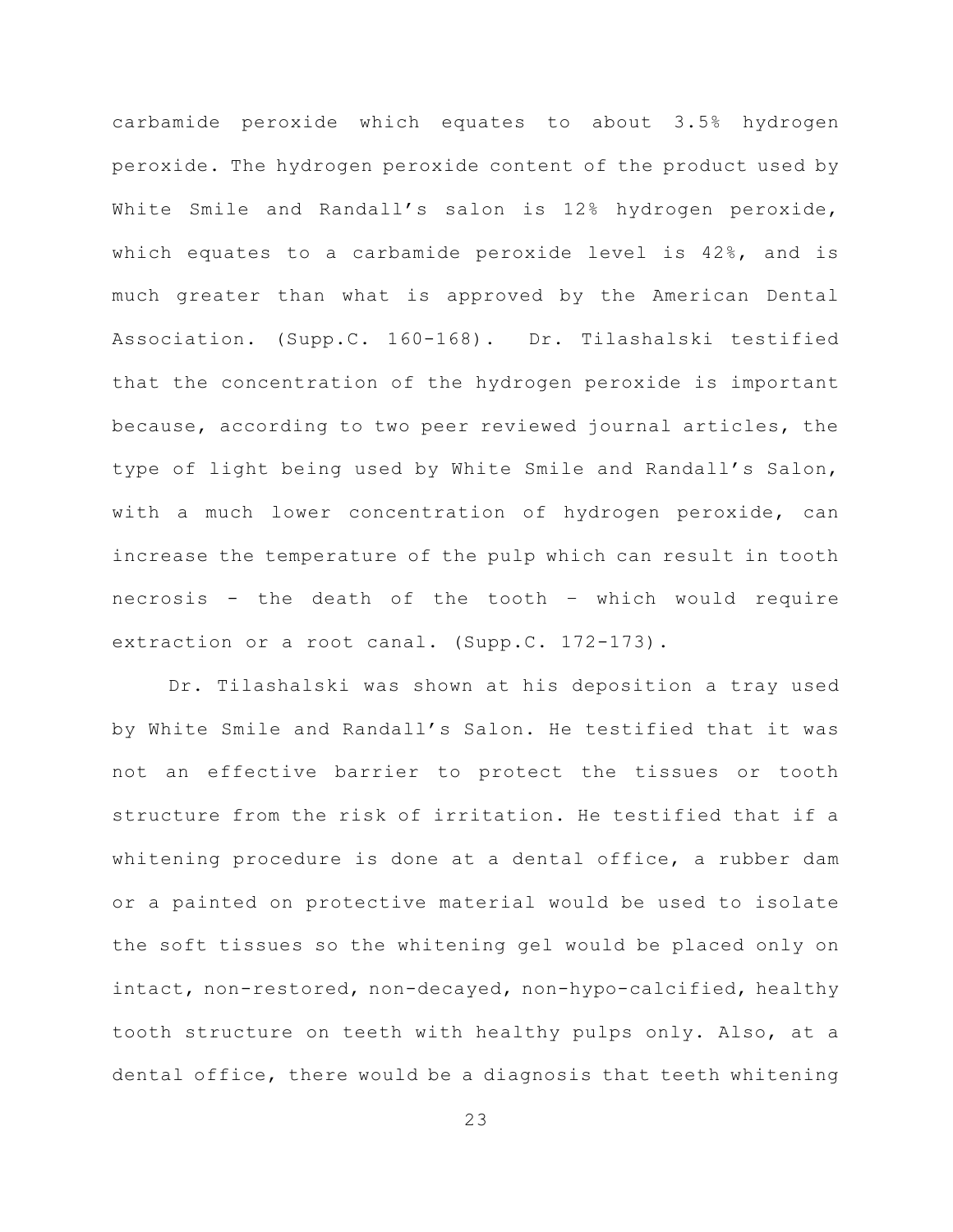was adequate and appropriate for the particular patient. If the dentist chose to offer a whitening product for home use, a custom tray would be prepared that would not extend into the soft tissues so that the gel would not be extended to the soft tissues. (Supp.C. 178-180).

Dr. Tilashalski testified that the White Smile bleaching process bleaches both the enamel, the outer layer of the tooth, and the dentin, the inner layer and the one next to the pulp. Consequently, he explained, if the dentin is exposed, by virtue of tooth recession or cavity decay or leaky restorations, these are all potential conduits of material from the outside of the tooth to the inside of the tooth, which exposes the living part of the tooth, the pulp, to adverse and serious consequences. (Supp.C. 187-188). Obviously, only a dentist is capable of diagnosing the presence of decay, periodontal problems, gingivitis, etc. (Supp.C. 183).

The White Smile website literature boasts: "most clients see great results with just one 12-minute procedure. Depending on the level of discoloration, **we may recommend an additional 12-minute procedure.**" (Supp.C. 434)(emphasis added). In Dr. Tilashalski's opinion, this constitutes the practice of dentistry because there is a diagnosis being made, even a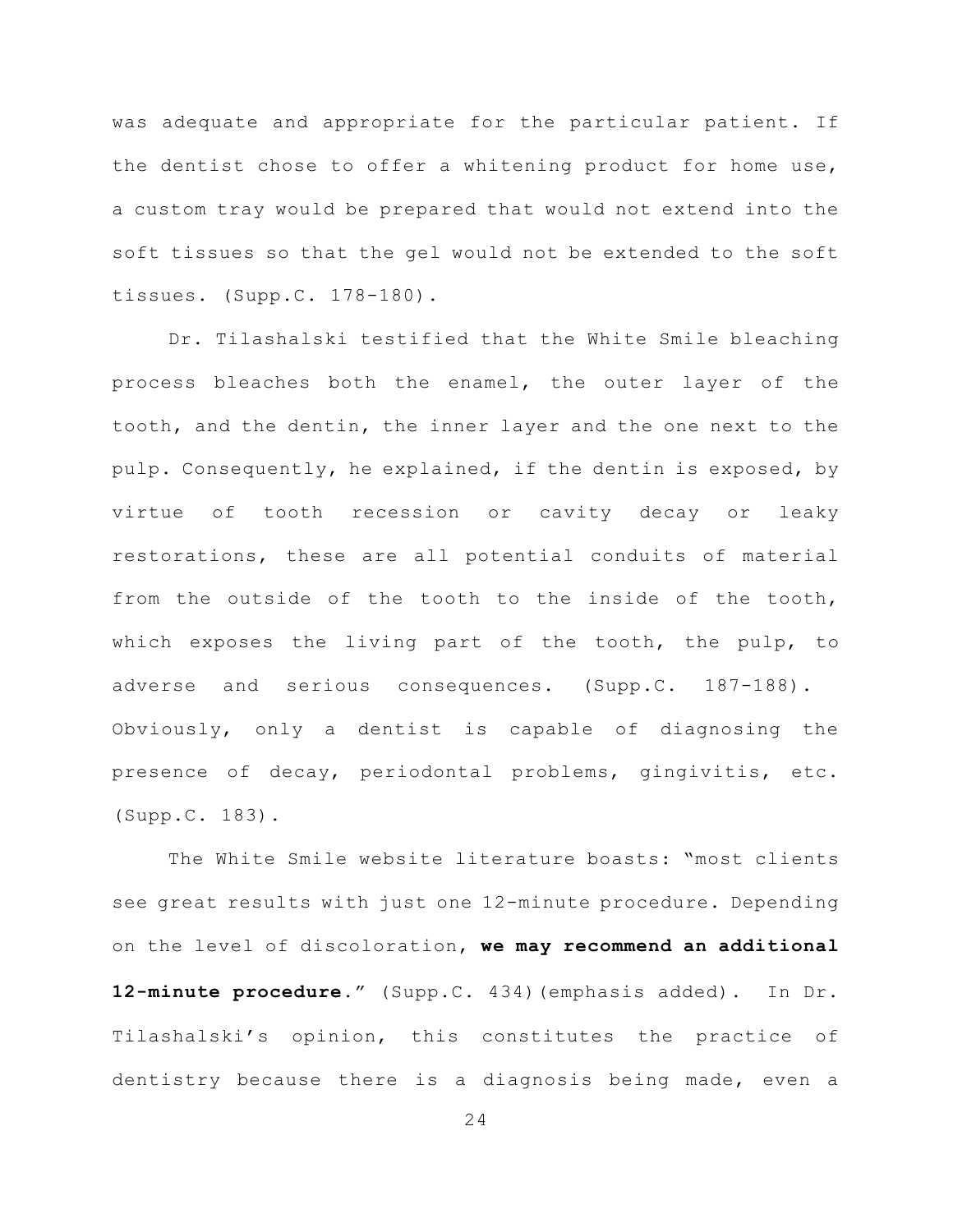prognosis, and a dental service is applied to a patient. (Supp.C.192-193).

The expert proffered by White Smile and Randall's Salon, Frank R. Recker, DDS, JD, is licensed as a dentist in Ohio and Florida and as a lawyer in Ohio, Kentucky and Florida. The last time he was regularly and actively engaged in the practice of dentistry was in 1986. Since 1986, Recker's main concentration has been the practice of law. (Supp.C.540, 619). Recker has never practiced dentistry or law in Alabama.

Prior to his deposition in this case, Recker had never testified as to whether a certain act does or does not constitute the practice of dentistry. (Supp.C. 548). In addition to serving as an expert witness for Appellants, Recker has corresponded with various regulatory agencies on behalf of Jim Valentine and White Smile advocating for the unregulated "consumer assisted application" of tooth whitening products in salon or spa settings, and previously served as legal counsel for at least one distribution company for a tooth whitening product similar to the one at issue in this case. (Supp.C.572-575).

Despite the fact that Recker has never practiced dentistry or law in Alabama and has never been subject to the provisions of the Alabama Dental Practice Act, Recker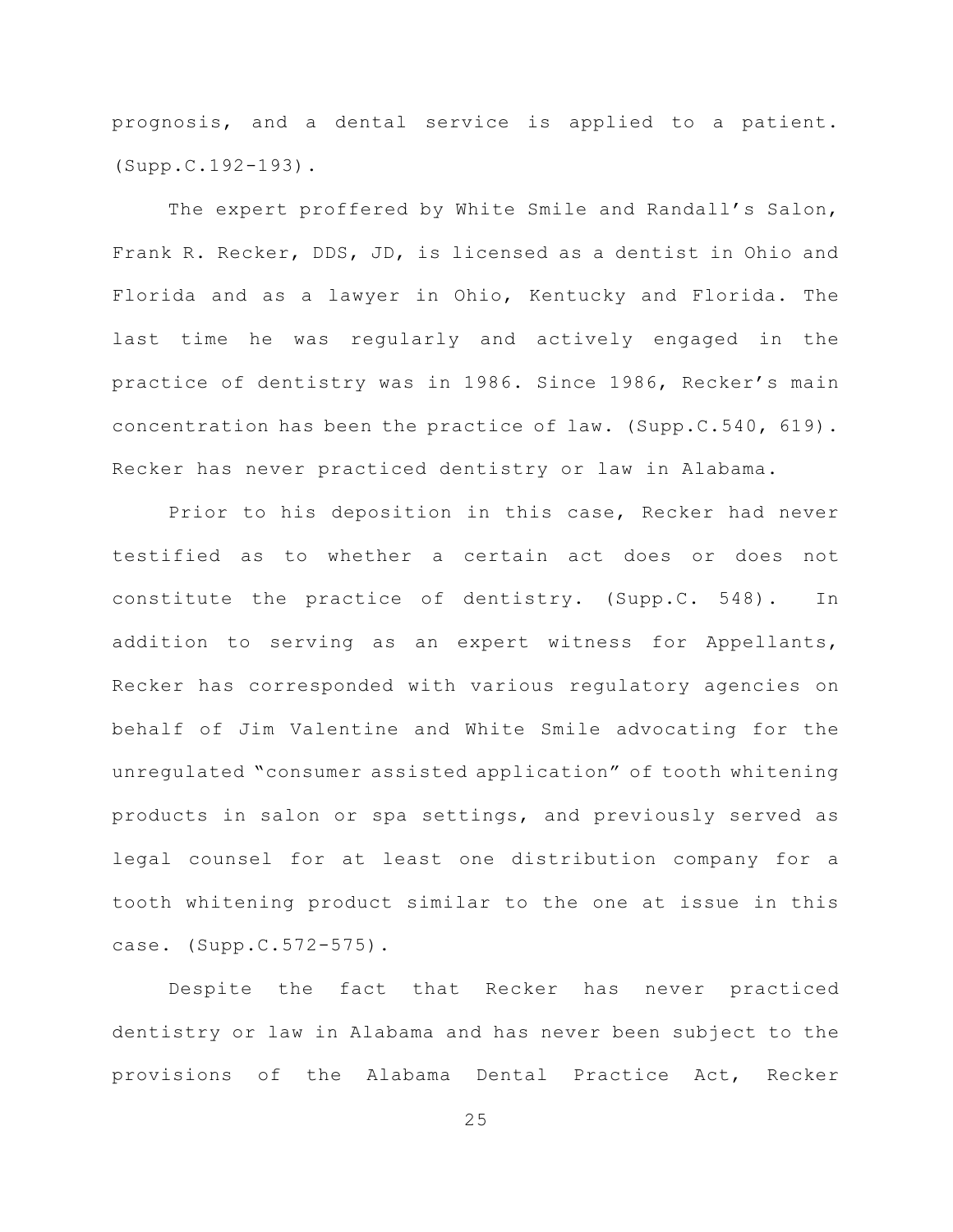testified that in his opinion, White Smile and Randall's teeth whitening process does not constitute the practice of dentistry. Basically, Recker testified that if the product being used on the teeth does not require a prescription and the consumer himself applies the product, the environment in which the product is applied is irrelevant. (Supp.C. 579-581). Recker opined that the consent form used by White Smile is "totally unnecessary" because "with the materials we're talking about, I don't see any foreseeable risk to the process." (Supp.C. 585).

However, Recker would not "countenance a nondentists hands being in somebody's mouth, you know, or saying, your gums are this or you need that. That in my view in my world, be making a dental diagnosis." (Supp.C.583). He testified that "as soon as my hands go into that oral cavity, I could do things that could potentially injure the patient or the consumer. . . (Supp.C. 610). Having acknowledged these dangers, Recker nevertheless later testified, in contrast to his earlier testimony, that a non-dentist putting the whitening product in another person's mouth would not constitute the practice of dentistry. He testified:

The question in my mind would be, does the presence of somebody's hand, assisting putting a tray in my mouth, crossover into the realm of a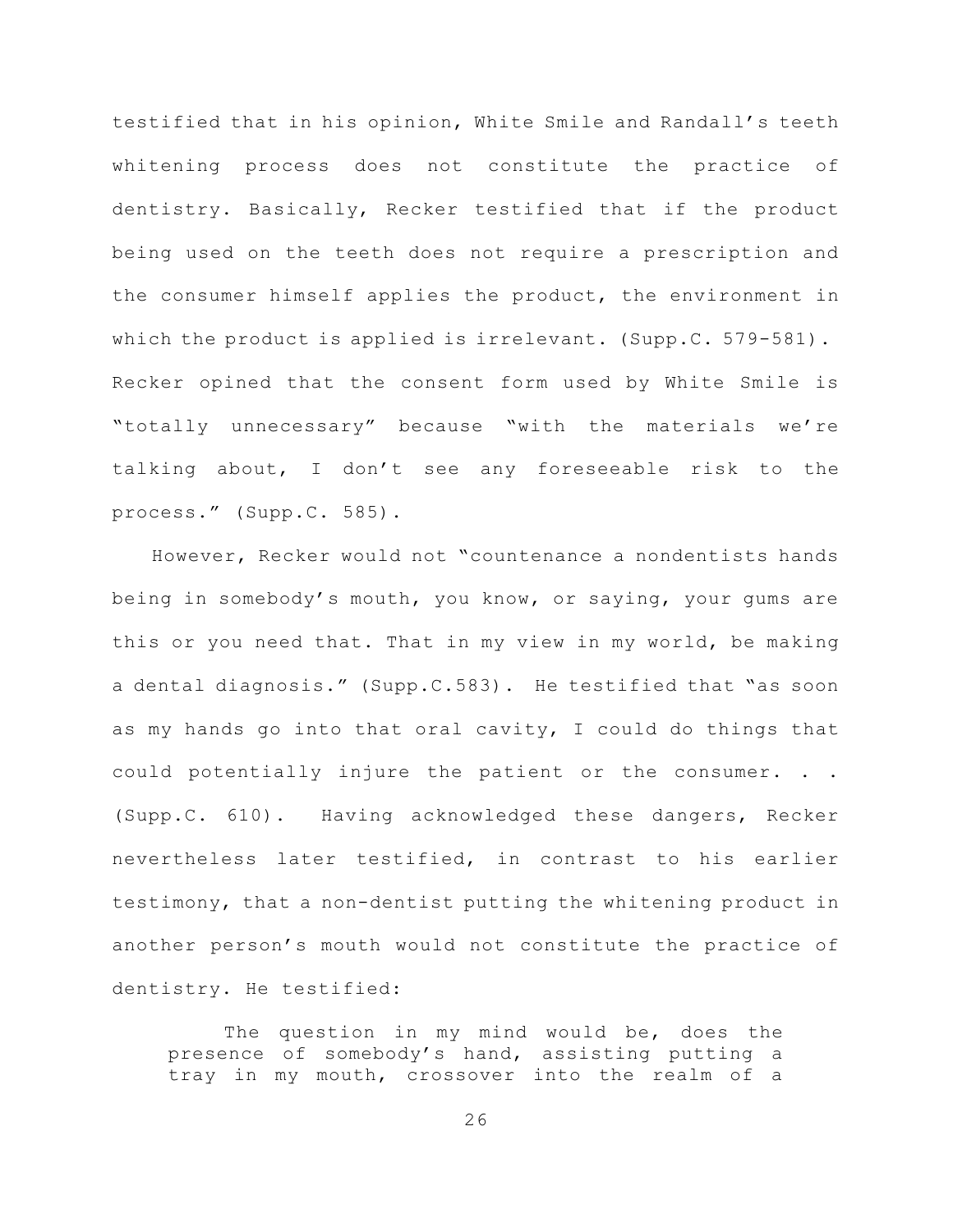dental procedure as contemplated by the legislature when the statute was drafted?

As a dentist, I can't think that the legislature was worried about that being dentistry . . ."

(Supp.C. 613).

### White Smile's Experience With Other State Dental Boards

White Smile's overall strategy to end what Mr. Valentine described as "senseless attacks" by state dental boards is to file suits like this one. (Supp.C. 921). Valentine testified that "we figure if we win in two states, then the other states will eventually just let it be. At least that's our strategy." (Supp.C. 921).

White Smile has been contacted by the dental boards of New Mexico, Oklahoma, and Georgia. (Supp.C. 905). The Oklahoma Board advised that the teeth whitening process constituted the practice of dentistry.(Supp.C. 908). White Smile ignored this letter because they had set up in Sam's Clubs in Oklahoma only as a "road show." (Supp.C.907-909). Likewise, the New Mexico Dental Board informed White Smile that the teeth whitening process was the practice of dentistry and in response, White Smile intends to file a declaratory judgment action there. (Supp.C. 911-913). The Mississippi Dental Board also has taken the position that White Smile's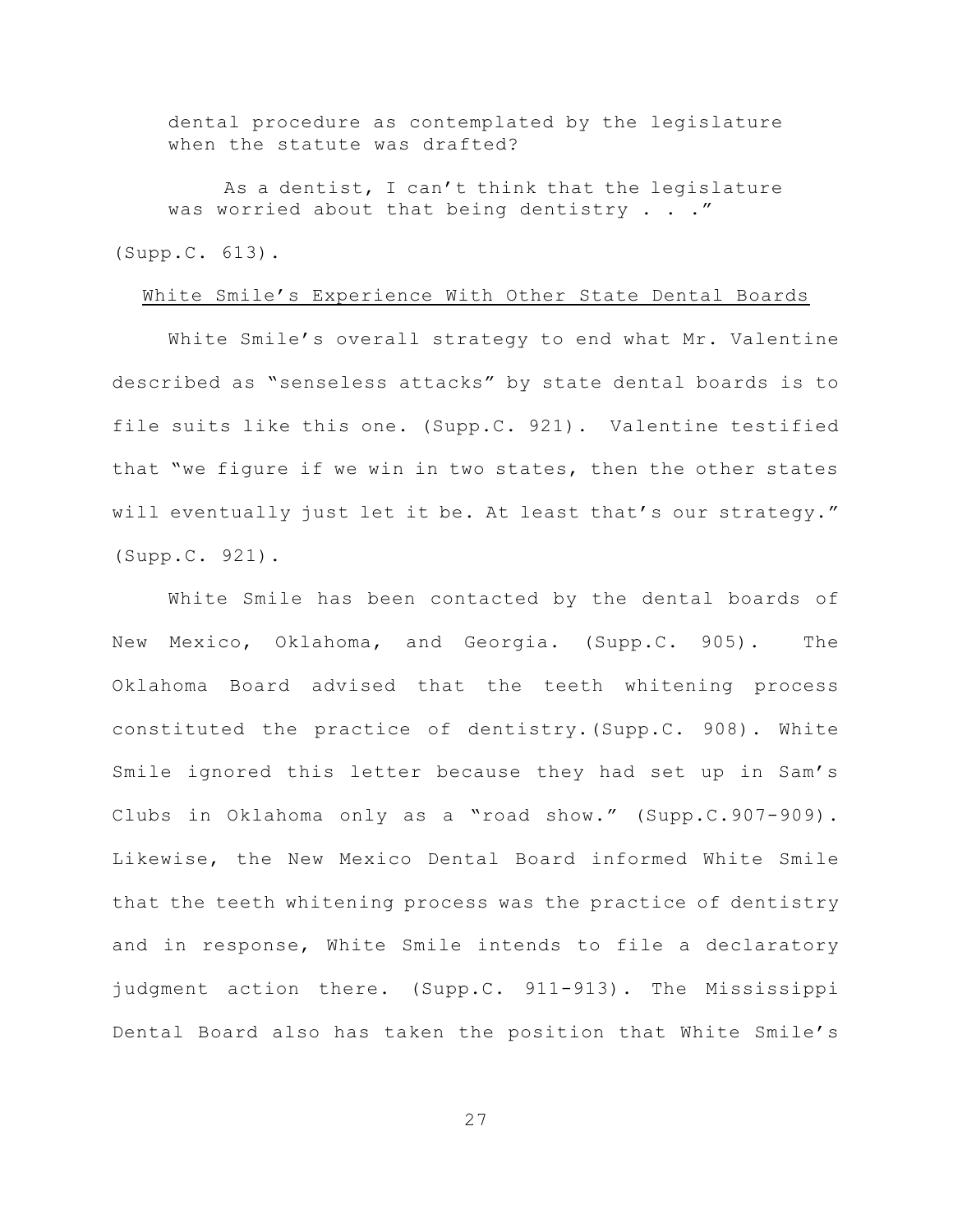procedures constitute the practice of dentistry. (Supp.C. 917- 918).

In White Smile's home state of Georgia, White Smile was contacted in July of 2008 by the Dental Board, which Mr. Valentine referred as the "dental cops." White Smile was asked to sign a Voluntary Cease and Desist to which Mr. Valentine responded:

We told him- we laughed at him and told him no and explained to him what we did and then that was that.

(Supp.C.931).

The Ohio State Dental Board rendered an opinion (with which the Alabama Dental Association disagrees) that as long as the consumer applies the whitening material to his own teeth and no one else places their hands in the consumer's mouth, the procedure is allowable. (Supp.C. 1084). However, this opinion assumes that the consumer applies the light to his own teeth, which the evidence in this case shows not to be the case.<sup>7</sup> The Ohio Dental Board then goes on to state:

Issues can arise with the materials being provided at the kiosk/salon. The unregulated and unsupervised use of these products can be harmful to the

 $7$  See step number 21 in the White Smile training manual which states, "21. Adjust LED light into proper position (approximately 1-2 inches away from customer's mouth)." (Supp.C. 1116).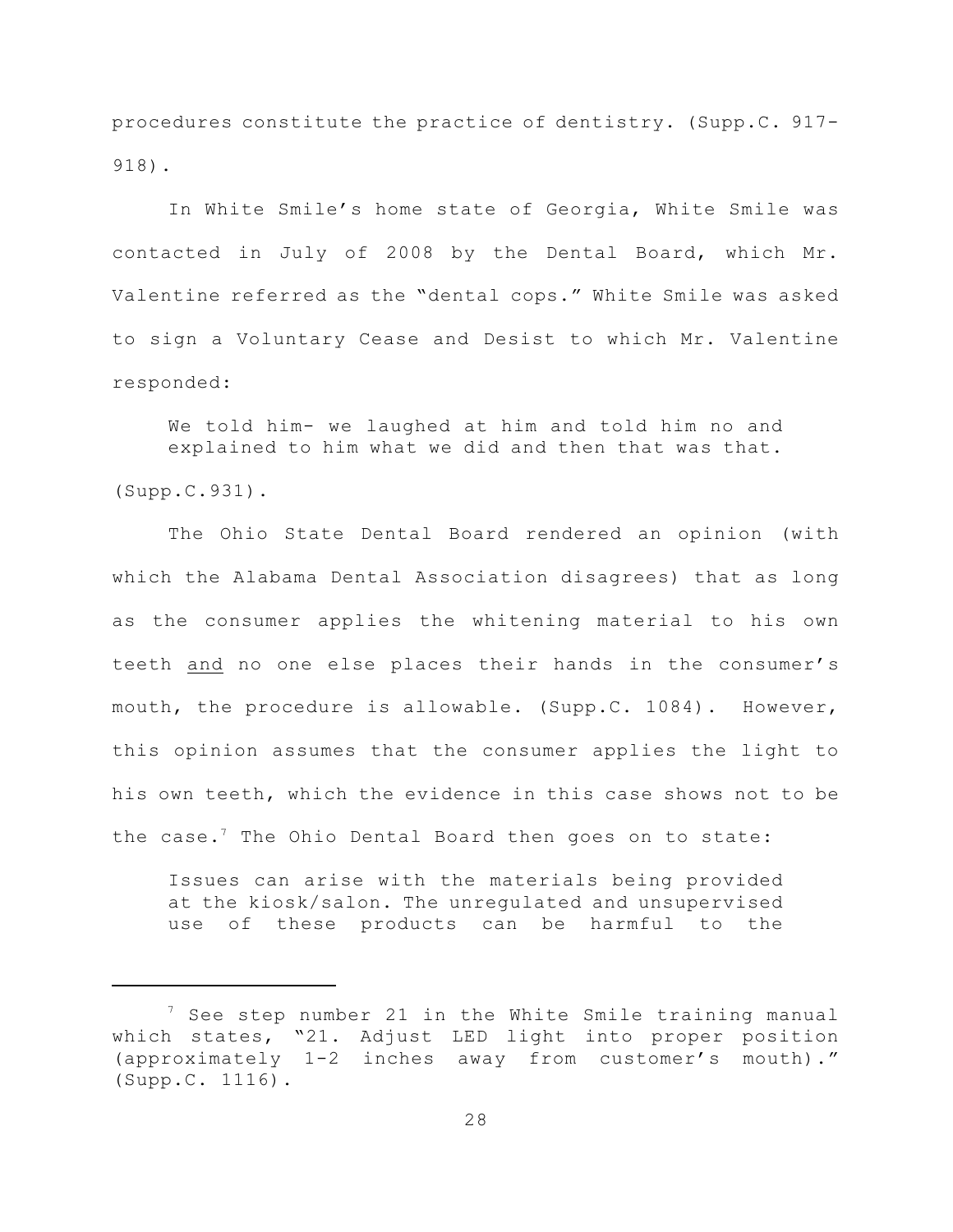consumer. Further, the safety and efficacy of products not distributed by a licensed dentist cannot be assured, and should not be used, or should be used with extreme caution.

(Supp.C. 1084).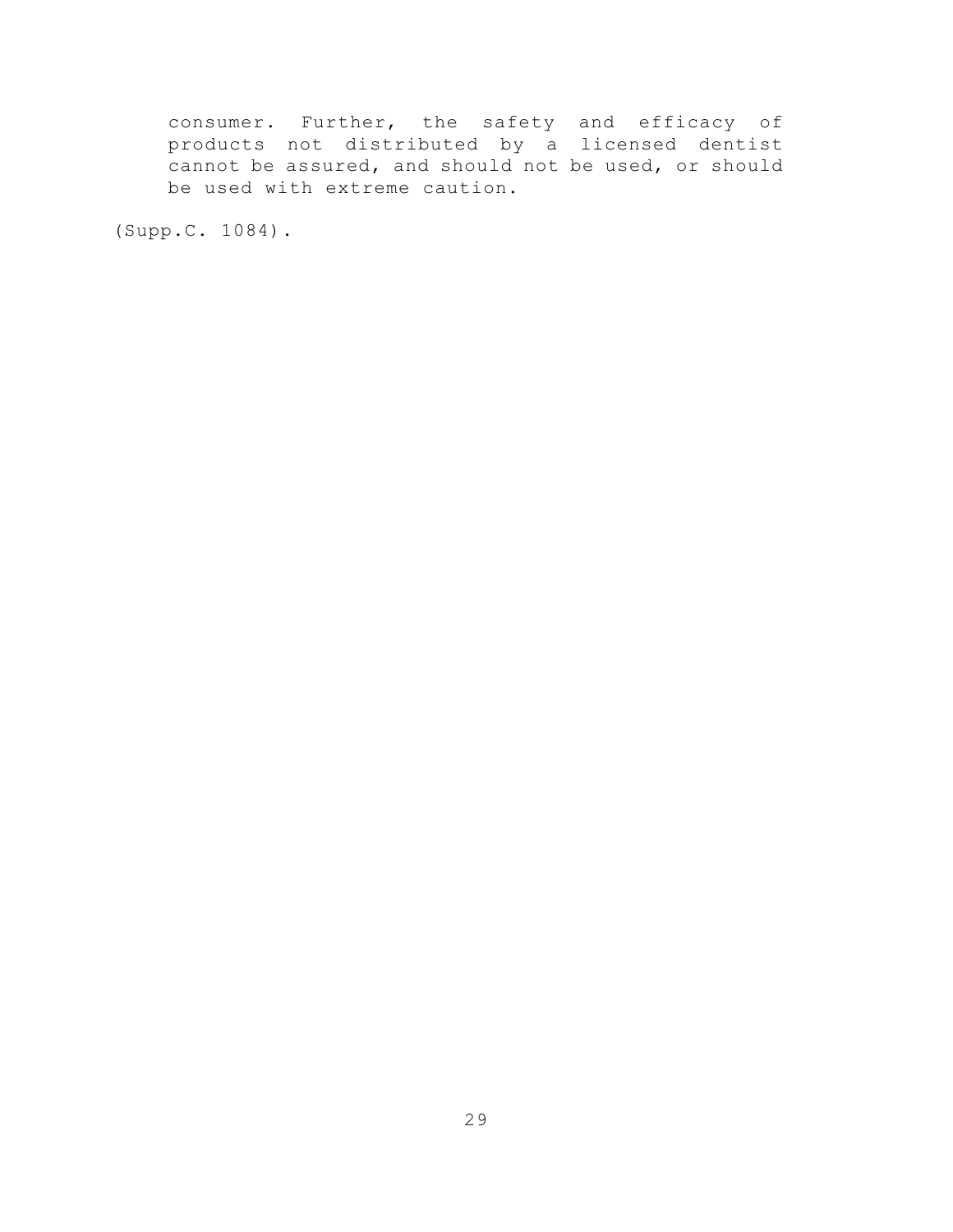## **SUMMARY OF THE ARGUMENT \_\_\_\_\_\_\_\_\_\_\_\_\_\_\_\_\_\_\_\_\_\_\_\_\_**

The evidence offered in this case shows that the teeth whitening services offered by Appellants have a potentially detrimental impact on the health, safety and welfare of the citizens of Alabama. The Alabama Dental Practice Act was enacted to protect the public health, safety and welfare, and the provisions of the Act - including the already-broad definition of "practice of dentistry" - must be construed liberally to effect that purpose. The services Appellants perform pursuant to the White Smile teeth whitening system plainly fall within the broad definition of the practice of dentistry.

The White Smile teeth whitening system utilizes a bite registration tray that is placed in the customer's mouth to create an impression of the teeth. The whitening gel is then placed in the tray, and the tray is returned to the customer's mouth to complete the whitening process. Clearly, Appellants "directly or indirectly, by [some] means or method, make an impression of the human ... teeth." Ala. Code §34-9-6(1). That constitutes the practice of dentistry within the ADPA.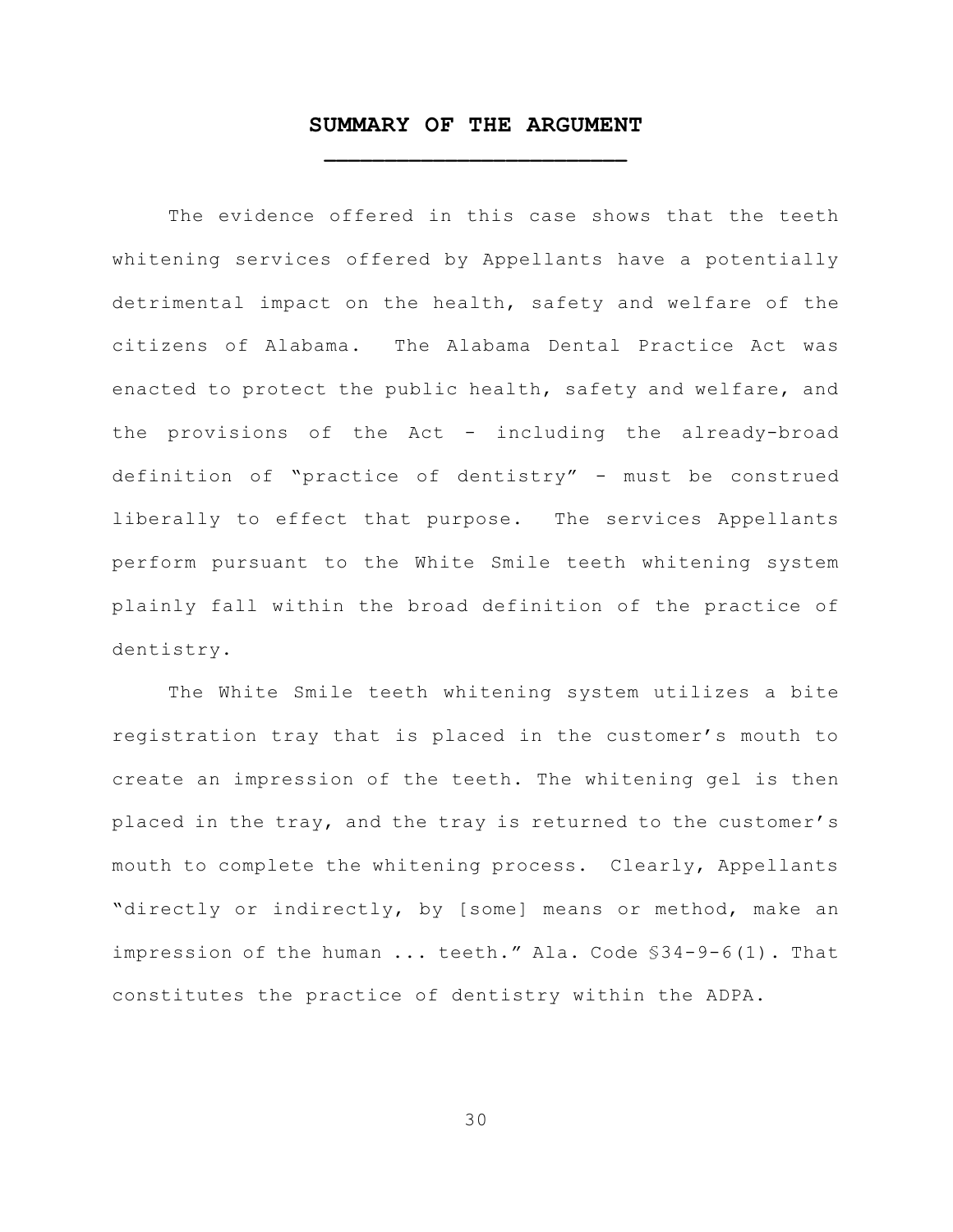Likewise, Appellant's diagnose, profess to diagnose, prescribe for, profess to prescribe for, treat or profess to treat "a deficiency .. or physical condition of the human teeth." Ala. Code § 34-9-6(4). The evidence in this case demonstrates that in providing teeth whitening services pursuant to the White Smile process, Appellant' "teeth whitening specialists" - among other things - consult with customers "on an individual basis to identify any potential issue" the customer may have and make recommendations as to further services or procedures. A diagnosis and prognosis is being made by the "specialist" and a treatment is provided **that** constitutes the practice of dentistry.

Performing, attempting to perform, or professing to perform "a dental operation or a dental service of **any** kind" constitutes the practice of dentistry. Ala. Code § 34-9-6. Certainly, the evidence in this case shows that Appellants attempt or profess to perform a dental service of some kind.

The trial court properly determined in this case that the teeth whitening services Appellants provide fall within the broad definition of the practice of dentistry in the ADPA. The judgment of the trial court should be affirmed.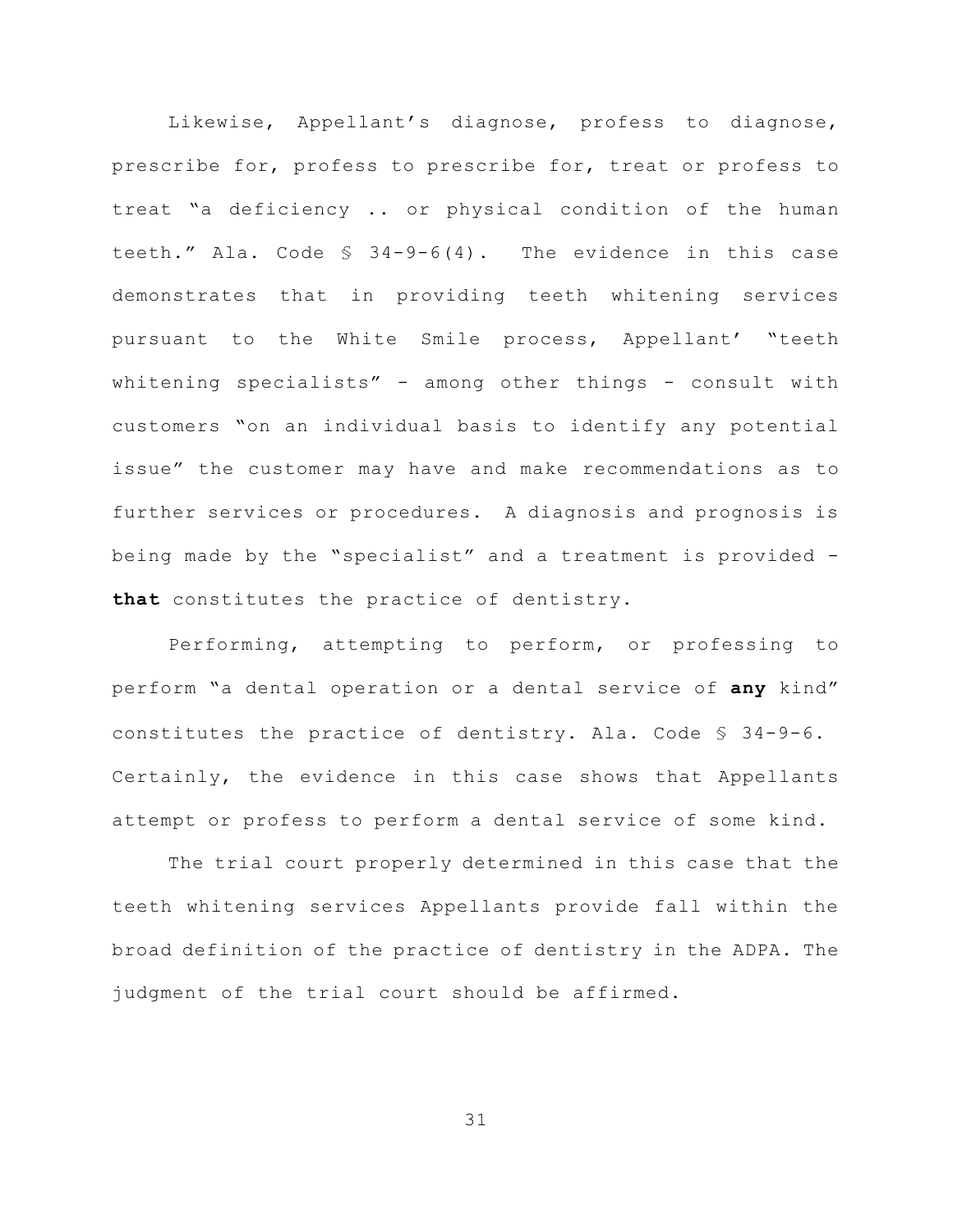## **ARGUMENT \_\_\_\_\_\_\_\_**

**I. The trial court did not err in determining that Appellants' teeth whitening procedure, administered to members of the public in a beauty salon by persons with no formal dental training, falls within the practice of dentistry as set forth in the Alabama Dental Practice Act, Ala. Code 1975, § 34-9-6, and is subject to the regulatory supervision of the Board of Dental Examiners of Alabama.**

The Alabama Dental Association (ADA) supports the position taken by the Board of Dental Examiners that the teeth whitening services performed by Plaintiff D'Markos, LLC in its Montgomery Salon pursuant to its relationship and agreement with White Smile USA, Inc. constitutes the practice of dentistry within the scope of the Alabama Dental Practice Act, Ala Code 1975, § 34-9-1, et. seq.

Pursuant to the ADPA, it is unlawful for any person to practice dentistry in this State unless he is a duly licensed dentist. Ala. Code 1975, § 34-9-3. The ADPA includes a broad definition of what constitutes the practice of dentistry, providing in pertinent part:

Any person shall be deemed to be practicing dentistry who performs, or attempts or professes to perform, **any dental operation or dental service of any kind**, gratuitously or for a salary, fee, money or other remuneration paid, or to be paid, directly or indirectly, to himself, or to any person in his behalf, or to any agency which is a proprietor of a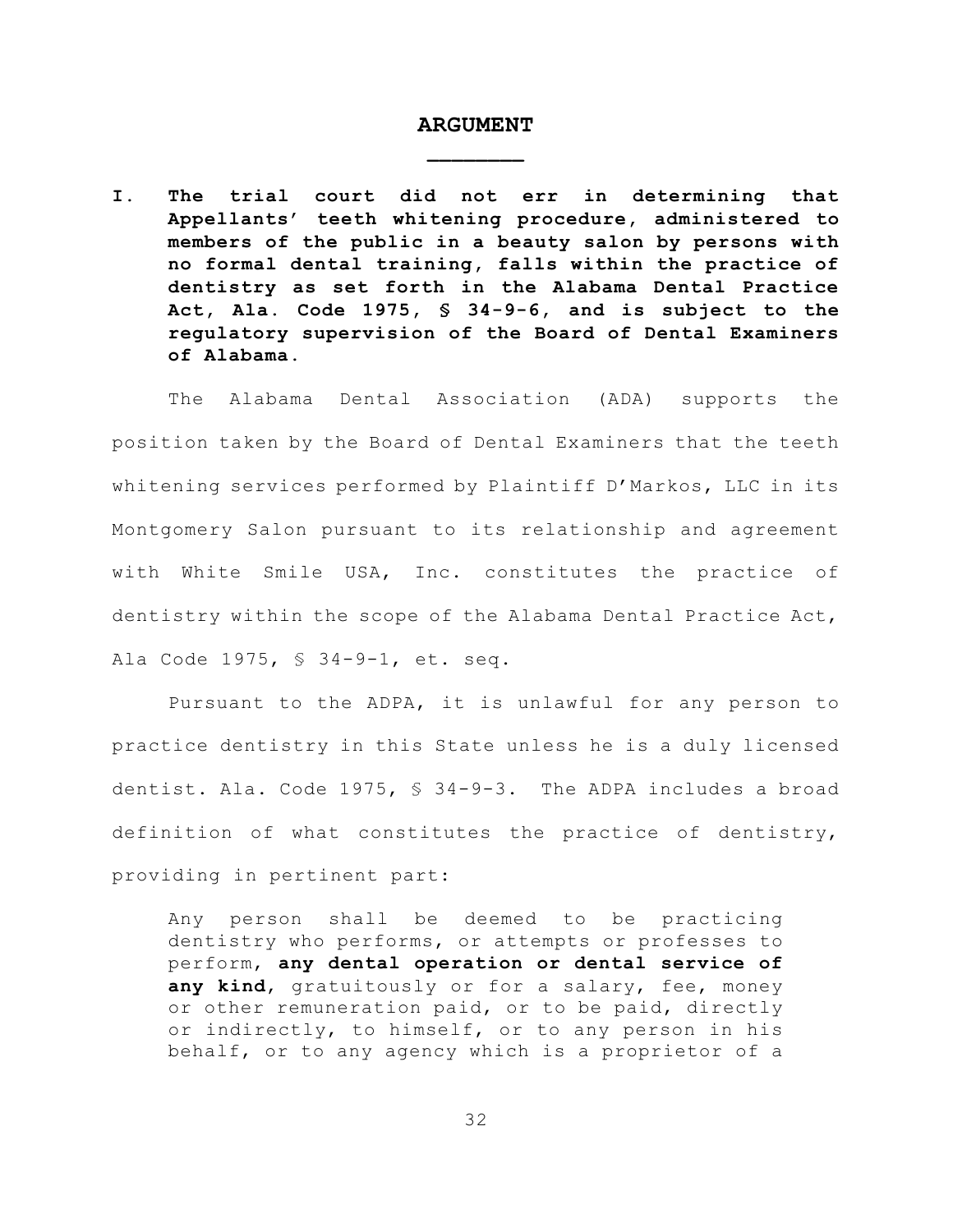place where dental operations or dental services are performed; or

(1) Who directly or indirectly, by any means or method, makes impression of the human tooth, teeth, jaws or adjacent tissue ...; or

 $\star$   $\star$   $\star$ 

(4) Who professes to the public by any method to furnish, supply, construct, reproduce or repair any prosthetic denture, bridge, appliance or other structure to be worn in the human mouth, or **who diagnoses, or professes to diagnose, prescribe for, professes to prescribe for, treats or professes to treat** disease, pain, deformity, **deficiency**, injury **or physical condition of the human teeth** or jaws, or adjacent structure, or who extracts or attempts to extract human teeth, or remove tumors, abnormal growths or other lesions from the human gums, jaws and adjacent structures, or who operates for harelip or cleft palate; or who treats surgically or mechanically fractures of the human jaw; or who administers local or general anesthetics in the treatment of any dental lesion; ....

Ala.Code 1975, § 34-9-6 (emphasis added).

The ADPA was enacted to protect the health, safety and welfare of the public. Indeed, the Act specifically provides:

(a) The Legislature hereby declares that the practice of dentistry affects the public health, safety, and welfare and should be subject to regulation. It is further declared to be a matter of public interest and concern that the dental profession merit and receive the confidence of the public and that only qualified dentists be permitted to practice dentistry in the State of Alabama. All provisions of this chapter relating to the practice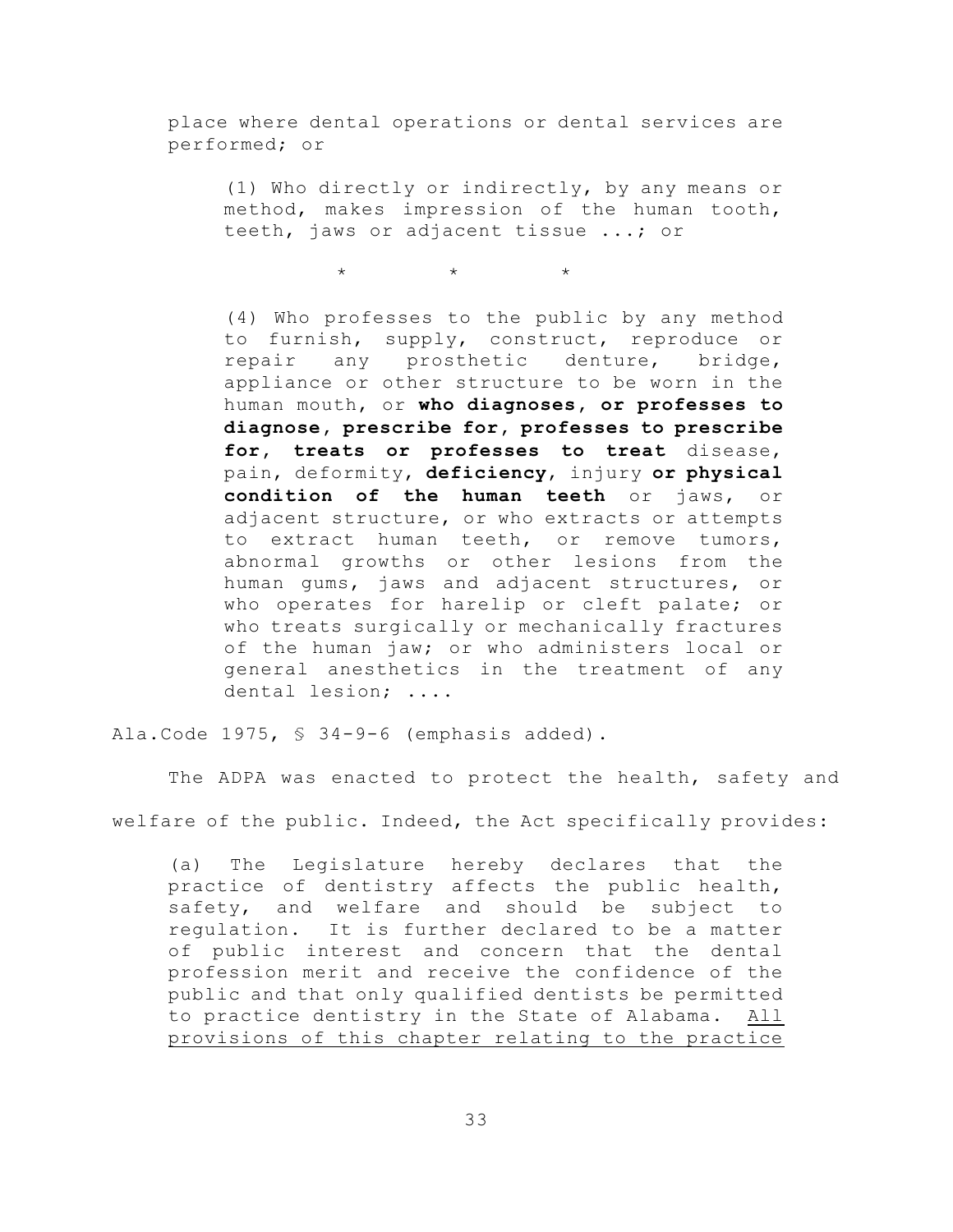#### of dentistry and dental hygiene shall be liberally construed to carry out these objects and purposes.

Ala. Code 1975, § 34-9-2 (emphasis added). Thus, the alreadybroad definition of "practice of dentistry" must be liberally construed to effect the Act's goal of protecting the health, safety and welfare of the citizens of this State.

Appellants and the Institute for Justice essentially argue that the services they provide cannot be the practice of dentistry because the evidence submitted to the trial court shows that there is no difference between the activities performed by Randall's Salon using the White Smile system and a consumer's use at home of an over-the-counter teeth whitening product, such as Crest White Strips. Whoever, whether the activities performed by Randall's Salon using the White Smile system constitute the "practice of dentistry" within the scope of § 34-9-6 cannot be determined by comparing Appellants' activities to other activities - like the sale of over-the-counter teeth whitening products for use by consumers at home – that might, or might not, be held to constitute the practice of dentistry were that issue presented to the Court. Whether Appellants' activities constitute the practice of dentistry must be determined based upon the plain language of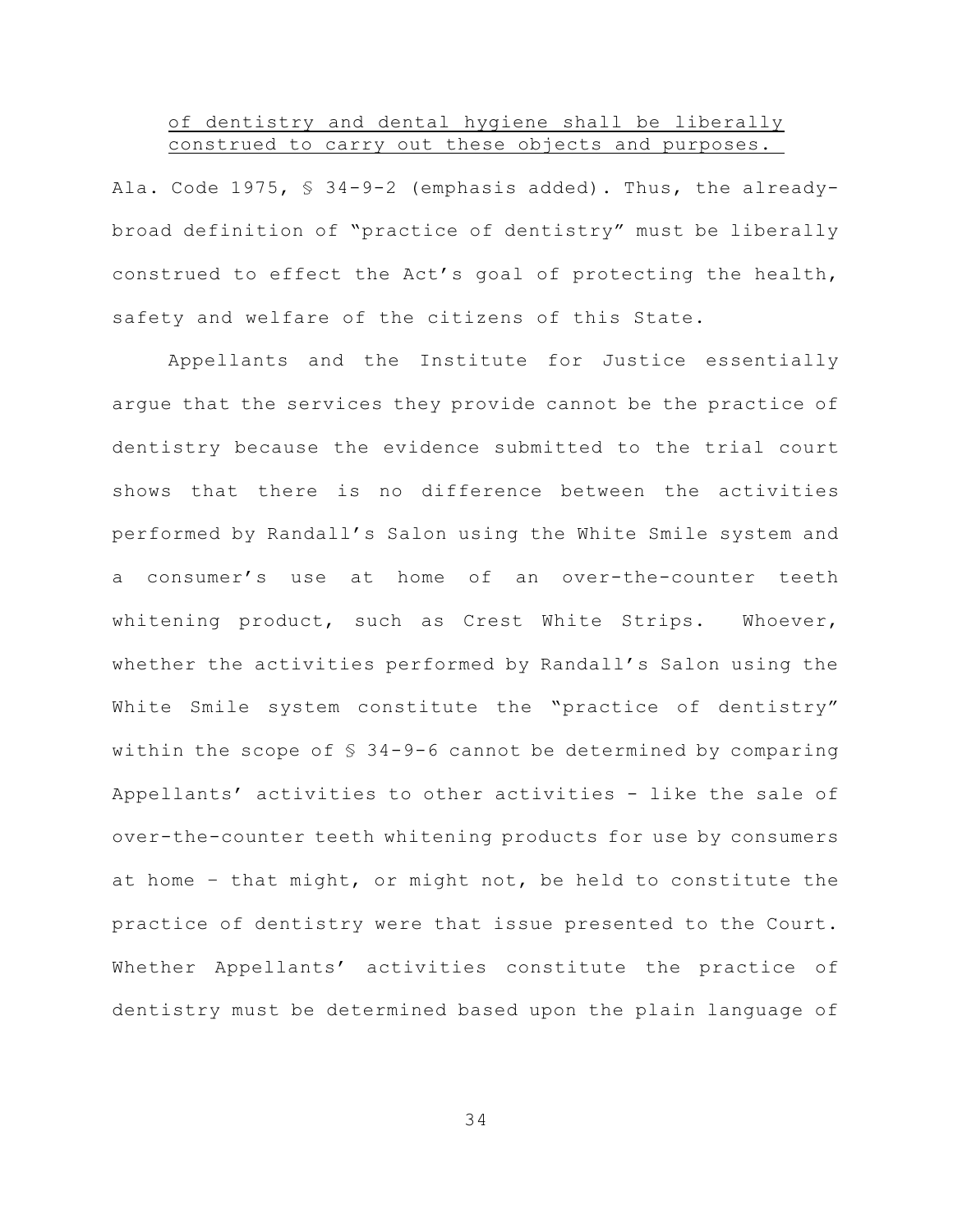the ADPA and the evidence presented as to Appellants' activities.

Based on the evidence presented in this case as to Appellants' teeth whitening process, the trial court properly denied Appellants' request that the court declare that the teeth whitening services do not constitute the practice of dentistry within the scope of the ADPA.<sup>8</sup> The trial court relied particularly on White Smile's own literature which reflects a process of twenty-seven different steps, "many of which call for active participation by the technicians identified in White Smile USA's own literature as 'cosmetic teeth whitening specialists.'" (C. 117). The trial court noted that these "specialists" are touted throughout White Smile's literature as "Fast, Effective, Safe, Affordable" and "trained to consult with you on an individual basis to identify any potential issues you may have." (C. 117) (emphasis

Citing *Ex Parte State Health Planning and Development* 8 *Agency*, 855 So. 2d 1098 (Ala. 2002) White Smile argues that this Court should not defer to the Board's interpretation of § 34-9-6. The trial court did not "defer" in any sense to the Board's interpretation of the statute. The trial court did exactly what it was supposed to do – it applied the unambiguous provisions of the statute in question to the facts before it and correctly concluded that Appellants' activities constitute the "practice of dentistry" within the meaning of the ADPA.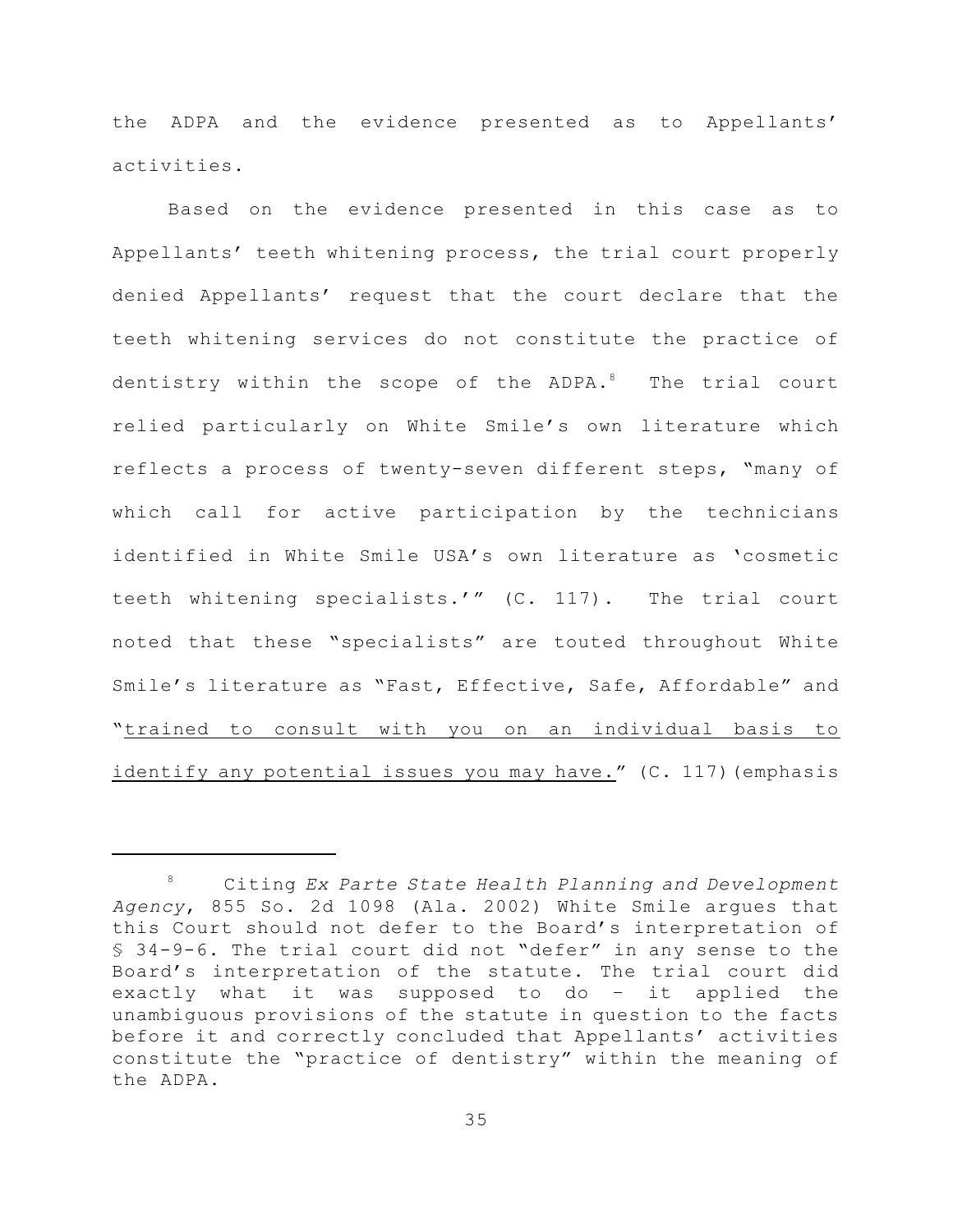added). White Smile produces a twelve page "Training Manual" which the court concluded "underscores the significant differences between the processes by which the Plaintiffs provide teeth whitening services and any teeth whitening products approved by the FDA for 'over the counter' sale." (C. 117). The trial court found that White Smile's "numerous proclamations regarding the safety of its product and processes" contained in its own literature "accentuates what is clearly an important aspect of this case: the health, safety and welfare of the citizenry of the State." (C. 117).

The ADPA's goal of protecting the health, safety and welfare of Alabama citizens distinguishes this case from *State v. Lupo*, 984 So. 2d 395 (Ala. 2007), wherein this Court declared unconstitutionally over broad a statutory definition of "interior design" which prohibited "offering advice to a client regarding the selection of paint colors and sofa pillows." 984 So. 2d at 404. Obviously, a non-dentist assisting a consumer to put some substance into his or her body directly impacts the health, safety and welfare of the public, unlike a person assisting a consumer in the choice of paint colors or throw pillows.

The public health and safety issues are particularly concerning when the teeth whitening process is performed in a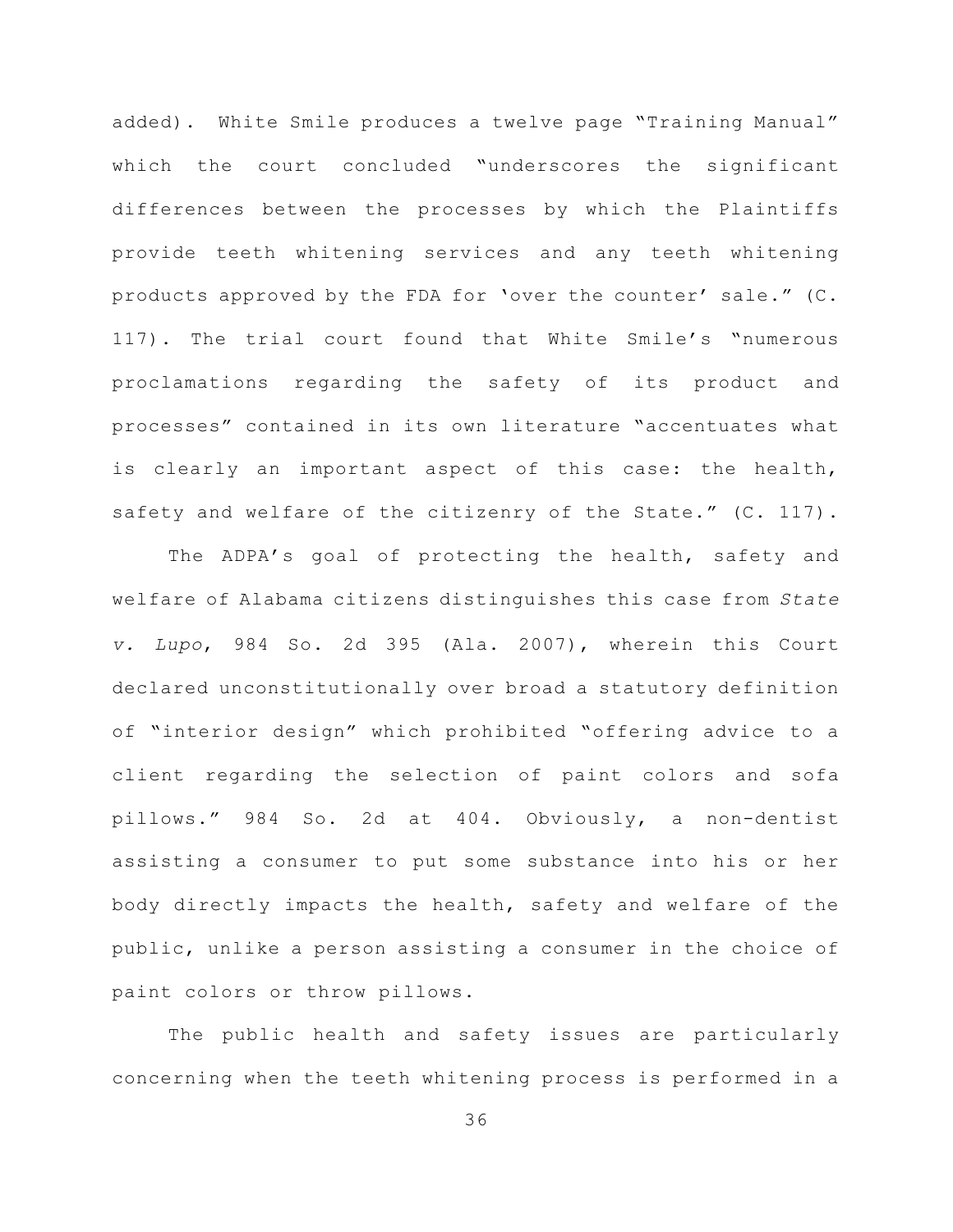hair salon setting. Dental offices must comply with CDC infection control practices and utilize strict sanitation standards. Ala. Admin. Code §270-S-2-.15. A dental office has hand-washing stations, contamination barriers on the chairs, and follows uniform sterilization and sanitation procedures. A hair salon does not provide such equipment or follow such procedures. Further, Appellants' teeth whitening process provides for customers to spit into paper cups that are merely tossed away; it does not provide for barriers on the chairs; it does not require frequent and thorough handwashing either by the customer, who is putting his hands in his mouth, or by the "teeth whitening specialist," who at the very least is handling the equipment and handing it to the customer. And, all of this is done in a setting where there are hair and nail chemicals in use, not to mention the presence of copious amounts of loose hair, dandruff and other potential contaminants. Certainly, providing teeth whitening services in a salon setting poses serious health and safety concerns.

Appellants and The Institute For Justice argue that because teeth whitening products are available to consumers through drug stores for home use, the Board has no business attempting to regulate a service which supplies a similar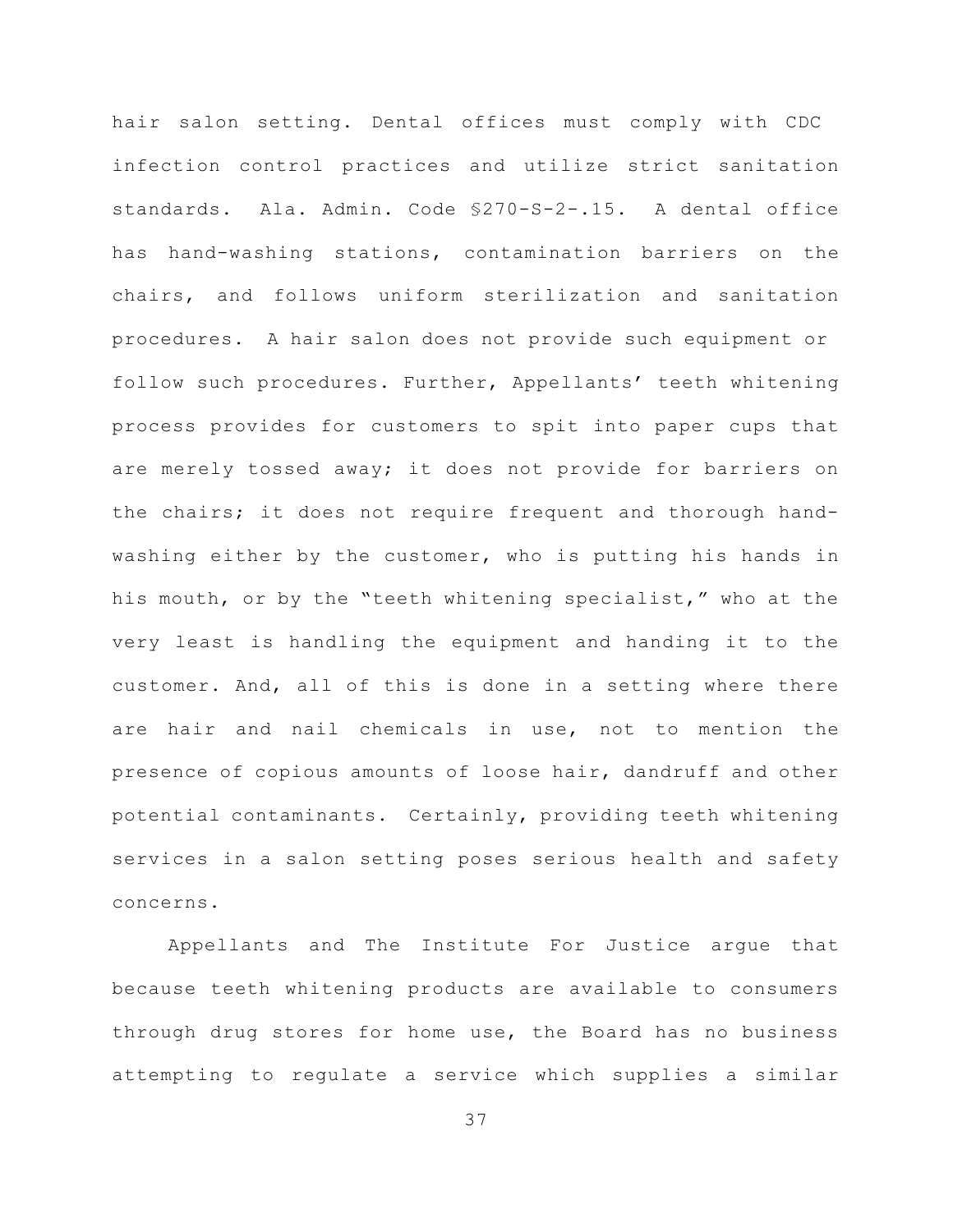product when administered in a beauty salon. $^9$  . The Institute for Justice argues that the "Dental Board has not identified any risks presented by White Smile's services that are not also present when consumers use these products at home." $^{10}$ (Amicus Brief of The Institute for Justice at p. 1-2). As noted above, however, whether the services Appellants offer

The most obvious distinction between the two is that 9 Appellants are providing a dental service or dental operation, not just selling a product. The provision of dental services falls squarely within the definition of the practice of dentistry. The sale of a dental related product does not. In fact, the only obvious circumstances in which the sale or provision of a "product" constitutes the practice of dentistry is when someone supplies artificial substitutes for the natural teeth, or furnishes, supplies or delivers prosthetic dentures, bridges, appliances or structures to be worn in the human mouth. See Ala. Code  $\S$  34-9-6(2) & (3).

While Dr. Tilashalski testified that both the over 10 the counter whitening strips as well as Appellants' teeth whitening process can potentially cause irreversible damage to teeth, he did note that Appellants process uses a more concentrated hydrogen peroxide than is contained in the over the counter products.(Supp.C. 118-119). The American Dental Association approves teeth whitening products for at-home use which contain no more that 10% carbamide peroxide which equates to about 3.5% hydrogen peroxide. White Smile's product is 12% hydrogen peroxide, the equivalent of 42% carbamide peroxide, and is some four times more concentrated than what is approved by the ADA. (Supp.C. 160-166). Dr. Tilashalski testified that based on peer reviewed articles in the Journal of the American Dental Association, the type of light being used by Appellants can - even when used with a much lower concentration of hydrogen peroxide than used in the White Smile process - increase the temperature of the tooth pulp, which can result in tooth necrosis. (Supp.C. 172-174).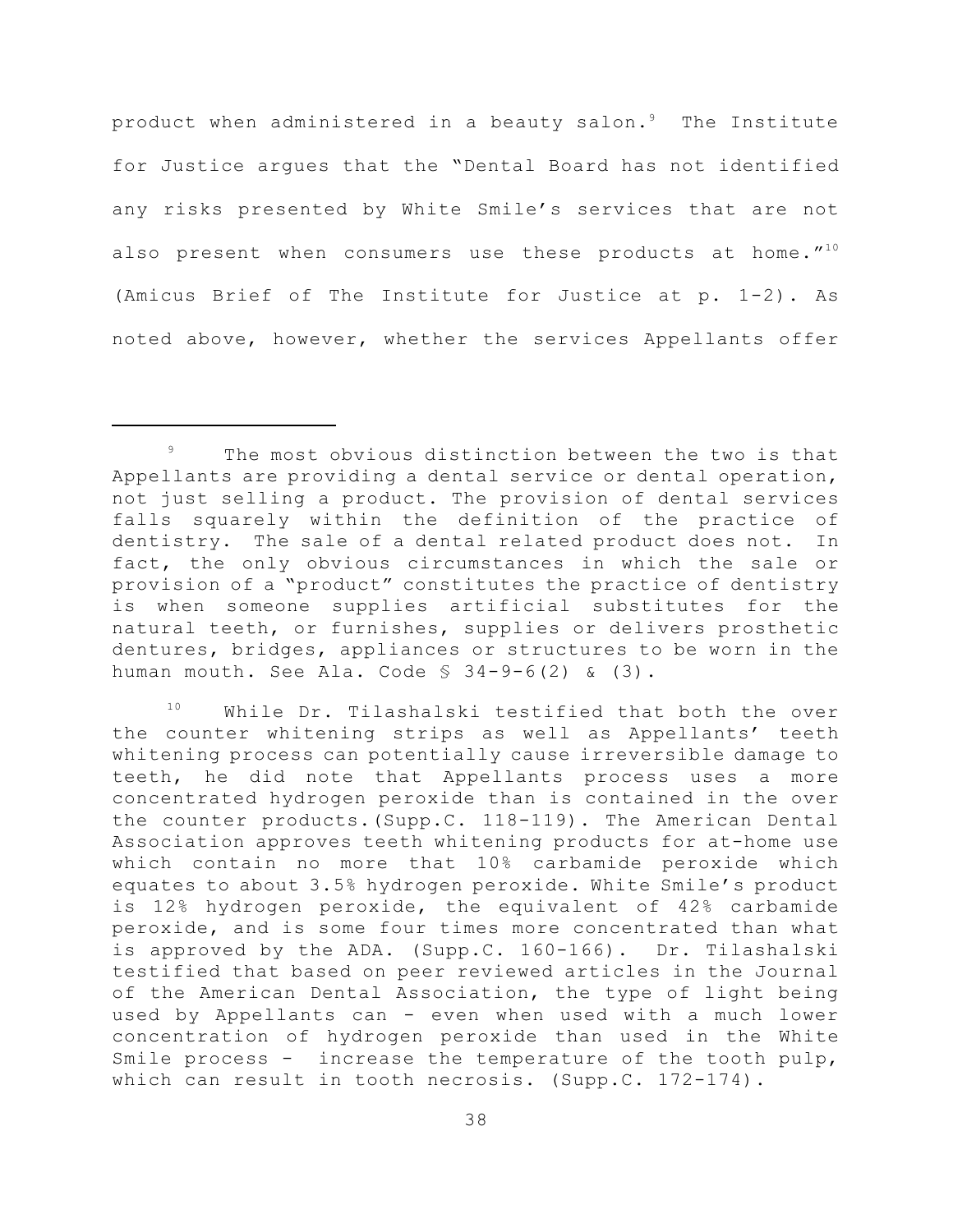constitute the practice of dentistry must be determined based on the evidence as to the services Appellants are offering, not by comparing those services to other activities. The trial court noted that it was making no findings as to "whether the sale of teeth whitening products such as have been approved by the FDA for 'over the counter' sale in retail settings is permissible under the Alabama Dental Practice Act, as that issue is not before the Court." (C. 118). The trial court correctly concluded that:

[t]he processes by which the Plaintiffs provide teeth whitening services constitute the performance of a dental operation and not merely the sale of a product. Simply put, the fact that citizens of this State may purchase and apply tooth whitening products approved by the FDA for 'over the counter' sale in their own homes does not permit Plaintiffs or others not properly licensed to advertise and perform dental services or operations which affect the public health, safety and welfare.

#### (C. 118).

Contrary to Appellants' argument, the trial court's conclusion that the teeth whitening service offered by Randall's Salon falls within the practice of dentistry is fully supported by the evidence. One of the Board's experts, Dr. Busby, testified that the risks to the public by unregulated teeth whitening services include: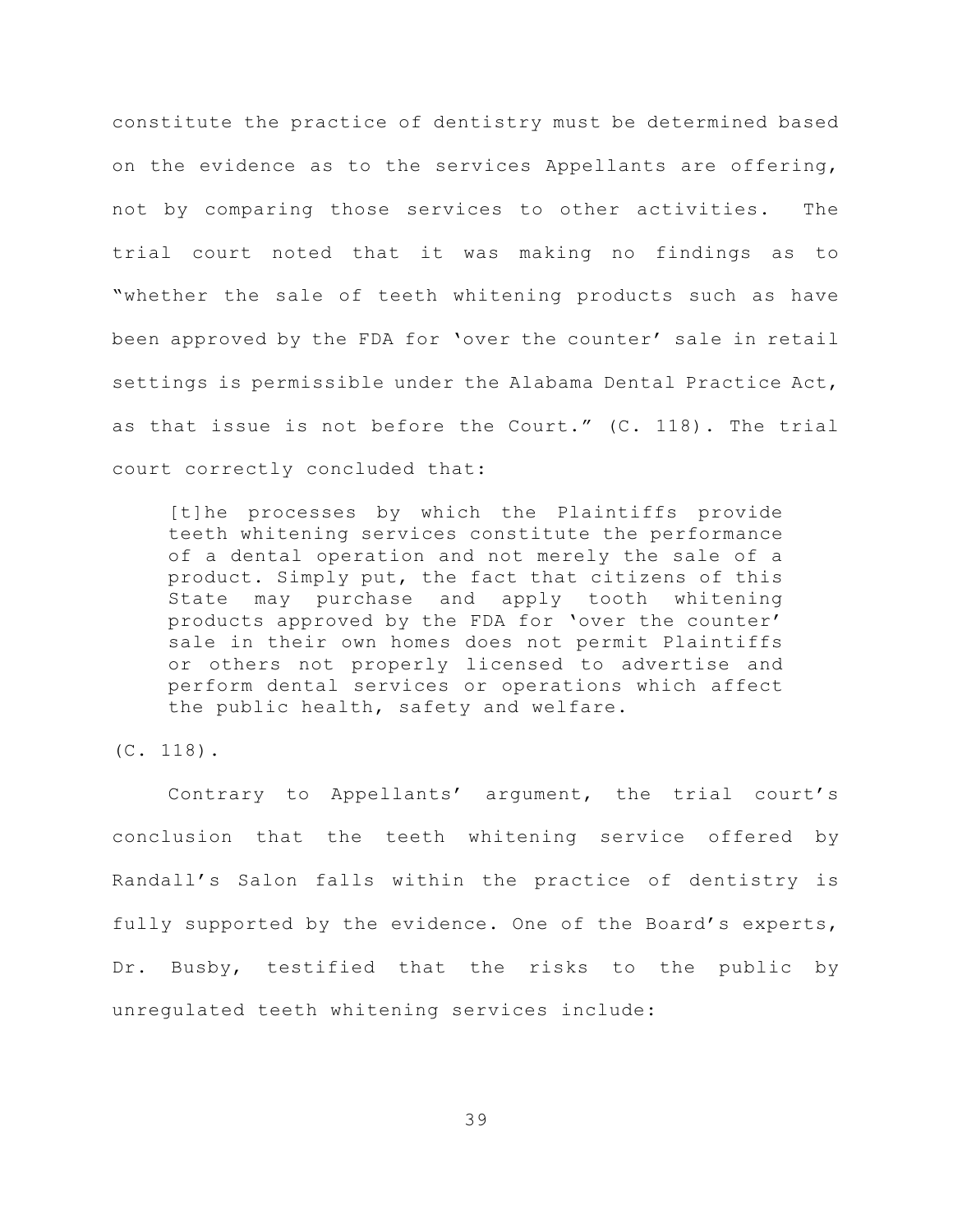(a) People with undiagnosed decay or rampant decay in their mouth who are exposed to hydrogen peroxide, wherein during the oxidation process of the hydrogen peroxide breaking down into carbon dioxide and urea and oxygen, that all can enter the pulp of the tooth. If that occurs, there is a high probability that the pulp tissue will necrose and die which could result in an abscessed tooth and/or loss of the tooth. (Supp.C. 40-41).

(b) Barrier techniques, i.e. guarding the gums, during application of the teeth whitening product. If barrier techniques utilized are not complete, are not watched and addressed, there can be damage to the gums. (Supp.C. 41).

(c) The situations where there is resulting sensitivity or post procedure complications. (Supp.C. 42). As explained by Dr. Busby:

> If it's an unregulated procedure and there is no dental practitioner that's available at the kiosk or the salon or whatever it may be offered, who's going to take care of that patient? What if they don't have a regular practitioner? Who are they supposed to call? That's a concern from a regulatory standpoint, and from a public protection standpoint, and being a member of the Board; that's my main concern is that who's going to take care of the public if something goes wrong?

> > \* \* \*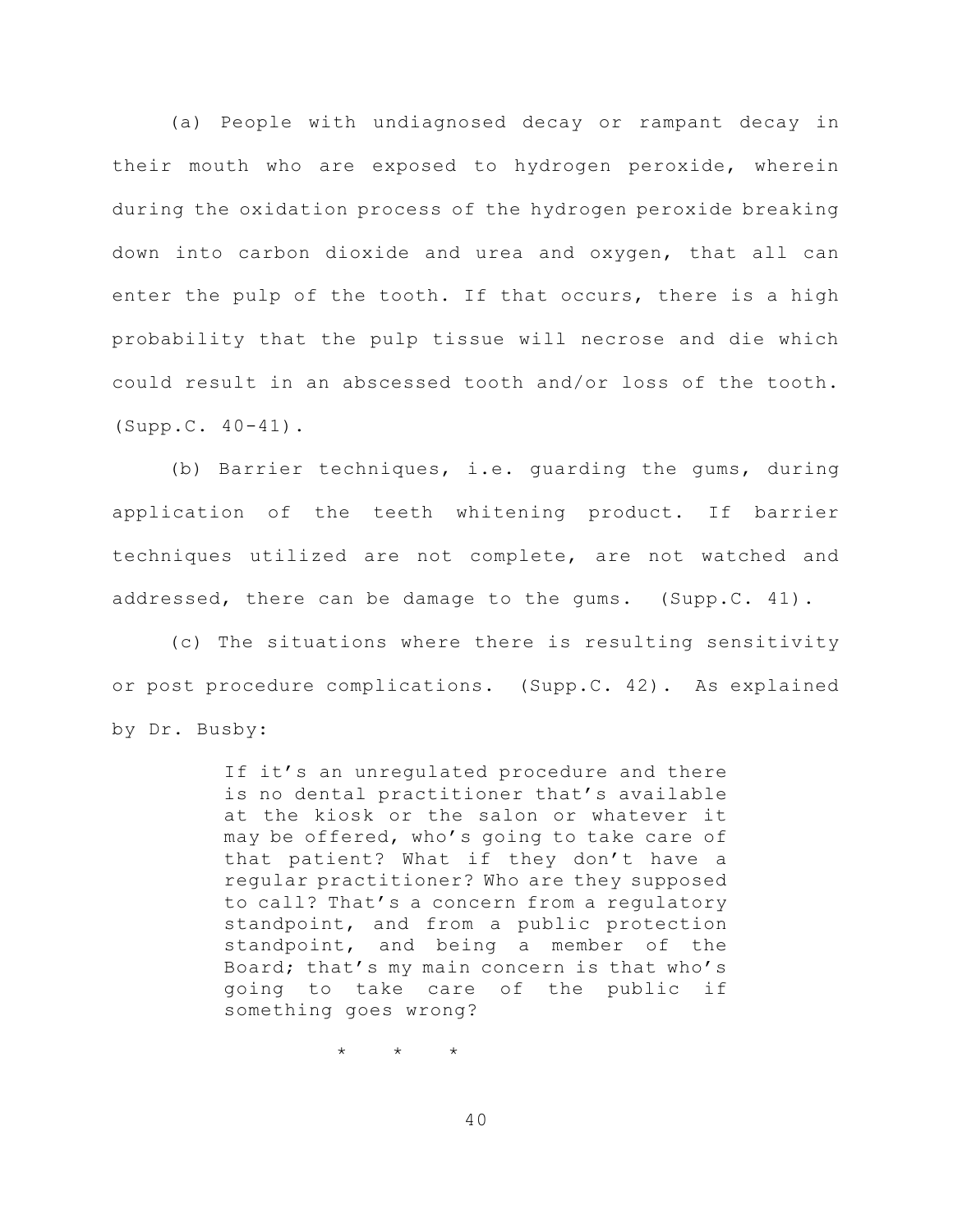And if you have someone who, is in my opinion, performing a dental service and being remunerated for it, is offering a diagnosis or prognosis, and then can't perform the follow-up care, or give someone information on how to get follow-up care, that could presume a danger to the public.

(Supp.C. 42-43).

Dr. Tilashalski testified that teeth bleaching is contraindicated for people with inflamed teeth, with inflamed pulpal status or necrotic pulp; teeth with restorations, especially leaky restorations; teeth with hypocalcifications; teeth with calculus or plaque; teeth with exposed dentin; teeth with active decay; the presence of periodontal disease, gingivitis or any soft tissue inflammatory conditions. (Supp.C. 91). Dr. Tilashalski cited a Center For Disease Control study which shows that a significant percentage of the American population has untreated tooth decay. (Supp.C. 92; 252-354).

Dr. Tilashalski testified that Appellants' bleaching process bleaches both the enamel, the outer layer of the tooth, and the dentin, the inner layer and the one next to the pulp. If the dentin is exposed, by virtue of tooth recession or cavity decay or leaky restorations, these are all potential conduits of material from the outside of the tooth to the inside of the tooth which exposes adverse and serious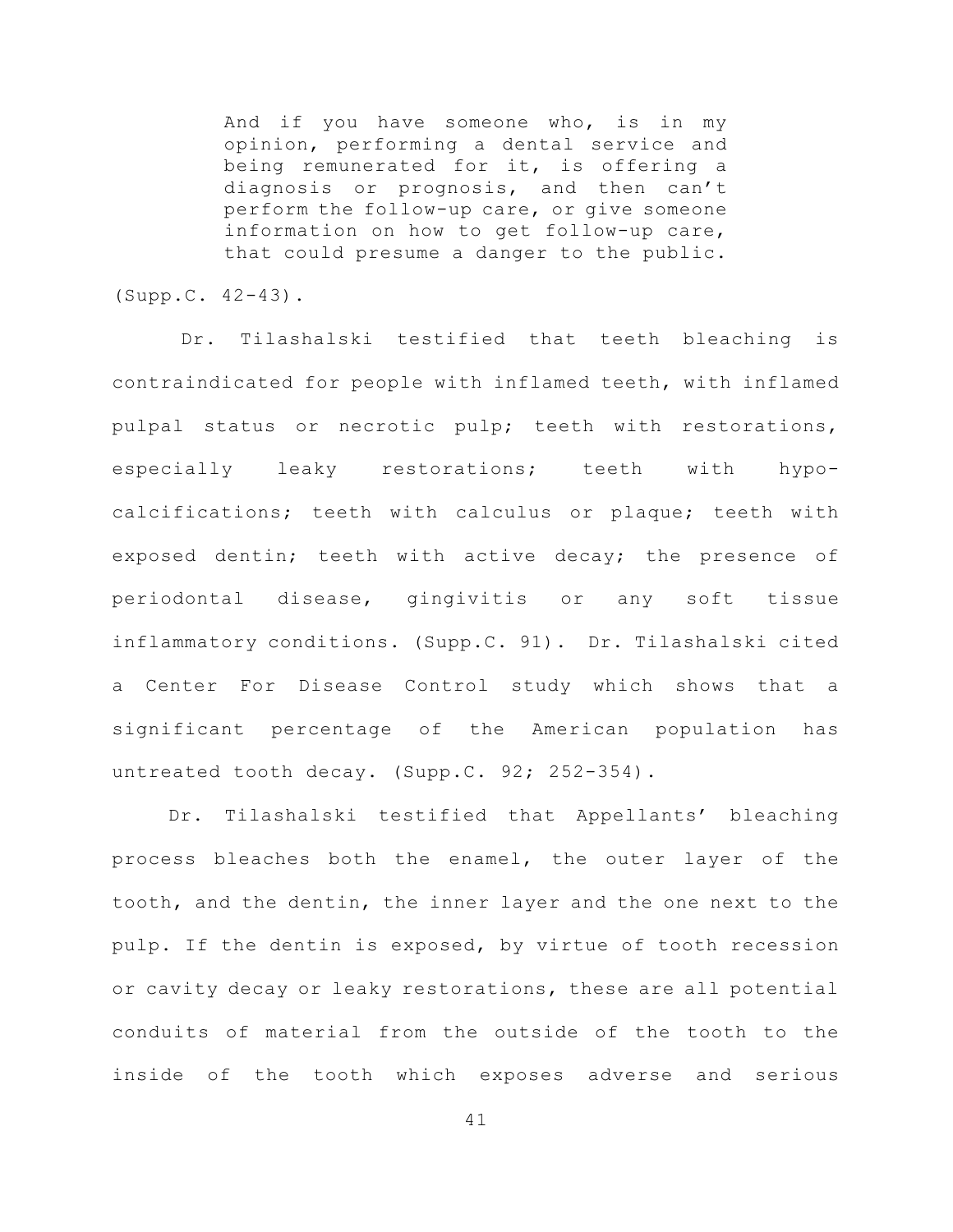consequences to the living part of the tooth, the pulp. (Supp.C. 187-188). Obviously, only a dentist can properly diagnose the presence of decay, periodontal problems, gingivitis, etc. (Supp.C. 183).

The Board's experts agreed that Appellants are making a diagnosis and providing a dental service or dental operation. (Supp.C. 21, 22, 27, 30, 100-105, 113). The White Smile marketing materials specifically state that "Our cosmetic teeth whitening specialists are trained **to consult with you on an individual basis to identify any potential issue you may have**." (Supp.C. 1095)(emphasis added). The website literature states that "most clients see great results with just one 12 minute procedure. Depending on the level of discoloration, **we may recommend an additional 12-minute procedure.**" (Supp.C. 434) (emphasis added). As Dr. Tilashalski noted, a diagnosis and prognosis is being made by the "specialist" and a dental service is being provided - **that** constitutes the practice of dentistry. (Supp.C.192-193).

In support of their position that the practice of dentistry is not implicated here, Appellants tendered the deposition testimony of Dr. Recker, a dentist/lawyer from Ohio/Florida who has not practiced dentistry in over twenty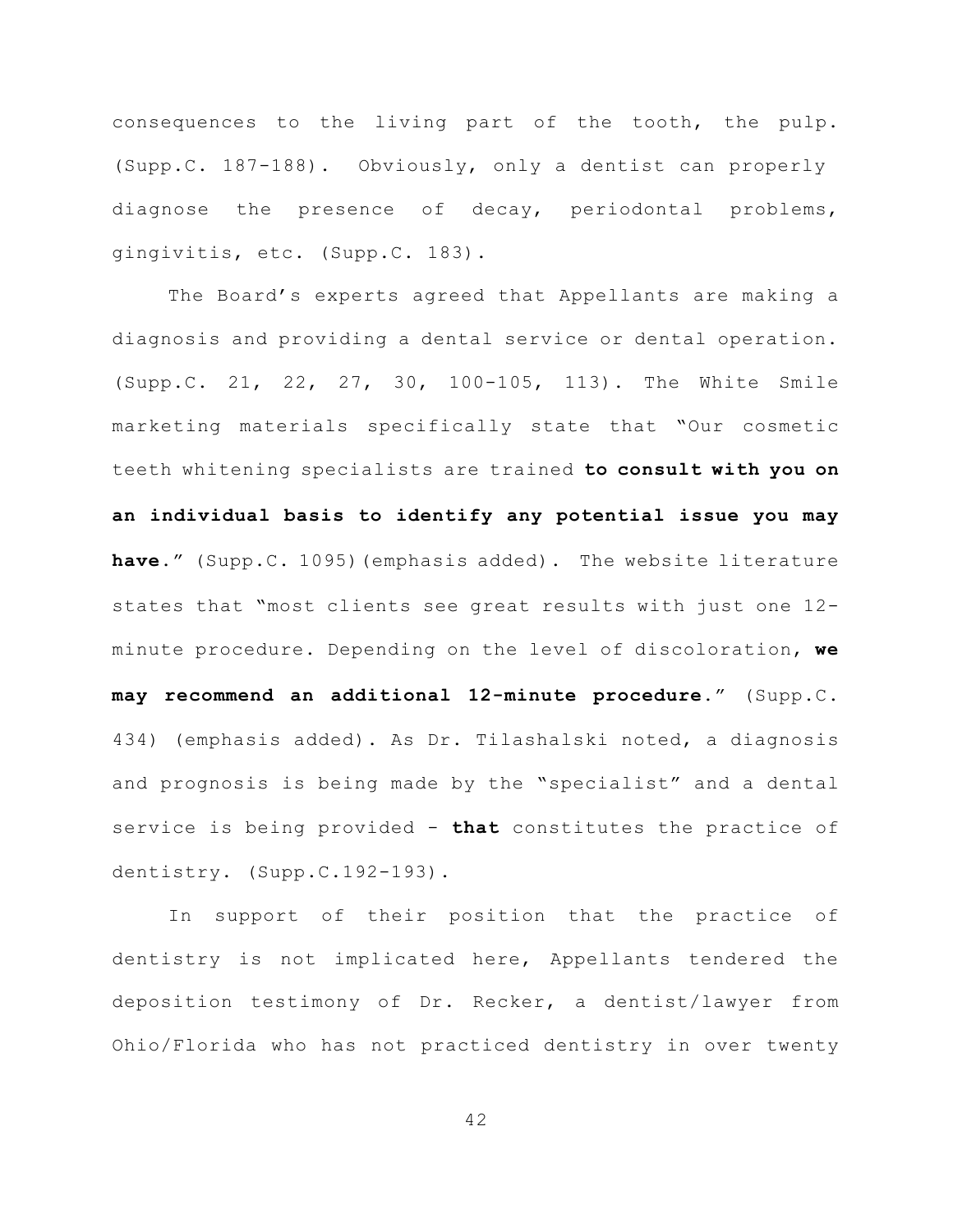three years and who has never practiced either dentistry or law in Alabama.<sup>11</sup> Even Dr. Recker, however, testified that he could not "countenance a non-dentist ... saying, your gums are this or **you need that.** That in my view in my world, be making a dental diagnosis." (Supp.C.583). As reflected above, the White Smile literature specifically notes that the White Smile "specialists" do exactly that - make a diagnosis and recommend treatment. Thus, even Appellants' expert agrees that that constitutes the practice of dentistry.

The services Appellants perform pursuant to the White Smile teeth whitening system plainly fall within the broad definition of the practice of dentistry. Performing, attempting to perform, or professing to perform "a dental operation or a dental service of **any** kind" constitutes the practice of dentistry. Ala. Code § 34-9-6. Certainly, Appellants attempt or profess to perform a dental service of

If this were a medical malpractice action under the 11 Alabama Medical Liability Act, §6-5-548, Ala. Code 1975, Dr. Recker would not have even been allowed to testify at all because he is not an expert practicing the same discipline during the year preceding the date of the alleged breach of the standard of care. See *Sherrer v. Embry*, 963 So. 2d 79 (Ala. 2007)(a medical doctor who practiced plastic and reconstructive surgery was not allowed to testify against a dentist where he had not practiced dentistry within one year of the alleged breach of the standard of care.)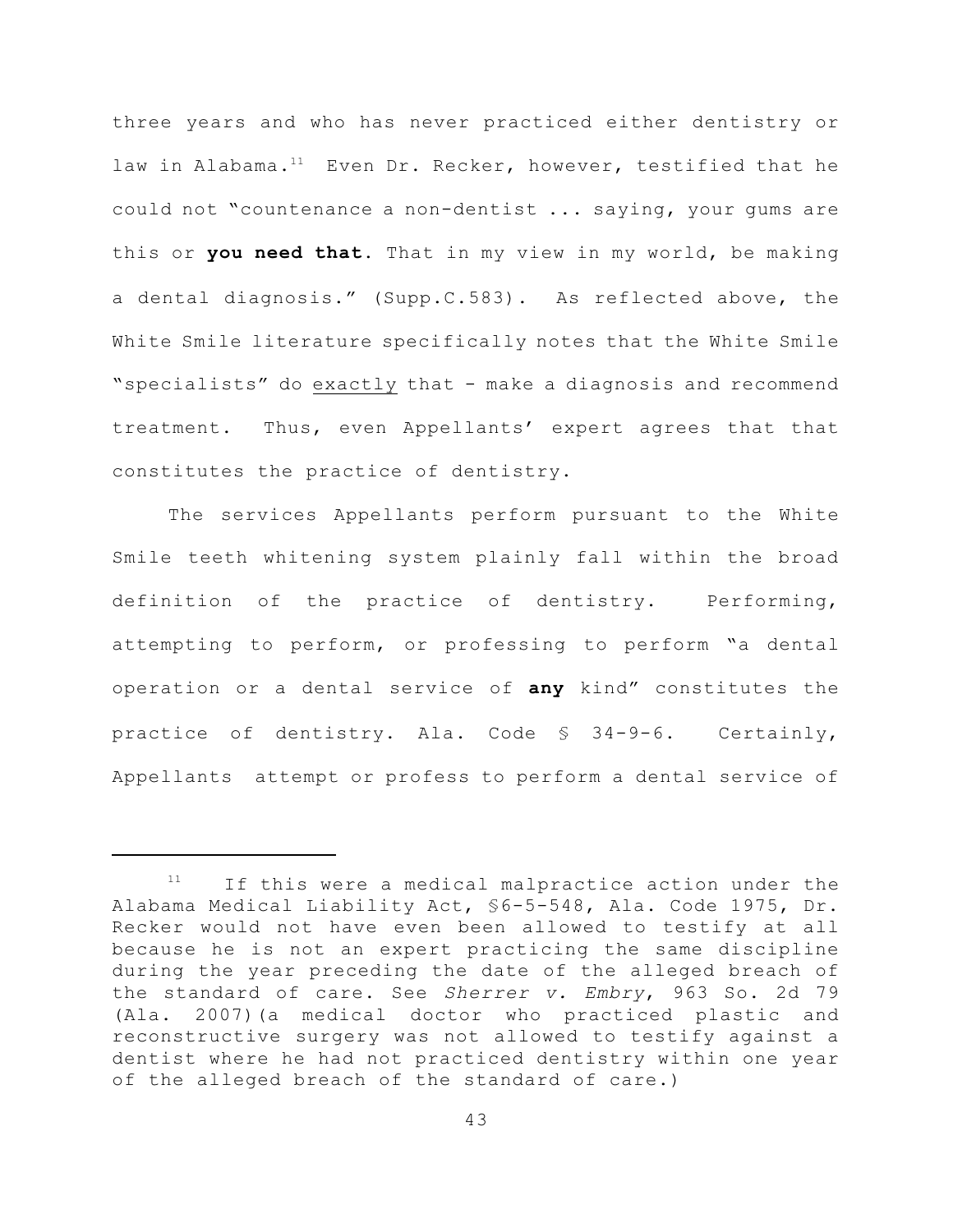some kind. Appellants "directly or indirectly ... make an impression of the human ... teeth." Ala. Code \$34-9-6(1). Likewise, they diagnose, profess to diagnose, prescribe for, profess to prescribe for, treat or profess to treat "a deficiency ... or physical condition of the human teeth." Ala. Code  $$34-9-6(4)$ .

The trial court did not err in denying Appellants' request for declaratory relief in this case. Based on the evidence presented in this case, the trial court properly concluded that Appellants' teeth whitening services constitute the practice of dentistry within the ADPA.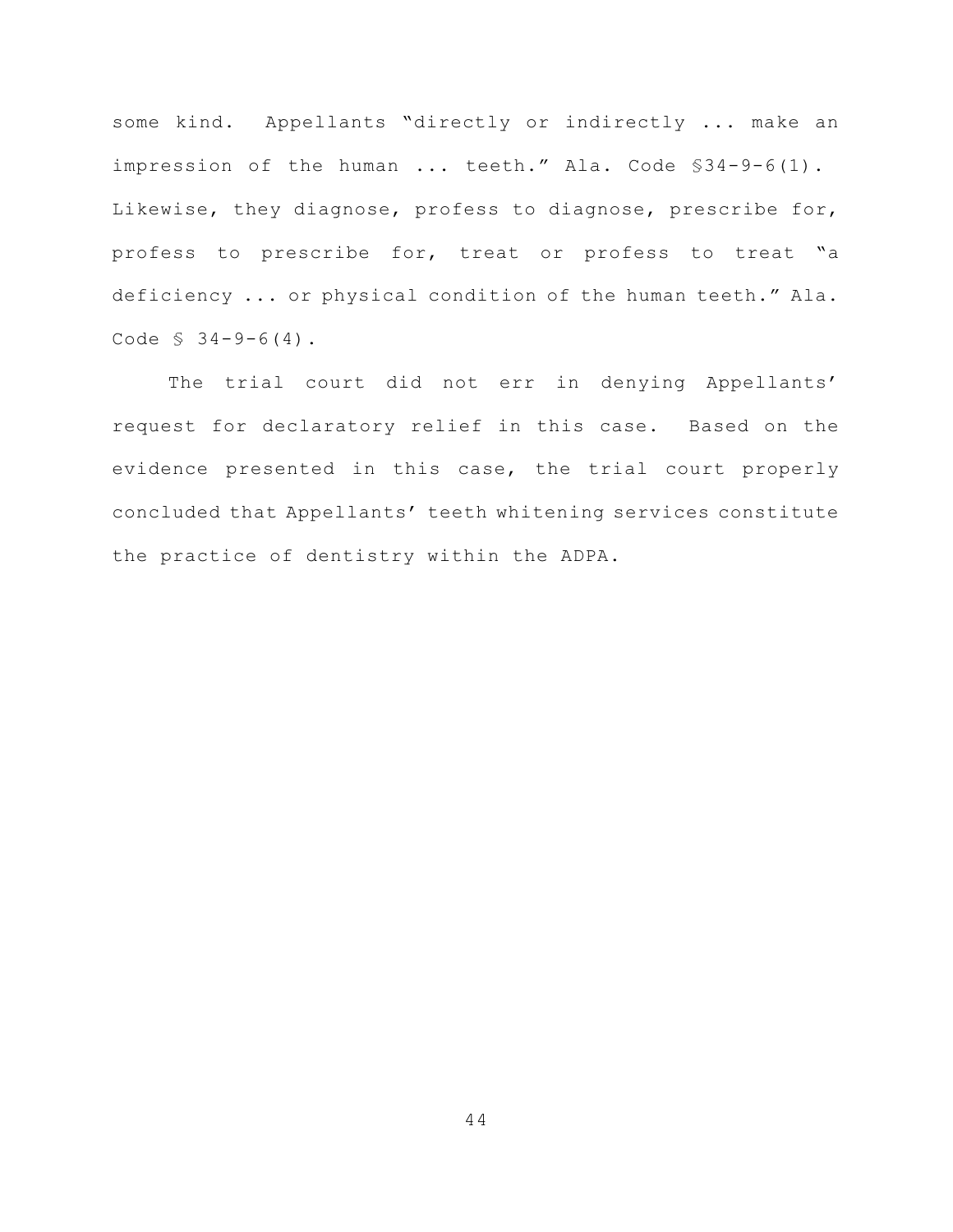# **CONCLUSION \_\_\_\_\_\_\_\_\_\_**

For the reasons set forth above, the Alabama Dental Association submits that the judgment of the trial court is due to be affirmed.

Respectfully submitted,

/s/ Deborah Alley Smith Deborah Alley Smith

CHRISTIAN & SMALL LLP 505 North 20<sup>th</sup> Street Suite 1800 Birmingham, Alabama 35203 (205) 795-6588 [dasmith@csattorneys.com](mailto:dasmith@csattorneys.com)